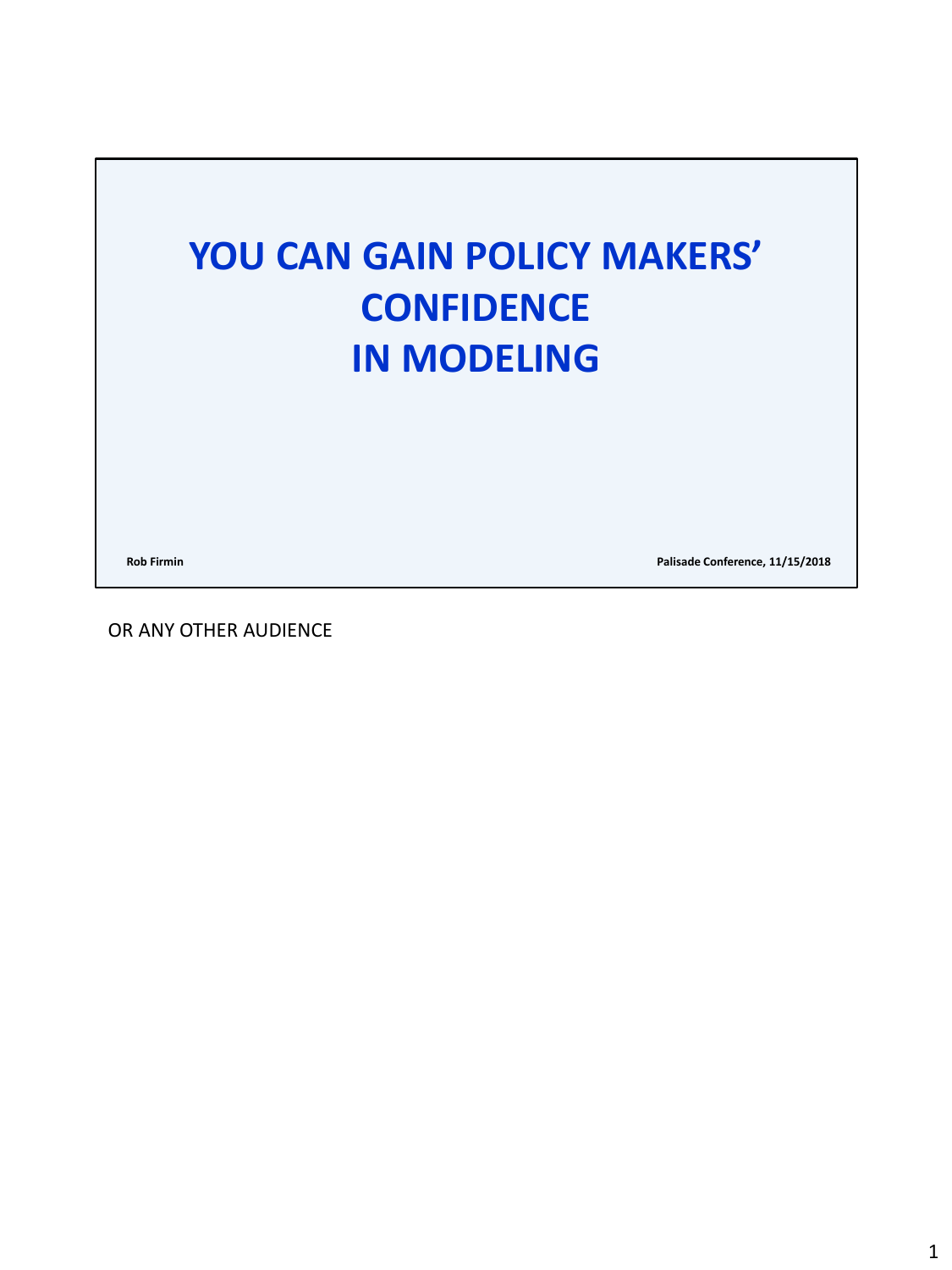

Classic problem: getting management to incorporate modeling into actionable elements of decision making.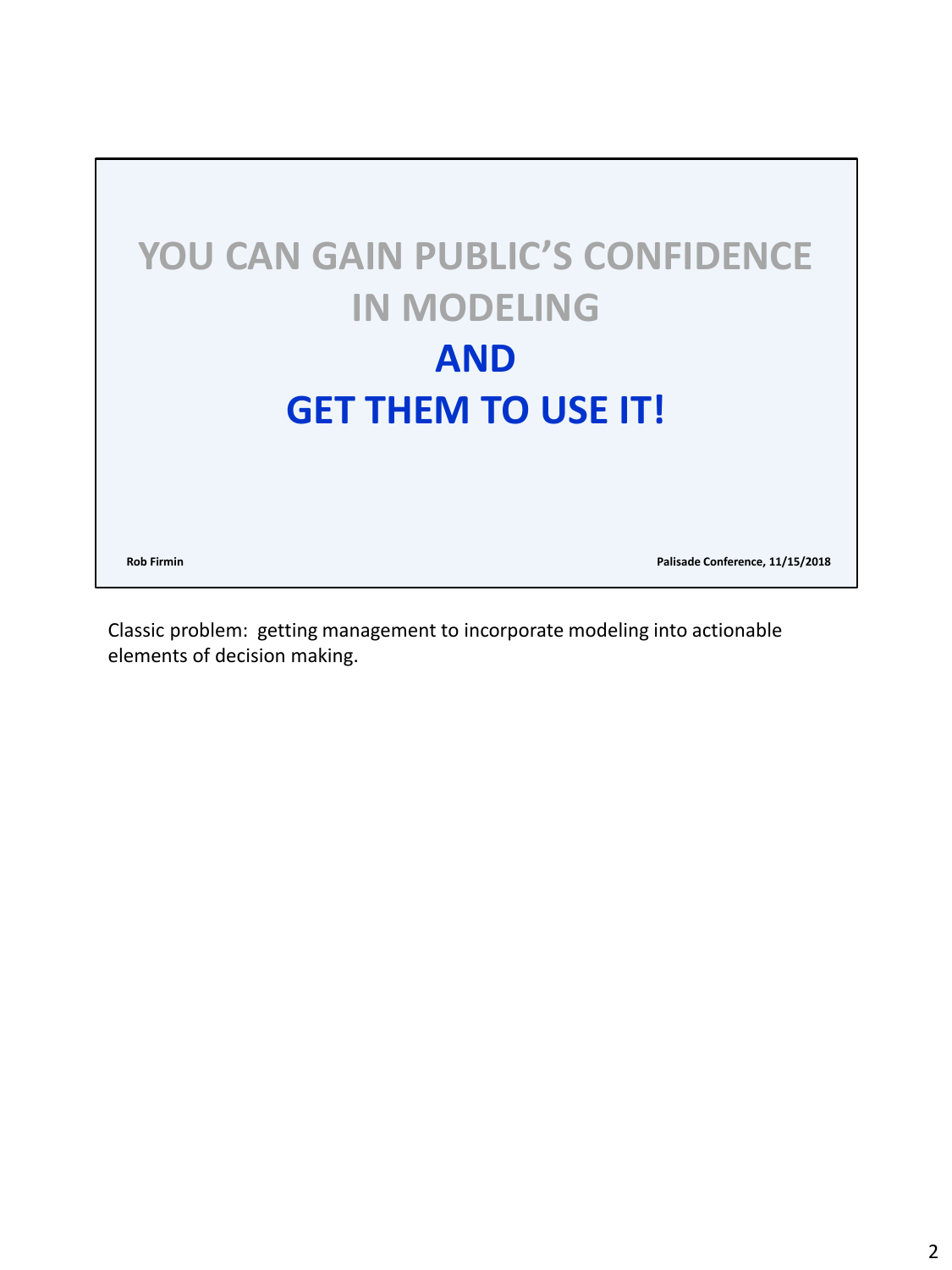

Sophisticated models can contribute to actionable elements of decisions, but how to present is critical.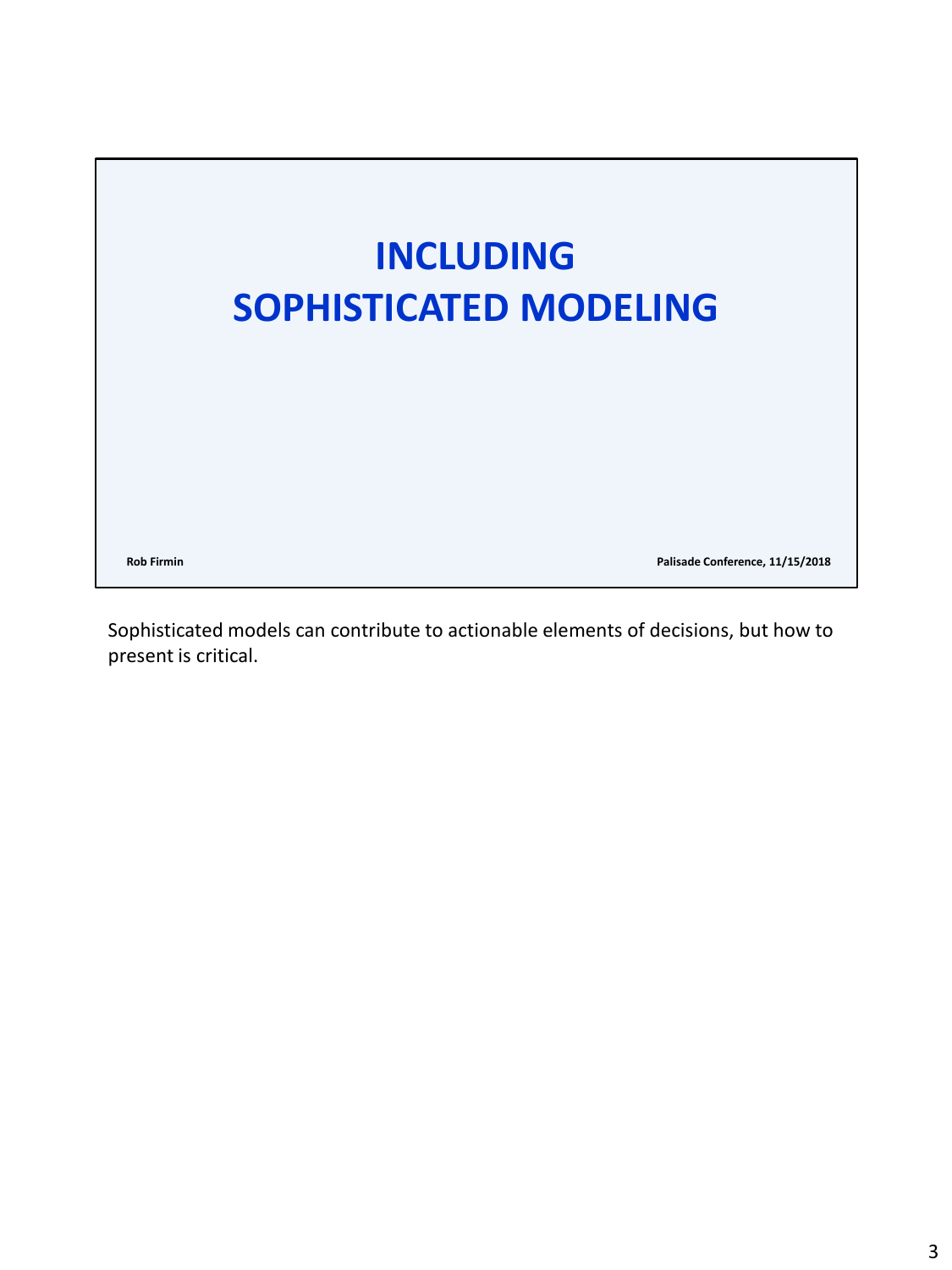#### **REAL EXAMPLE:**

#### **SMALL MUNICIPALITY WITH TIGHT BUDGETS**

**Rob Firmin Palisade Conference, 11/15/2018**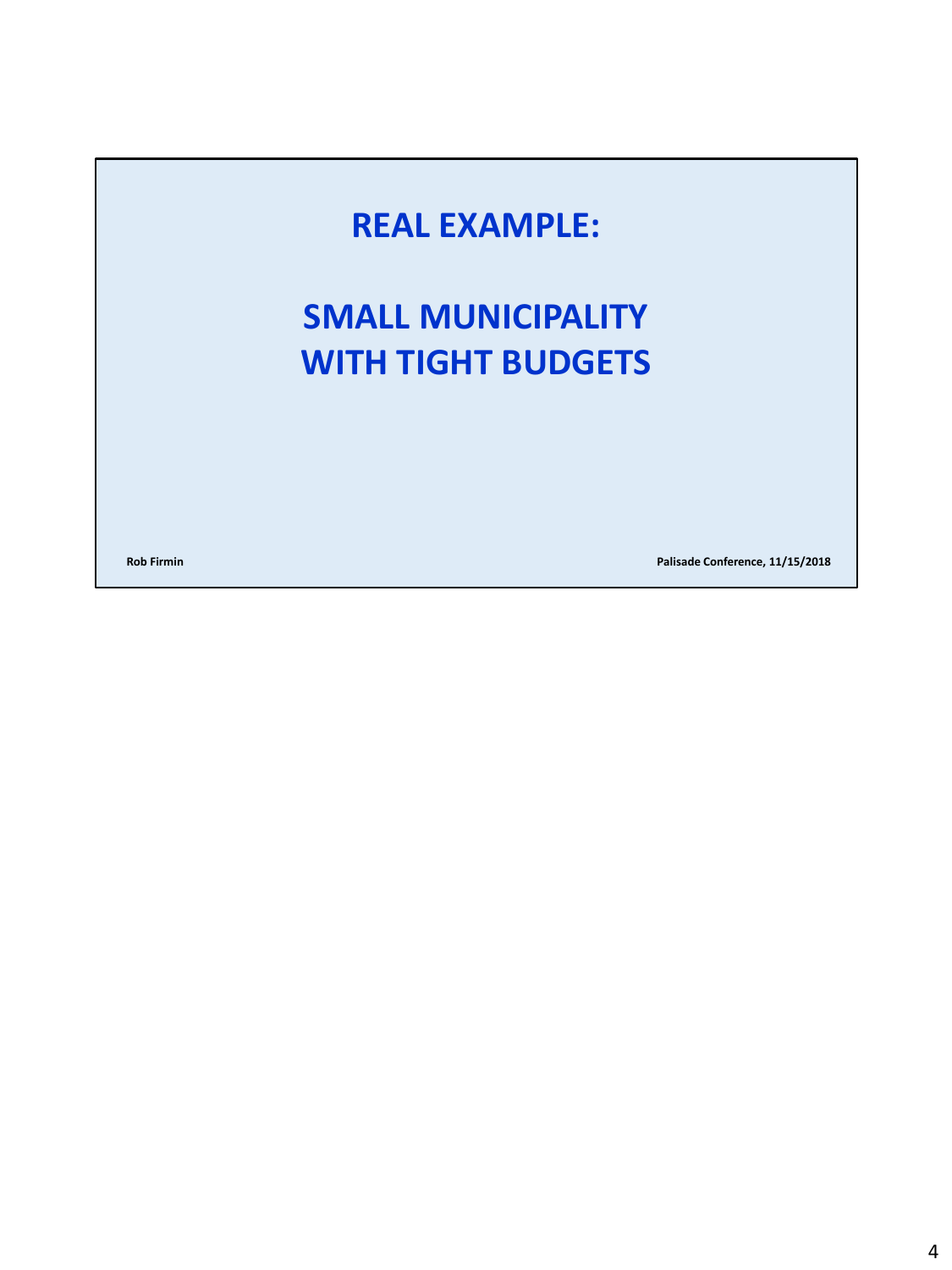

Town meetings can be contentious. Incorporating modeling can contribute to public confidence.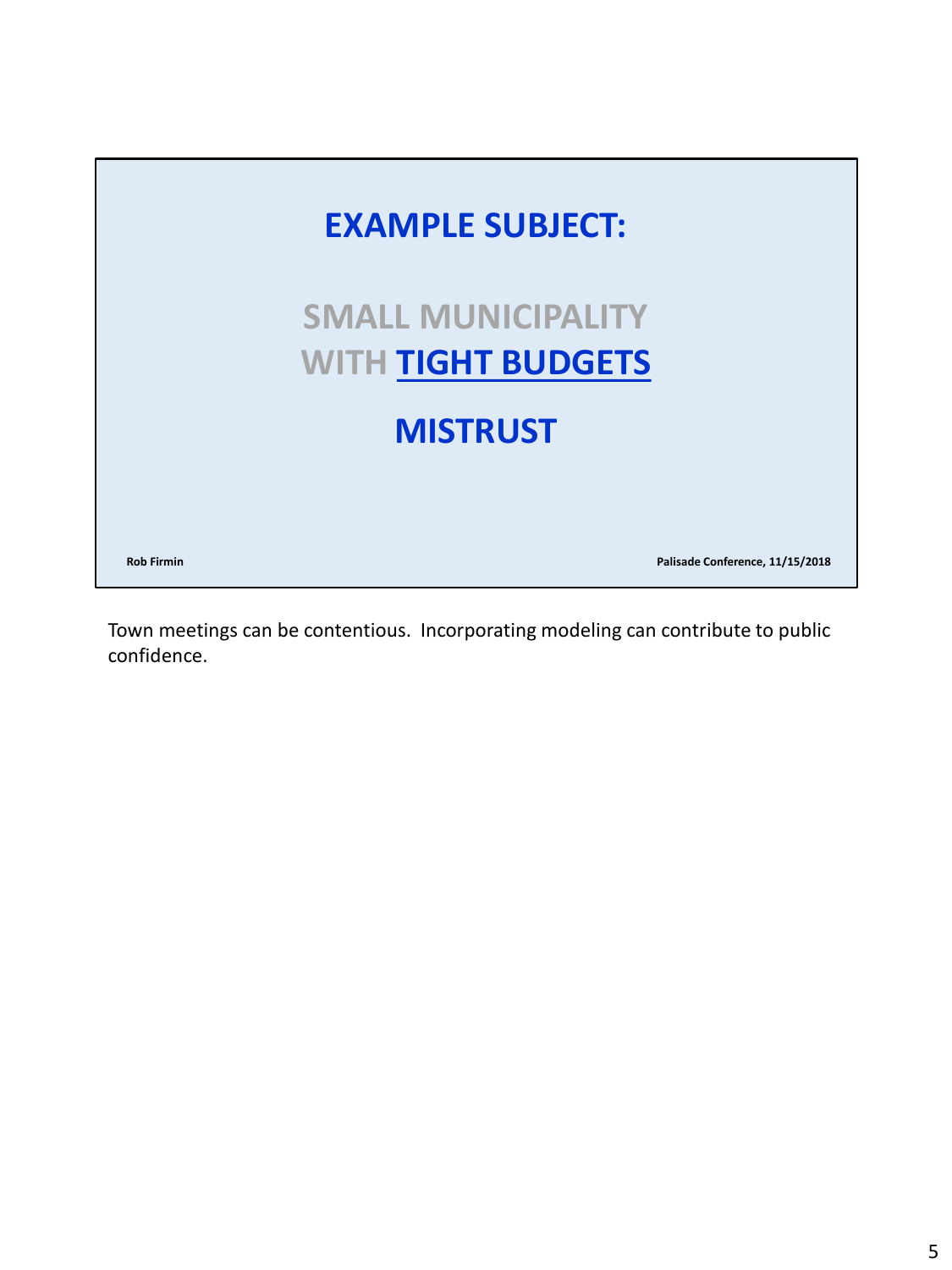### **GAIN TRUST**

**Rob Firmin Palisade Conference, 11/15/2018**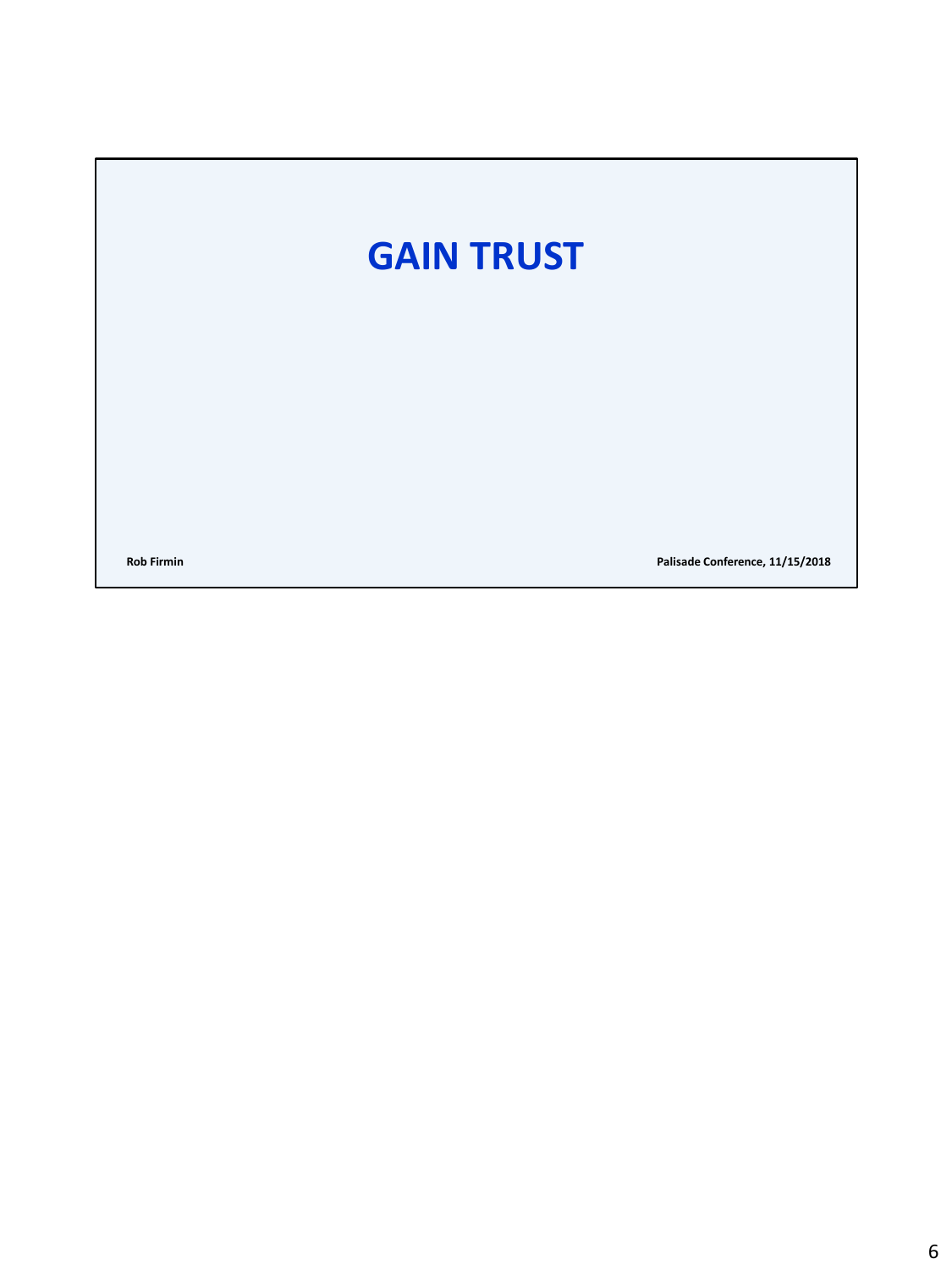

Start with effective nomenclature.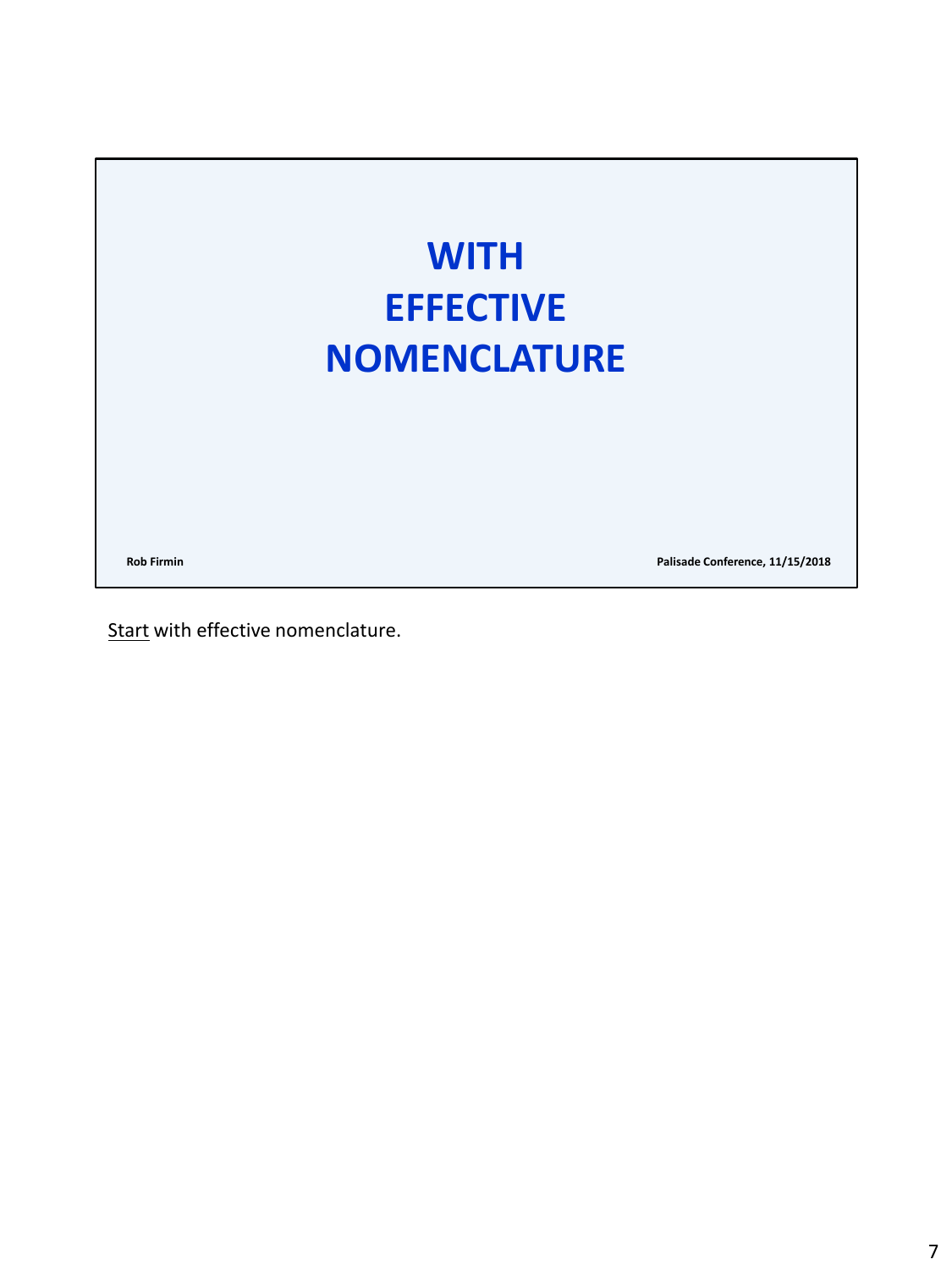

Good example of effective nomenclature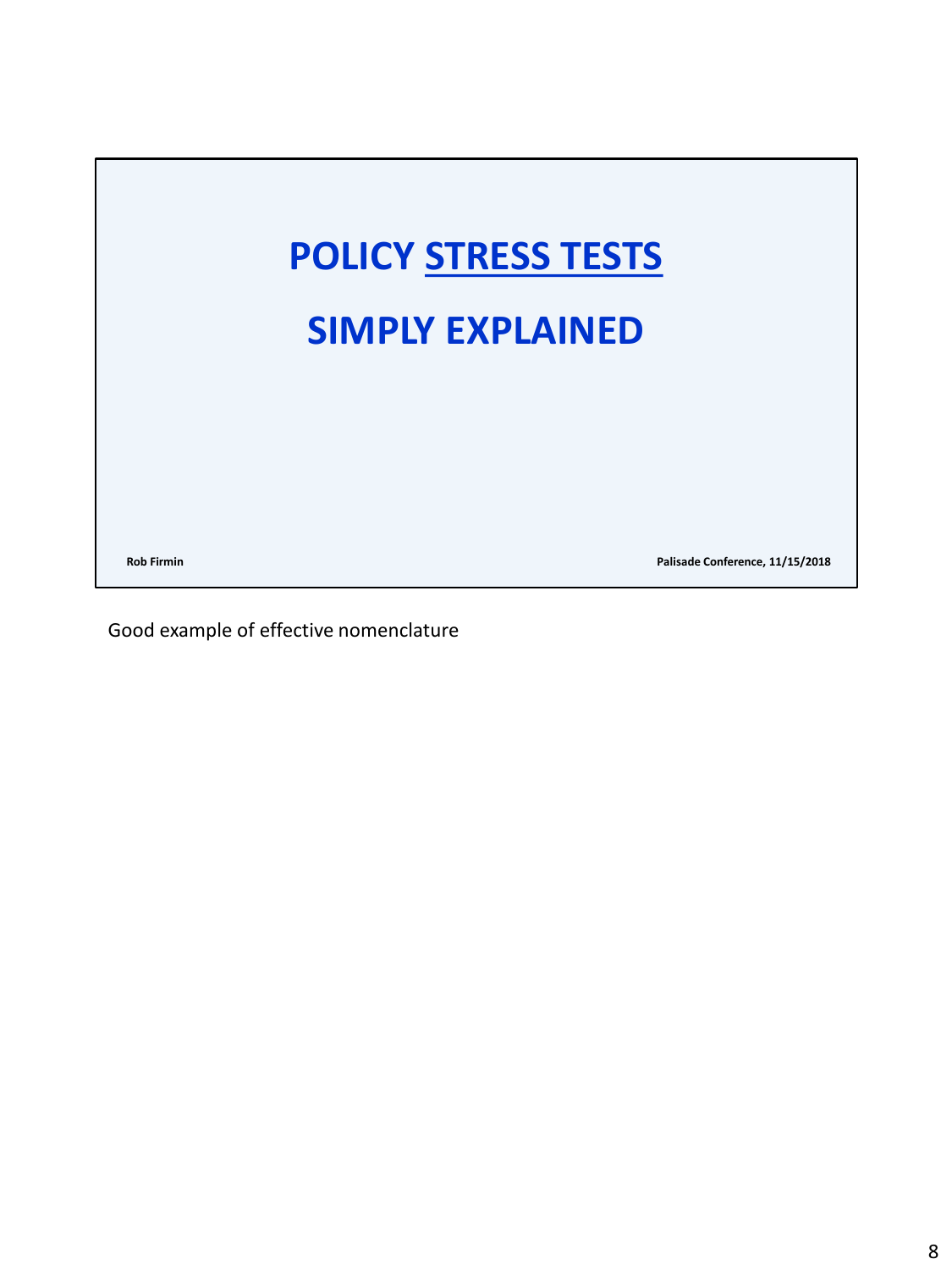

They know their history exists, some know it in detail, but not necessarily the nature of its flow over time, nor what aspects influence others.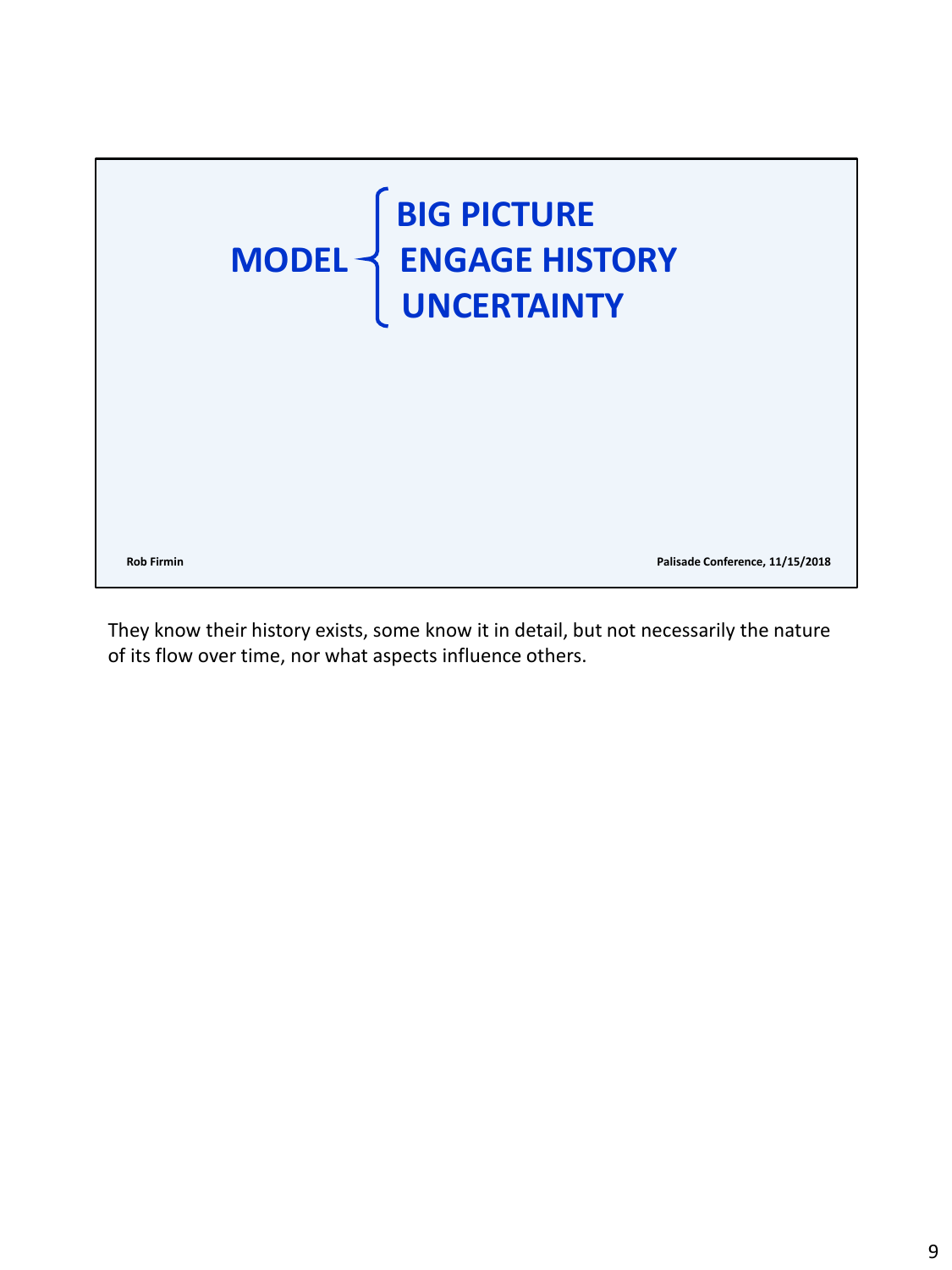

Big picture can be less threatening. Engaging history engages decision makers' experience.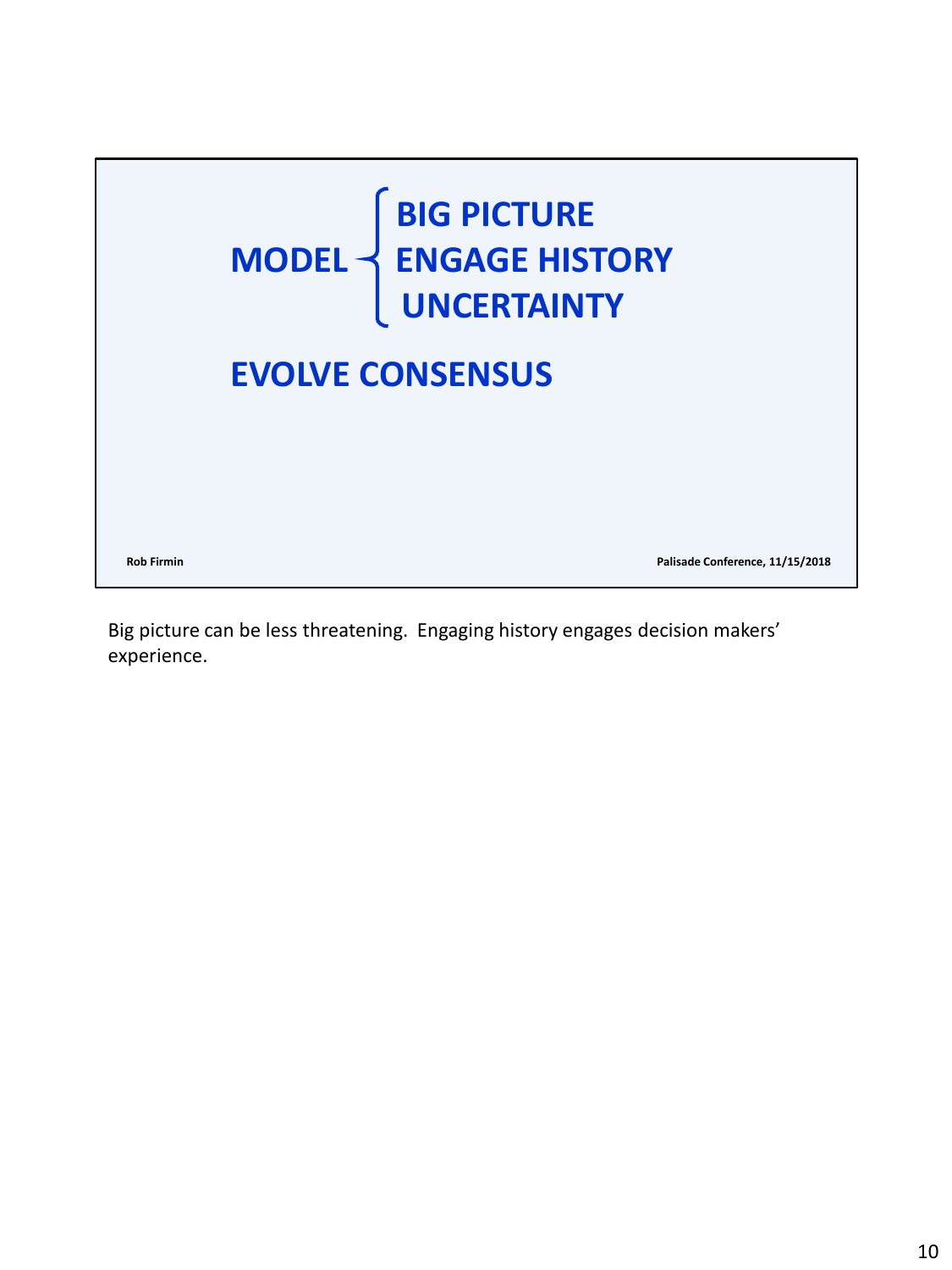

Uncertainty adds, not detracts from confidence, because it is more realistic and therefore believable, and because it relieves burden of losing credibility when point estimates are not met.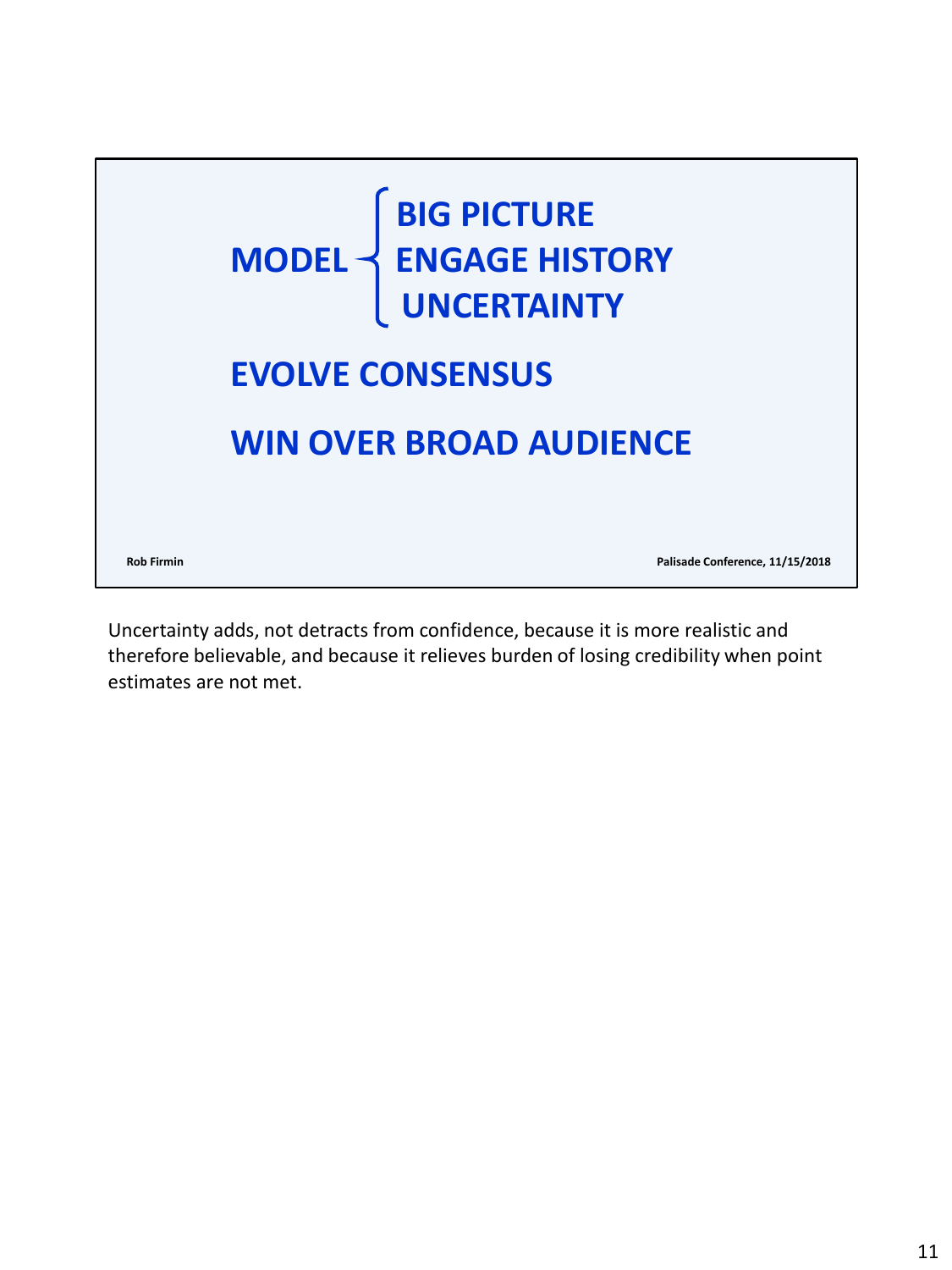

We will discuss in this order.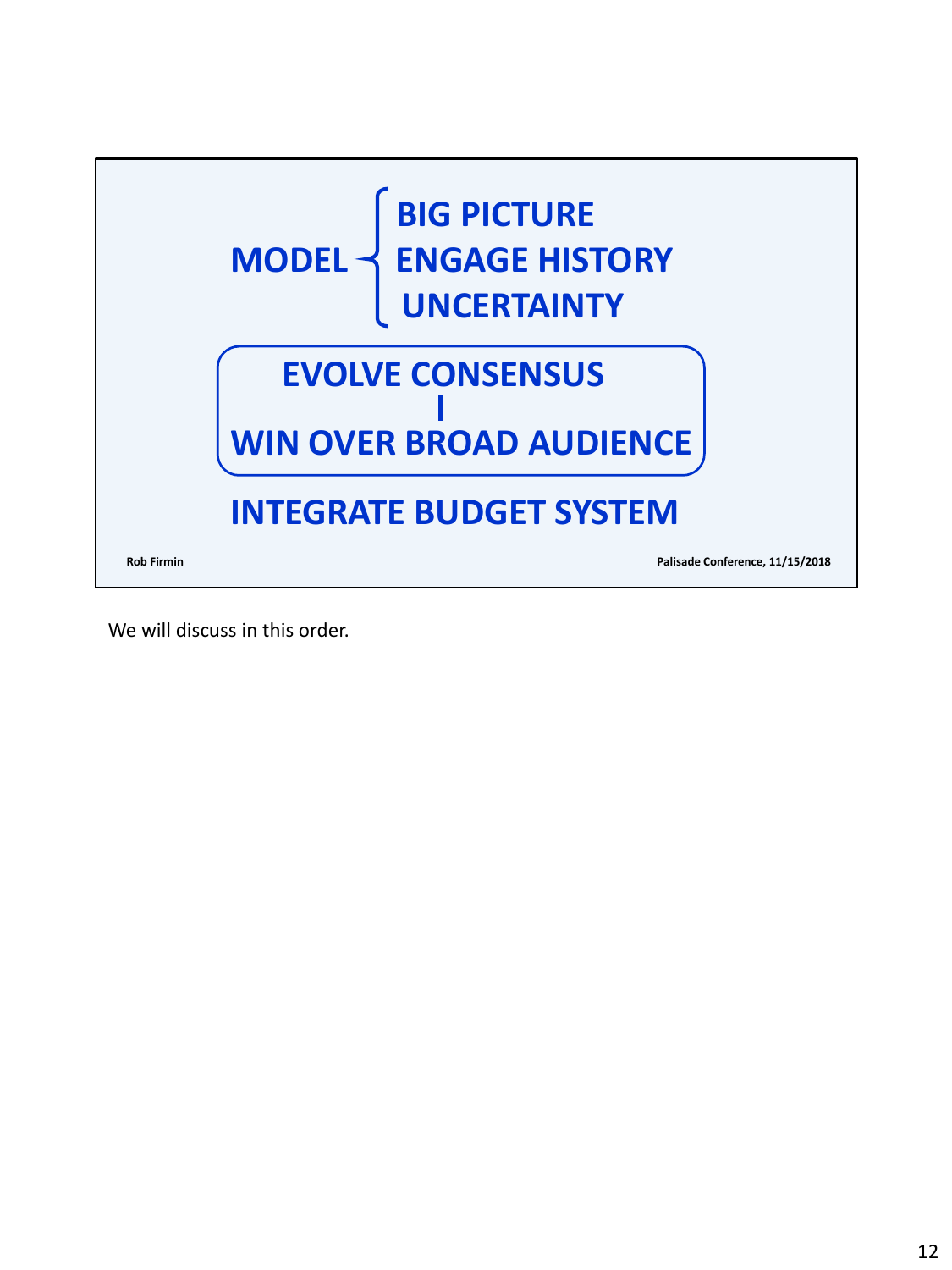

In financial models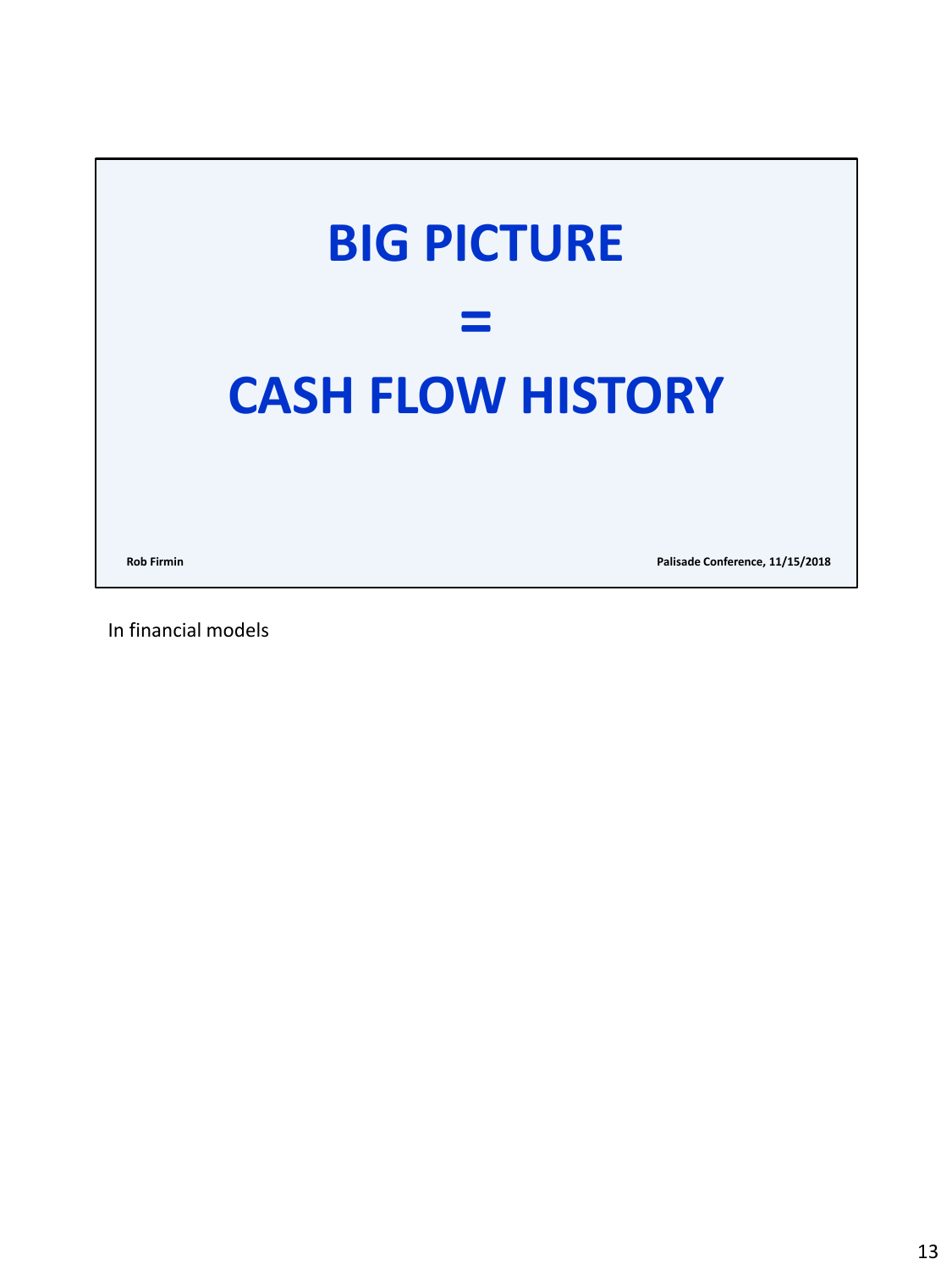

Time-series statistical modeling is a different animal than conventional statistics. Conventional statistical modeling applied to time series produces invalid results. This means importantly incorrect analyses & forecasts.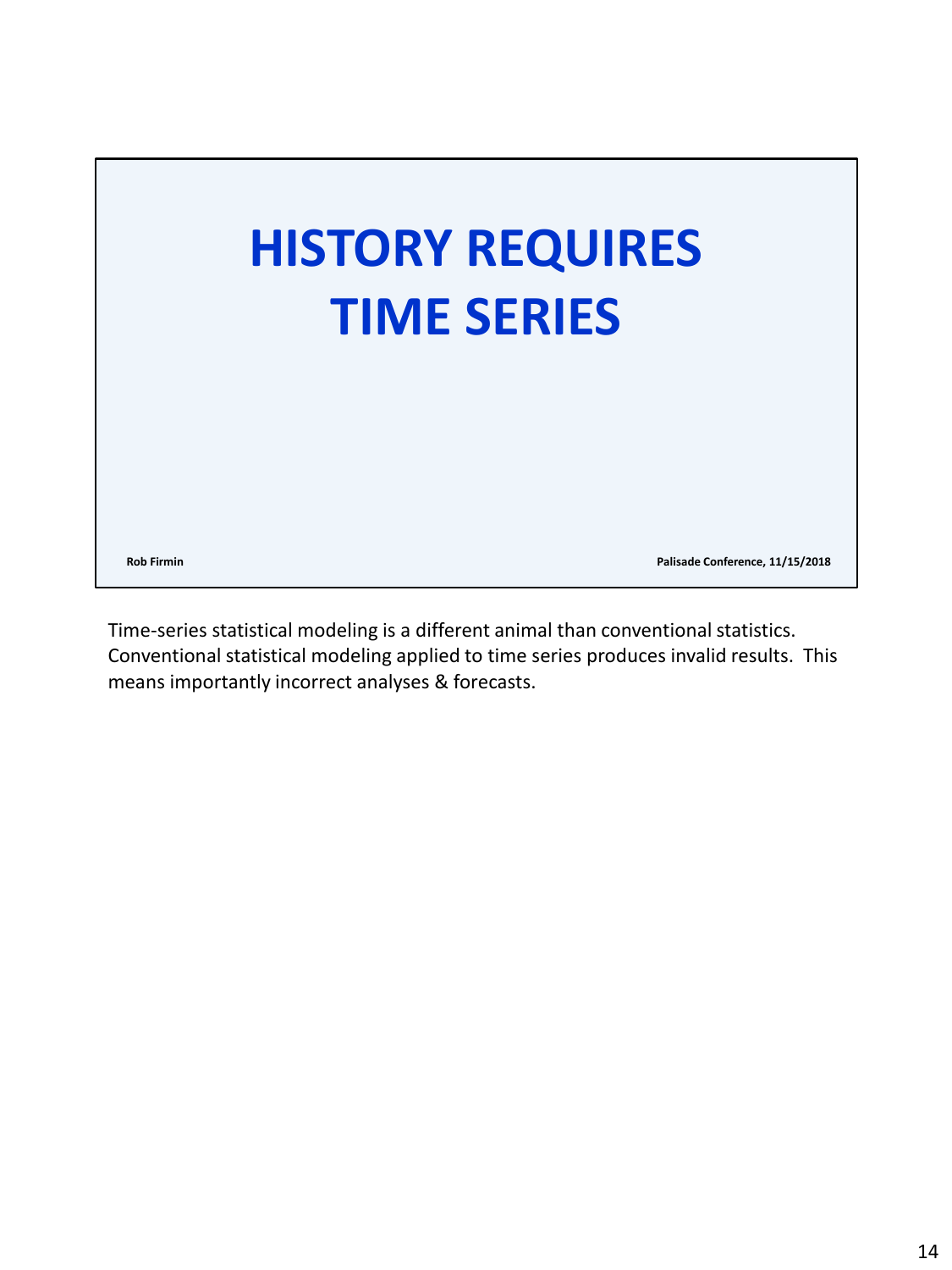

IT IS NOT PRESUMPTUOUS—IT HAS NO A PRORI ASSUMPTION OF MODEL FORM, OTHER THAN THAT A HISTORY EXISTS, FOR WHICH WE MAY OR MAY NOT HAVE DATA. MODEL BUILDING, NOT JUST FITTING. Excellent fits within a meaningless form provides meaningless non-information.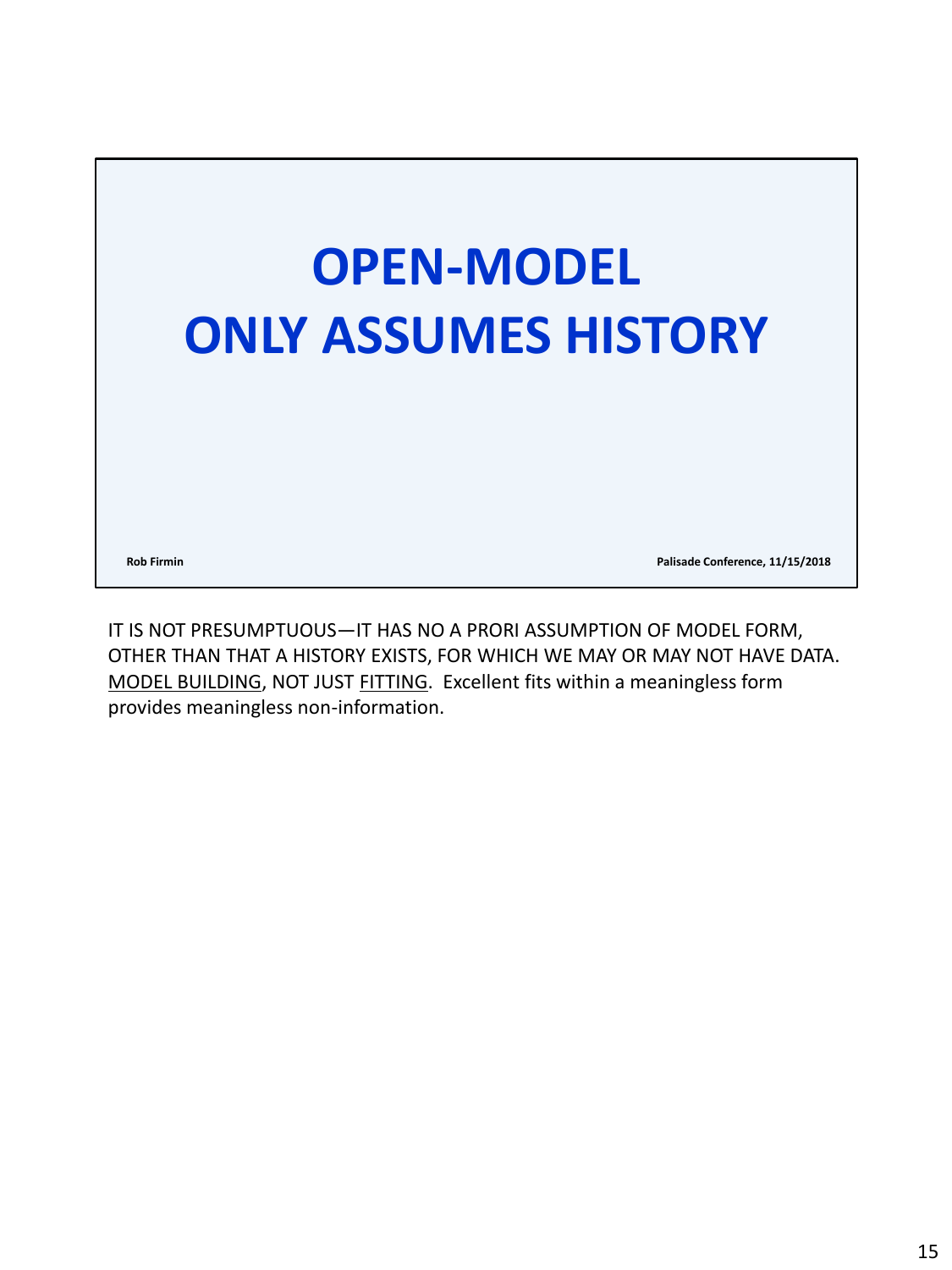

Nobelist Clive Granger's term—he read Box & Jenkins' pre-publication in 1968: Causality and its direction are far more easily assumed than with non-time series models.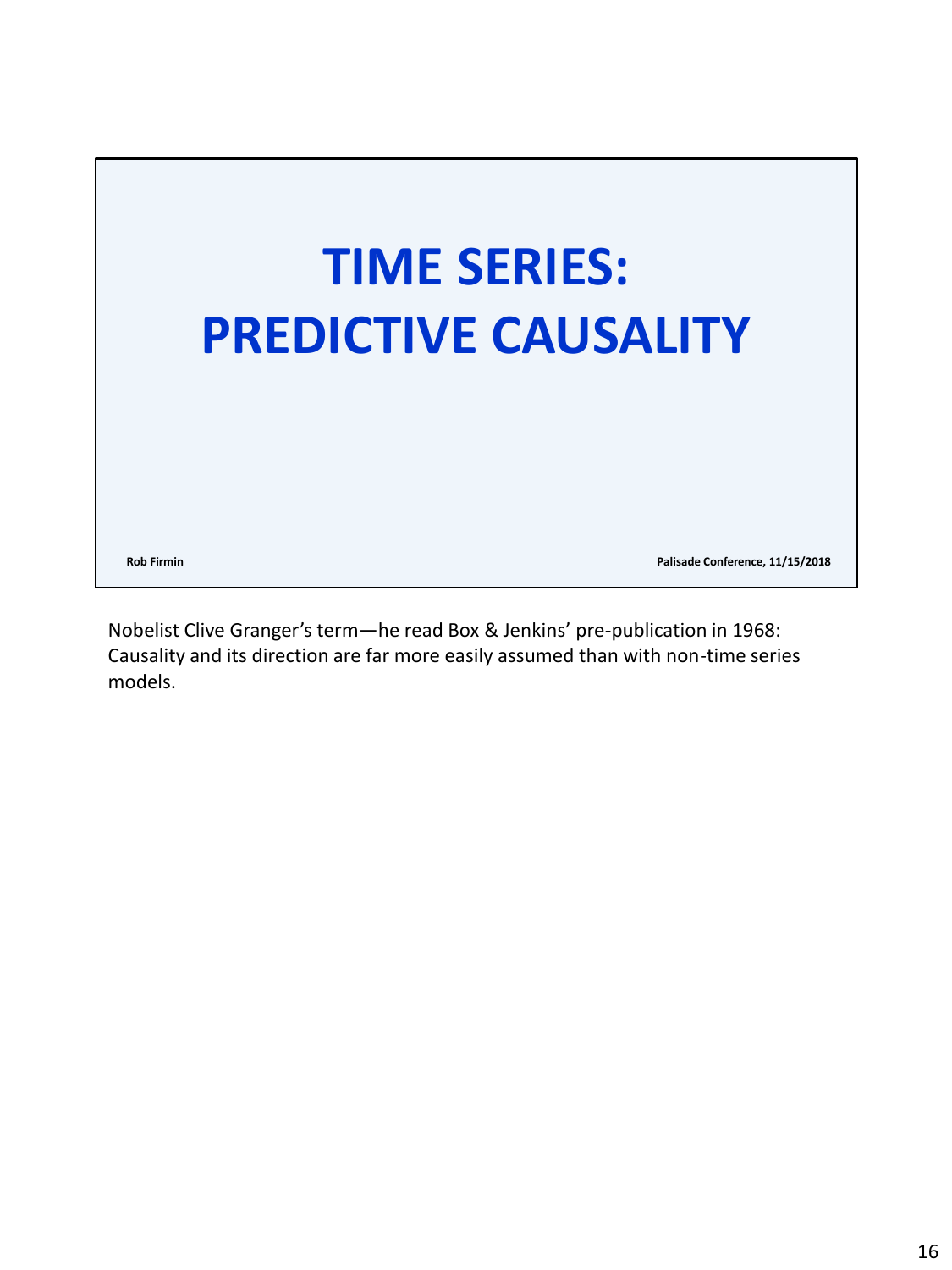

All time series represent the motion of what is measured—motion over time.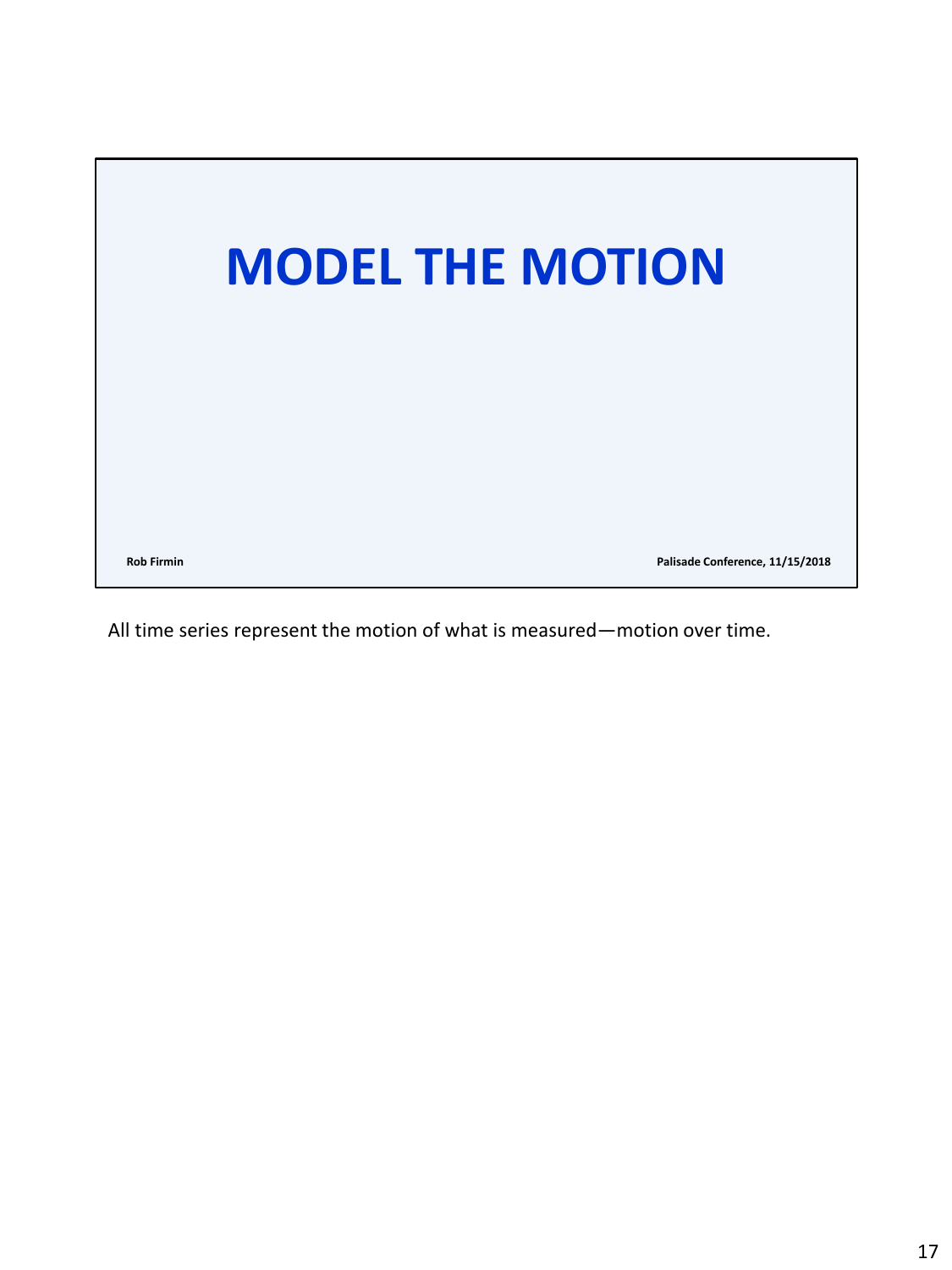

True time series creates a model of the data's motion over time—its temporal structure. Both the forecast and the model are important for understanding the phenomenon. The model structure informs about what inputs are important and how they operate on the variable being forecast.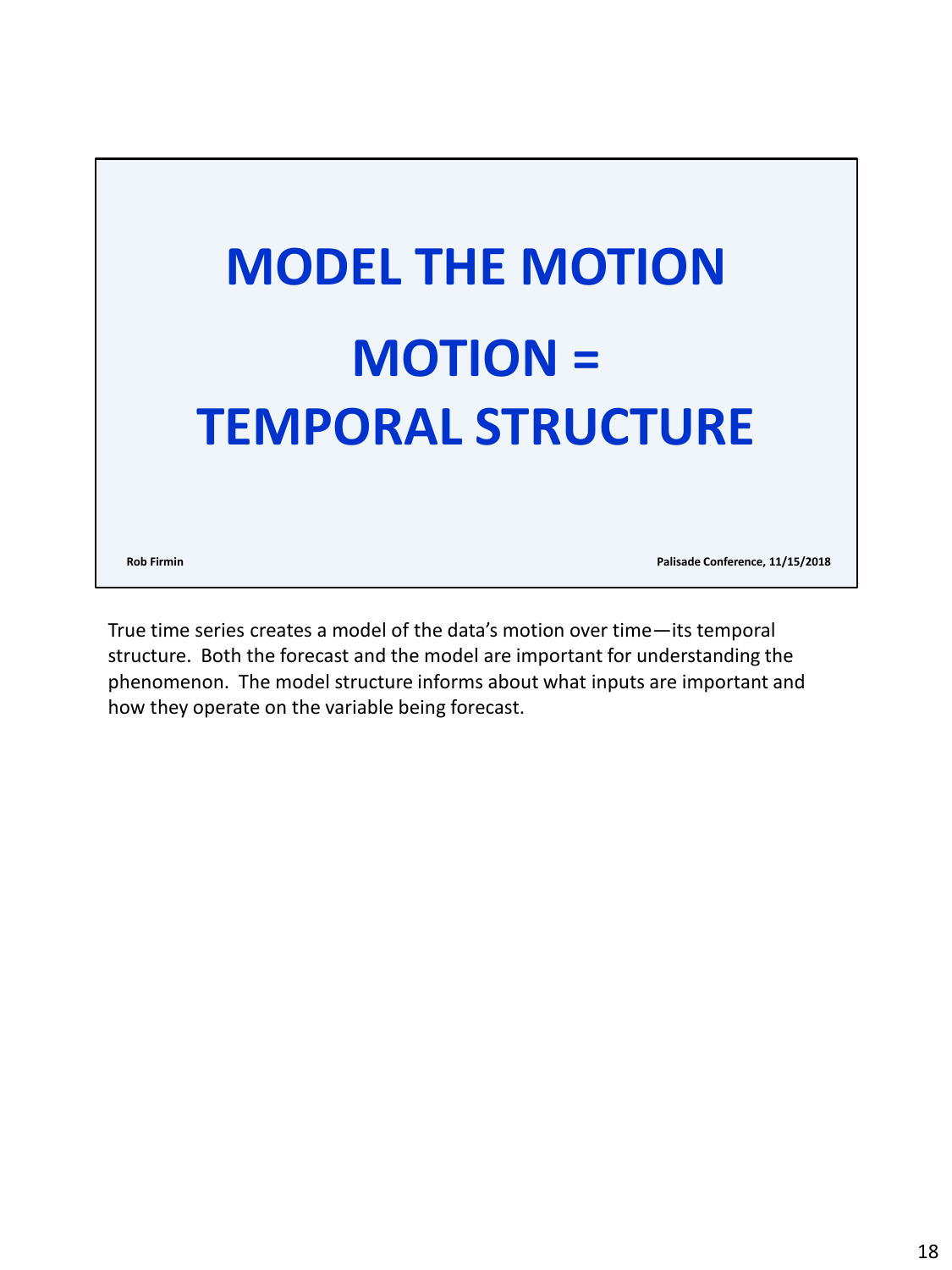| <b>FIXED SALARY</b> |  |  |                                 |  |  |
|---------------------|--|--|---------------------------------|--|--|
|                     |  |  |                                 |  |  |
|                     |  |  |                                 |  |  |
|                     |  |  |                                 |  |  |
| <b>Rob Firmin</b>   |  |  | Palisade Conference, 11/15/2018 |  |  |

#### **Click on this slide again to see its animation.**

Even constant values are in motion: motion over time. Salary for example.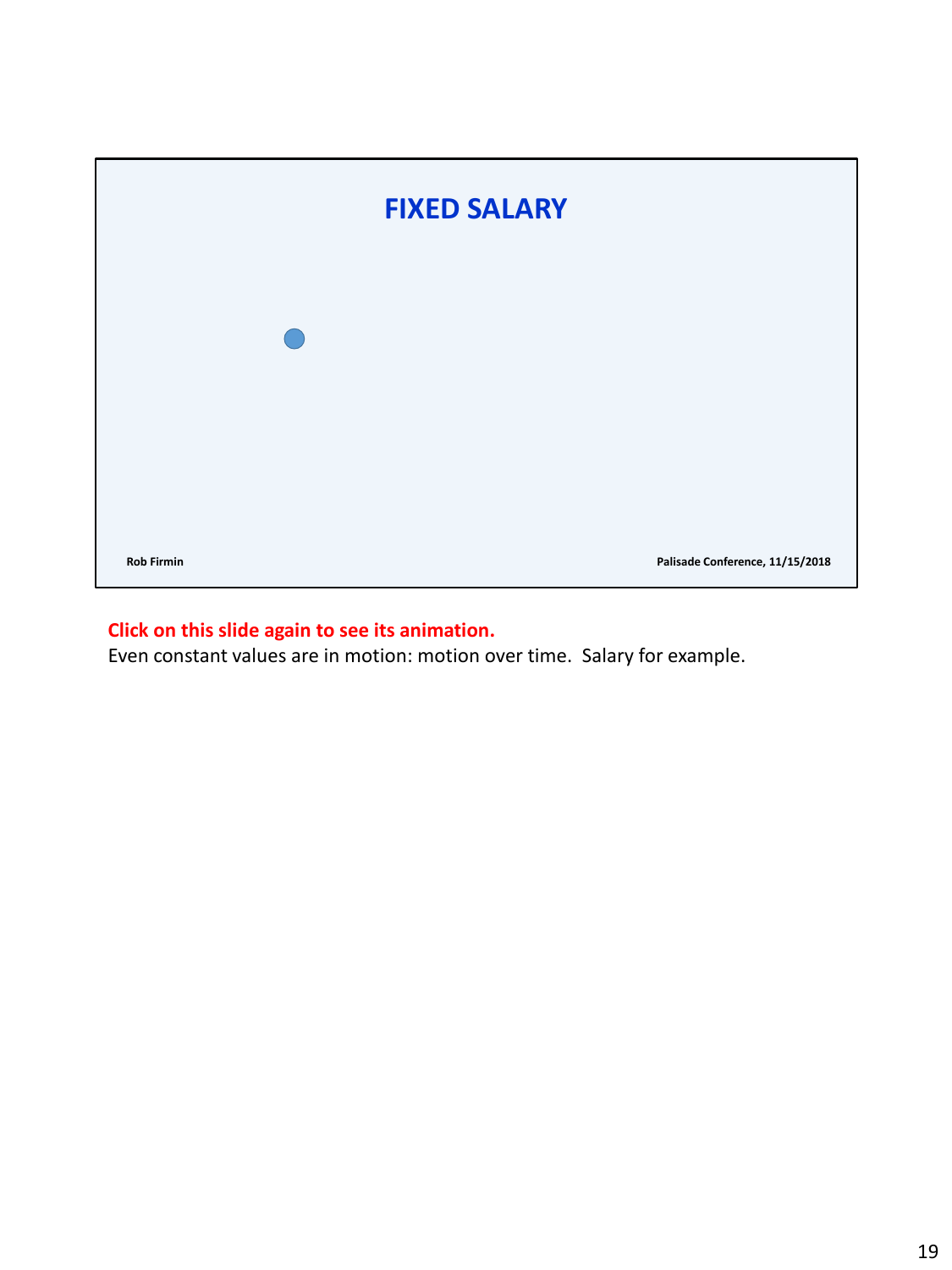

Let's invite Johannes Kepler and Isaac Newton to the table.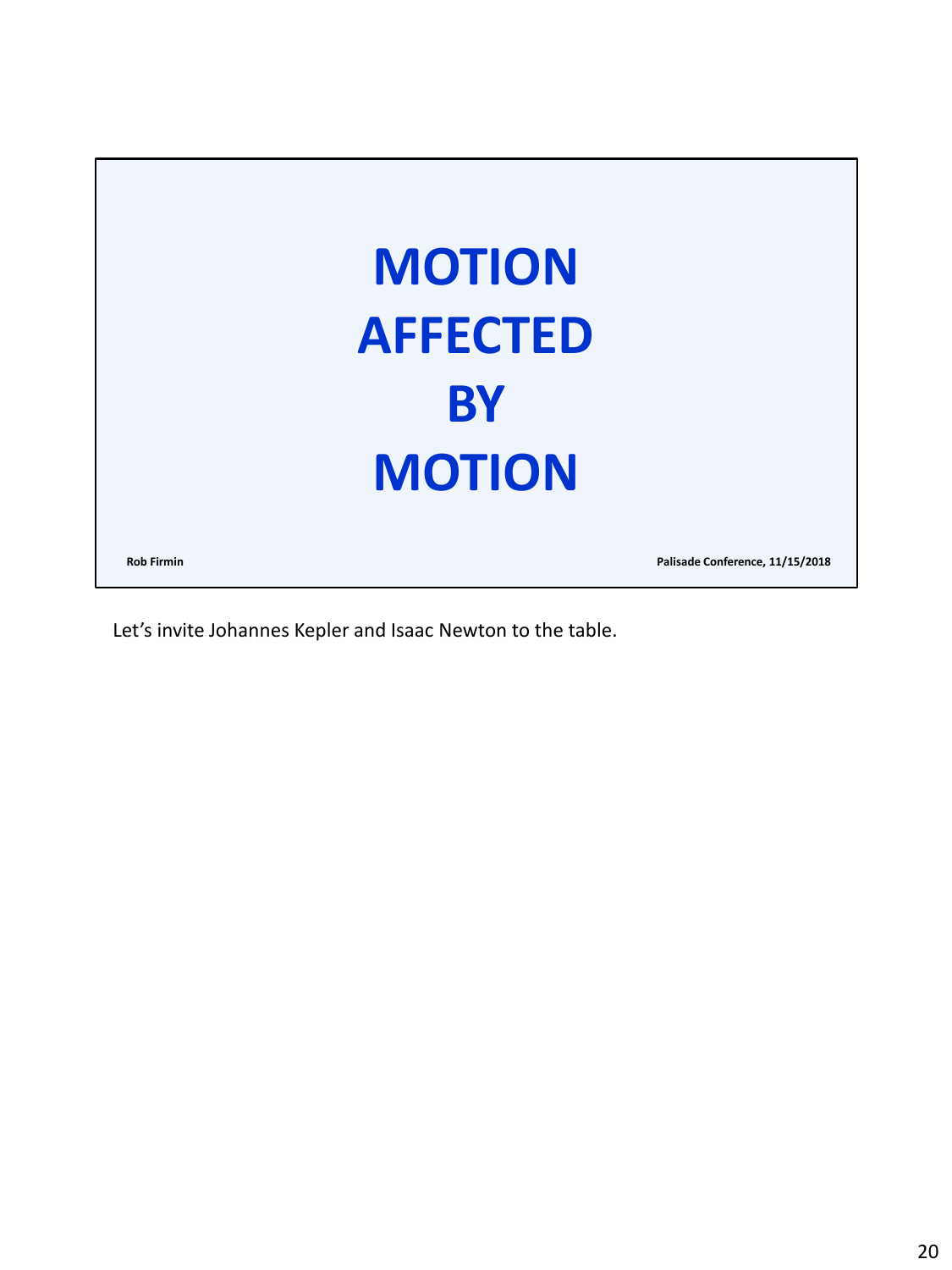

Inside the jittery noise is a signal, including for multiple interacting variables—do not presume to know the form of the signal—DO NOT IMPOSE A MODEL OR MODEL TYPE ON THE DATA. LET MOTIONS' NATURE DICTATE. This could be an example of total compensation determined not only by fixed salary, but by overtime and its causes, and changes in productivity.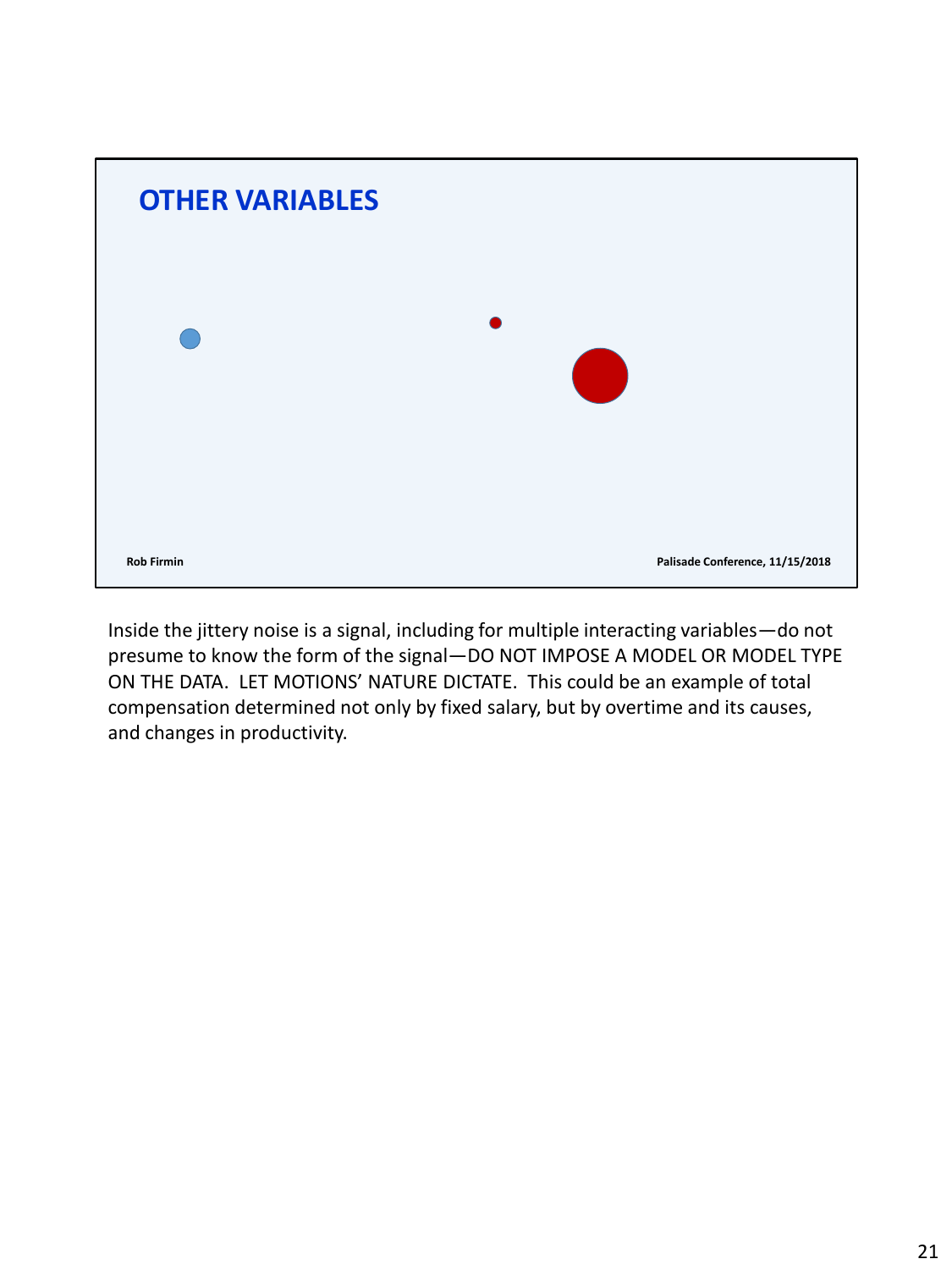

Transfer functions are a model's equations describing the temporal structure of multiple variables interacting over time—a turbocharged regression on steroids.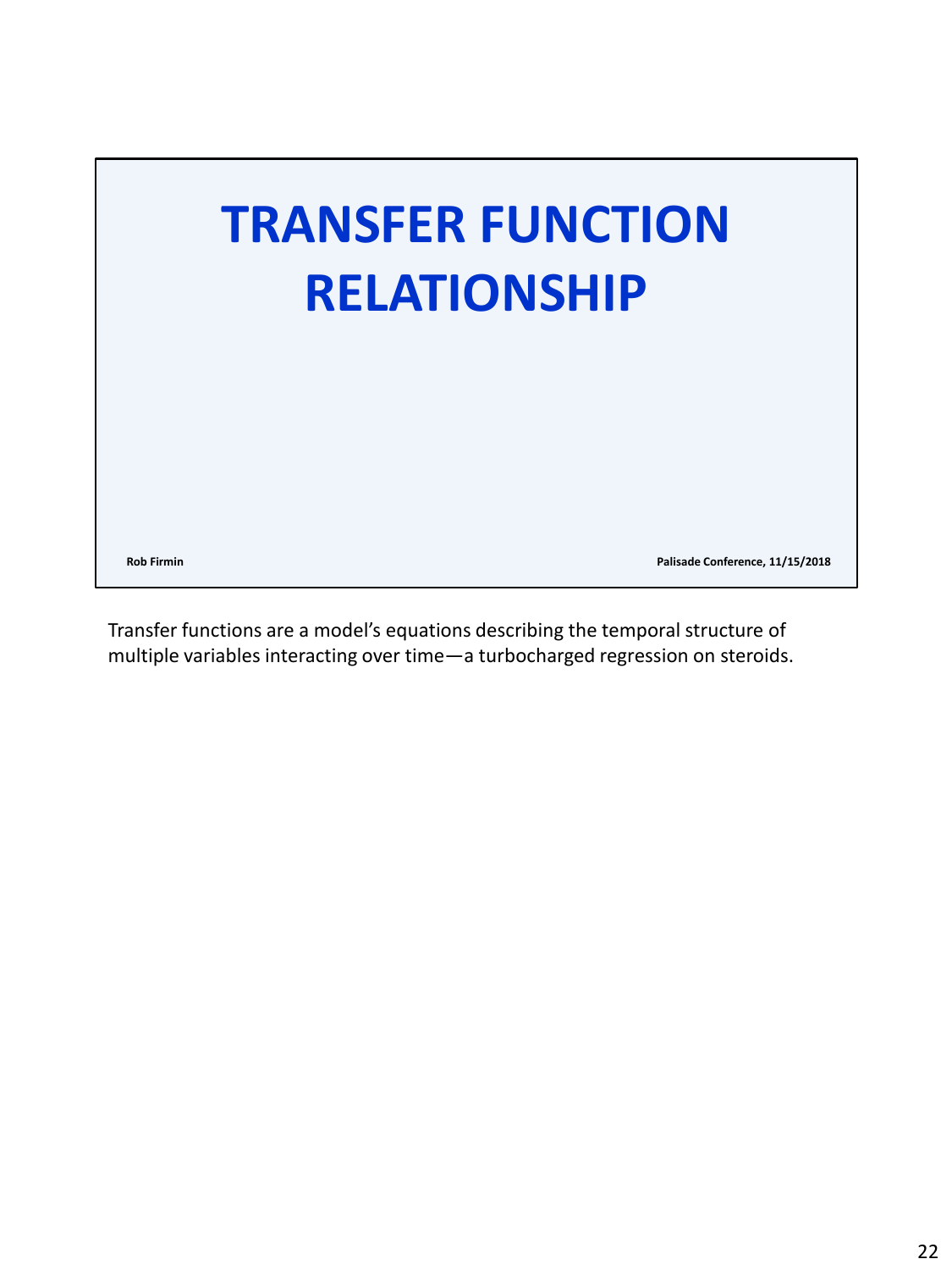

In the municipality model, Median Closing Price is found to be responsive over time to these three variables. People in the San Francisco Bay Area pay disproportionate attention to the NASDAQ Composite, for example.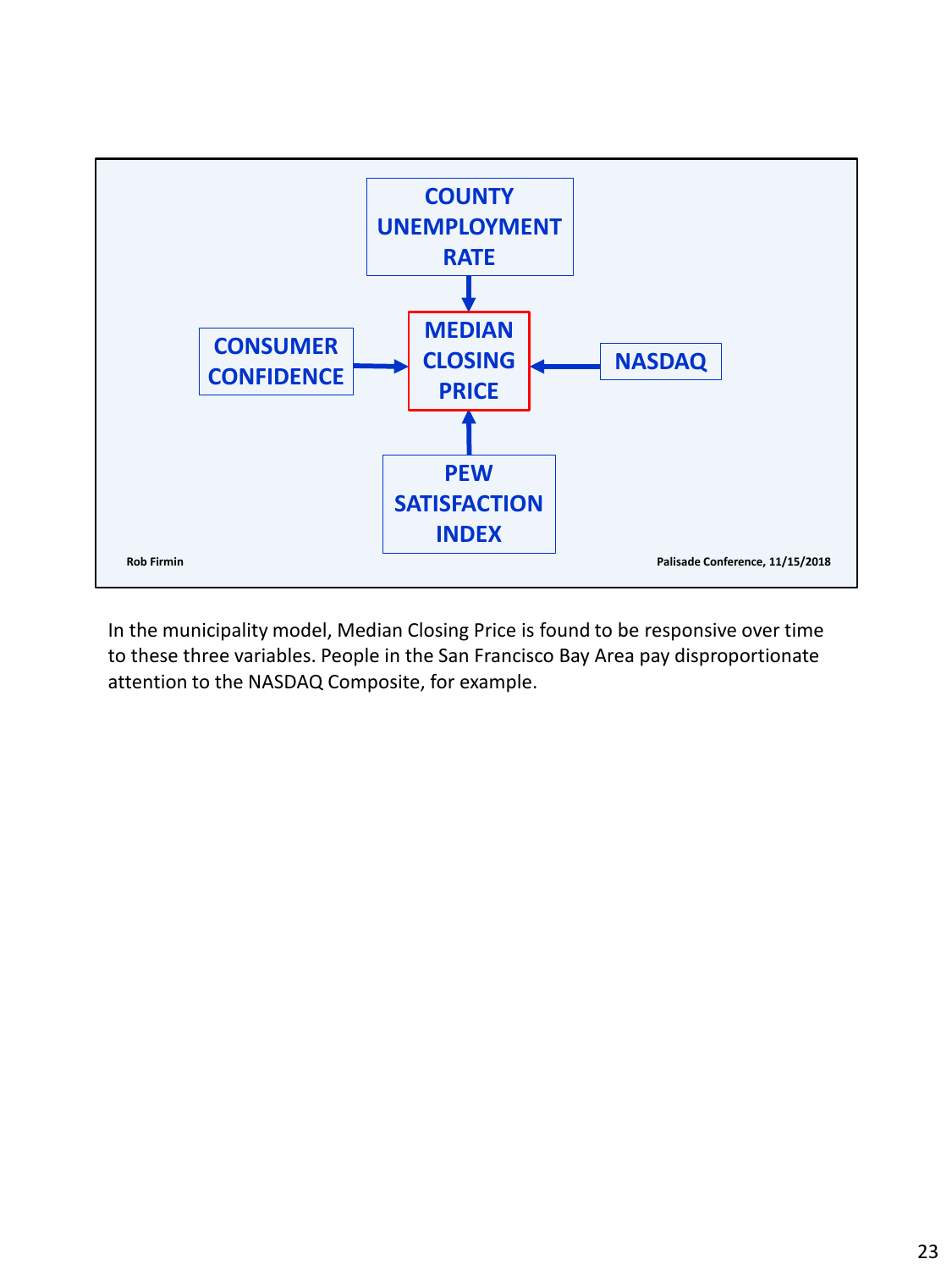

The Median Closing Price forecast model then feeds into the model relating closing price to tax revenue.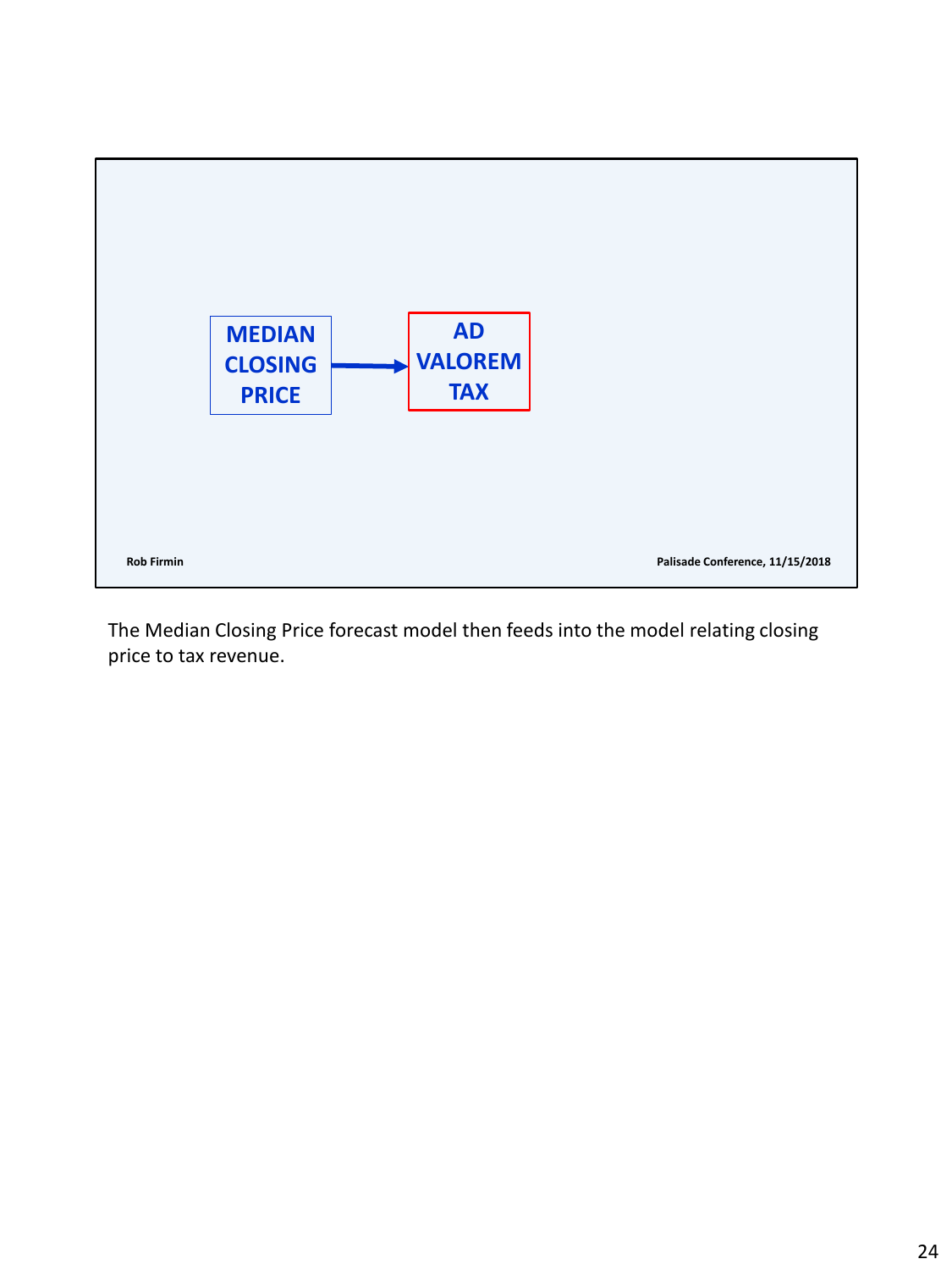

Graph of the relationship between Closing Prices (in brown) and Ad Valorem property tax revenue (in blue).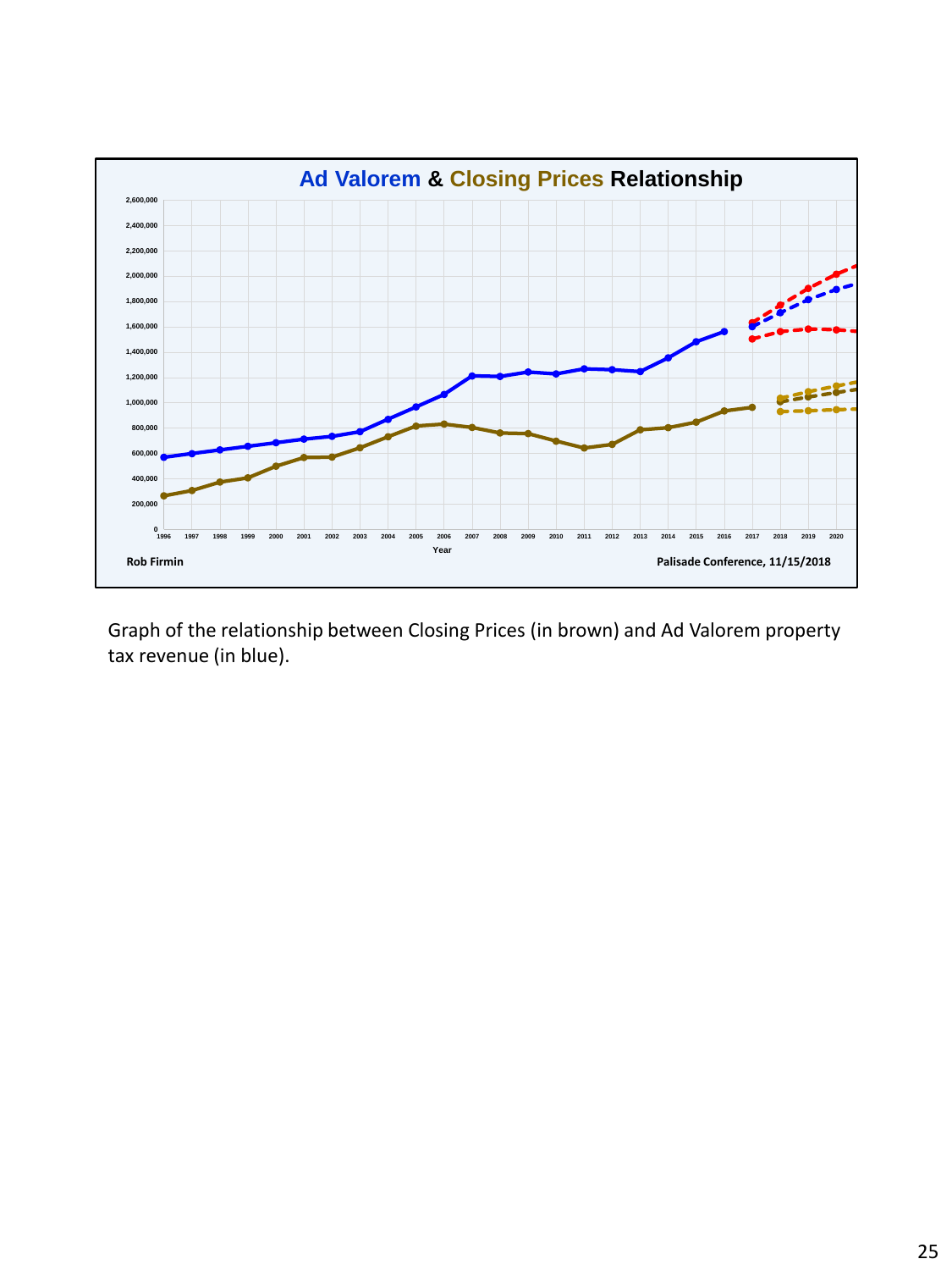

Notice the model seems to largely ignore the financial crash.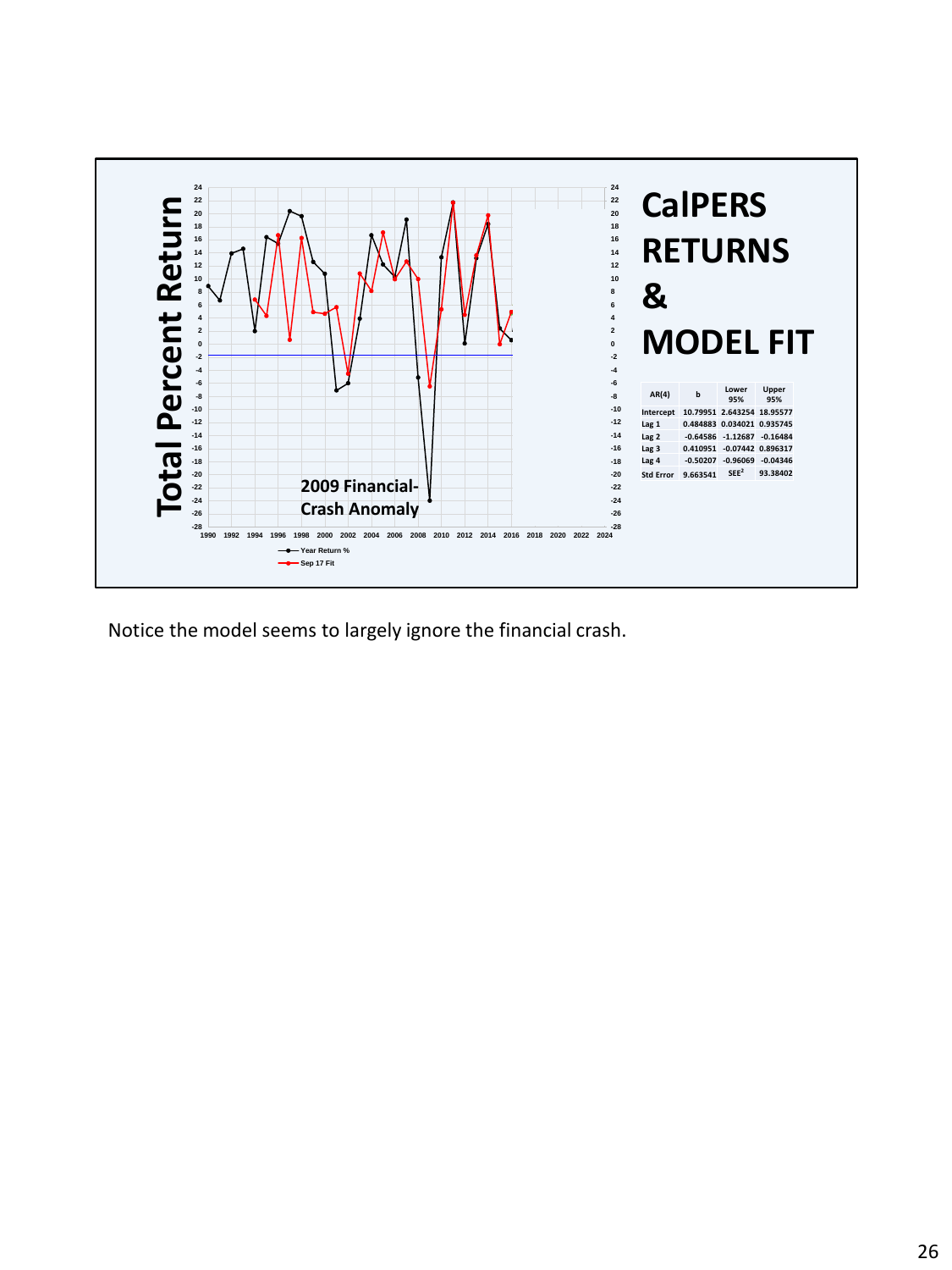

Extremely good forecast, given that market returns are supposed to be a random walk.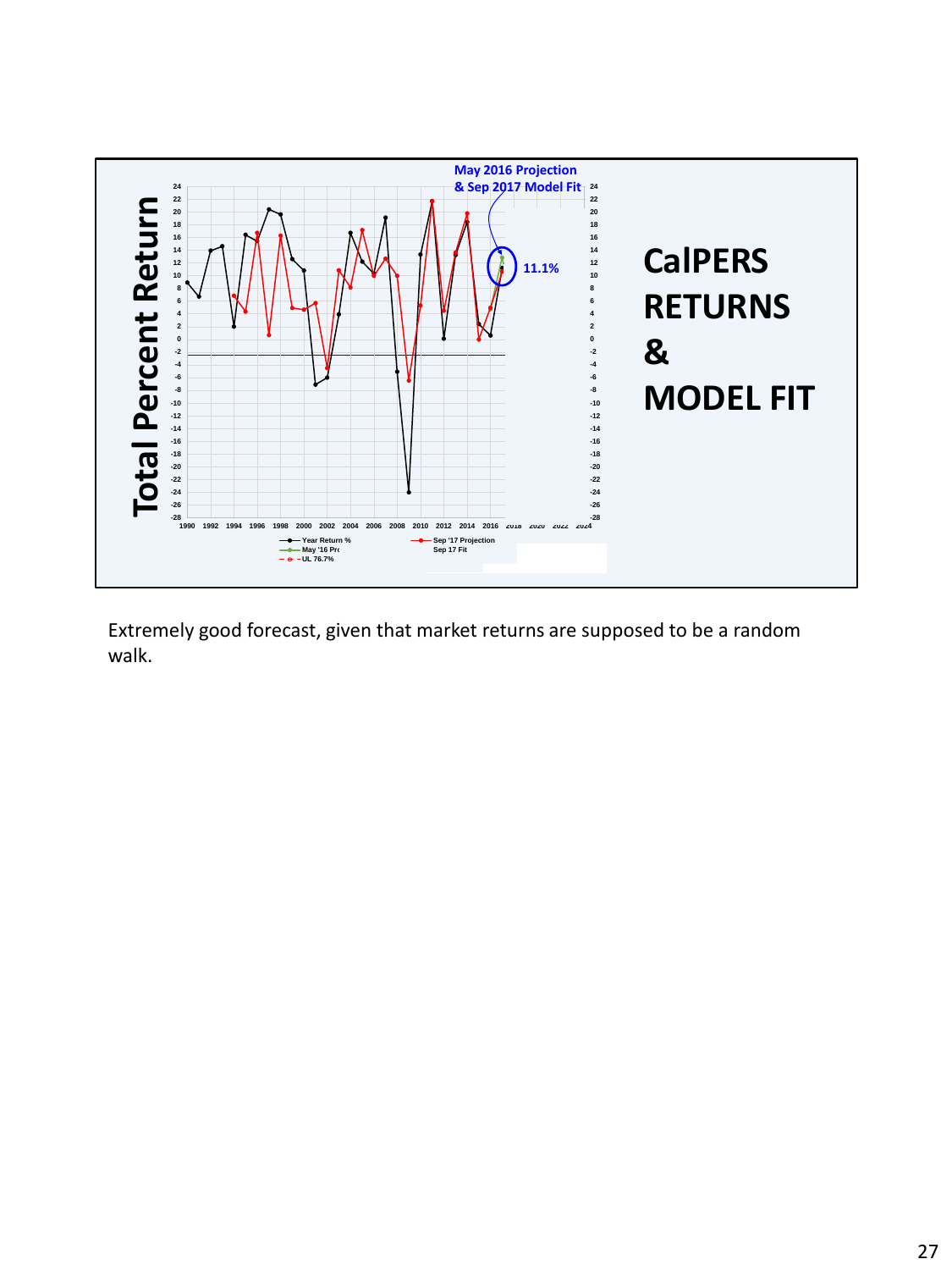

Forecast uncertainty distributions are propagated period by period based on feeding each forecast distribution and trailing history into the time series model. This means that each subsequent distribution may be different. But in some models the distributions remain constant.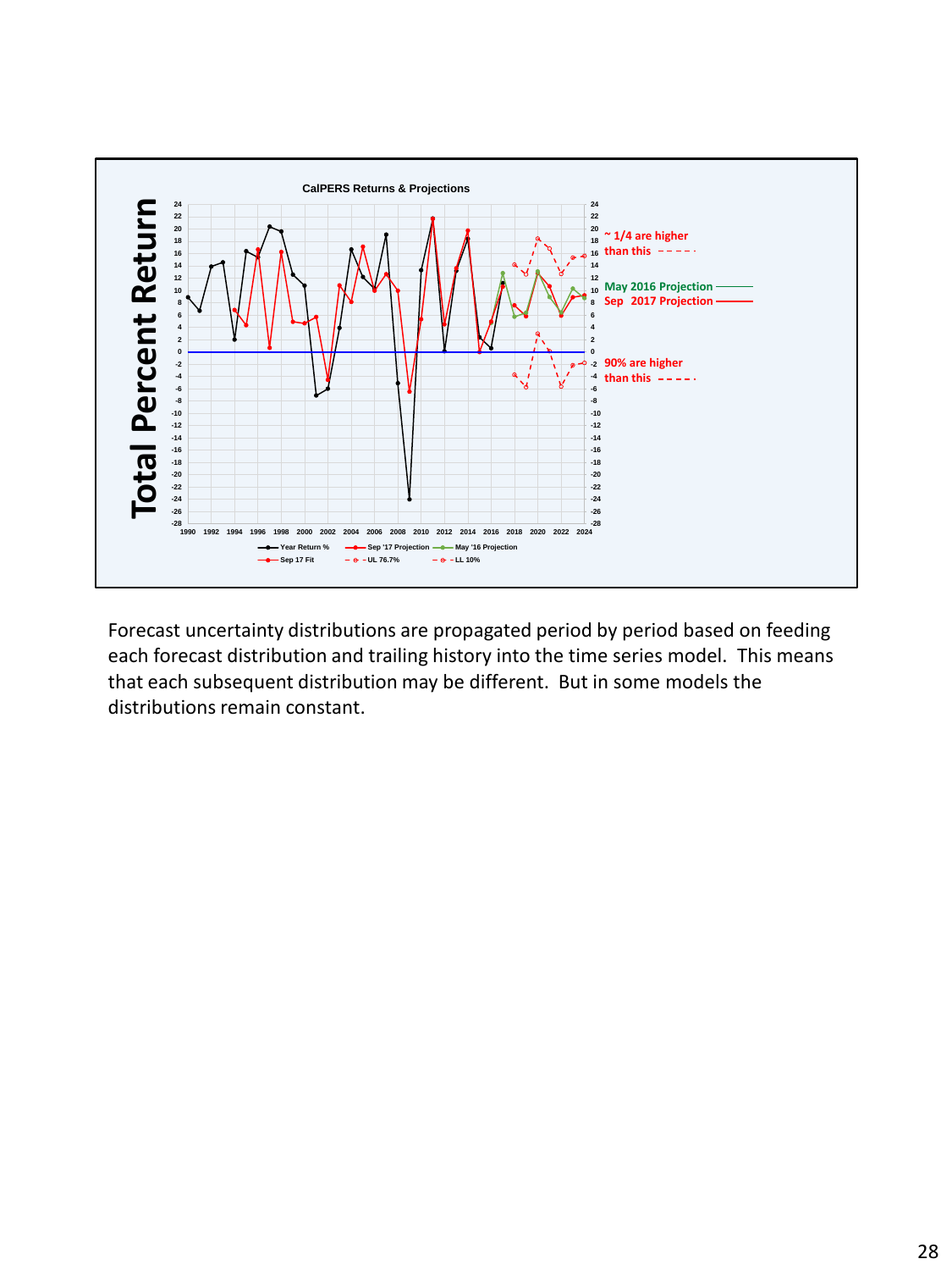![](_page_28_Figure_0.jpeg)

The forecast uncertainty for the first forecast period of the CalPERS model.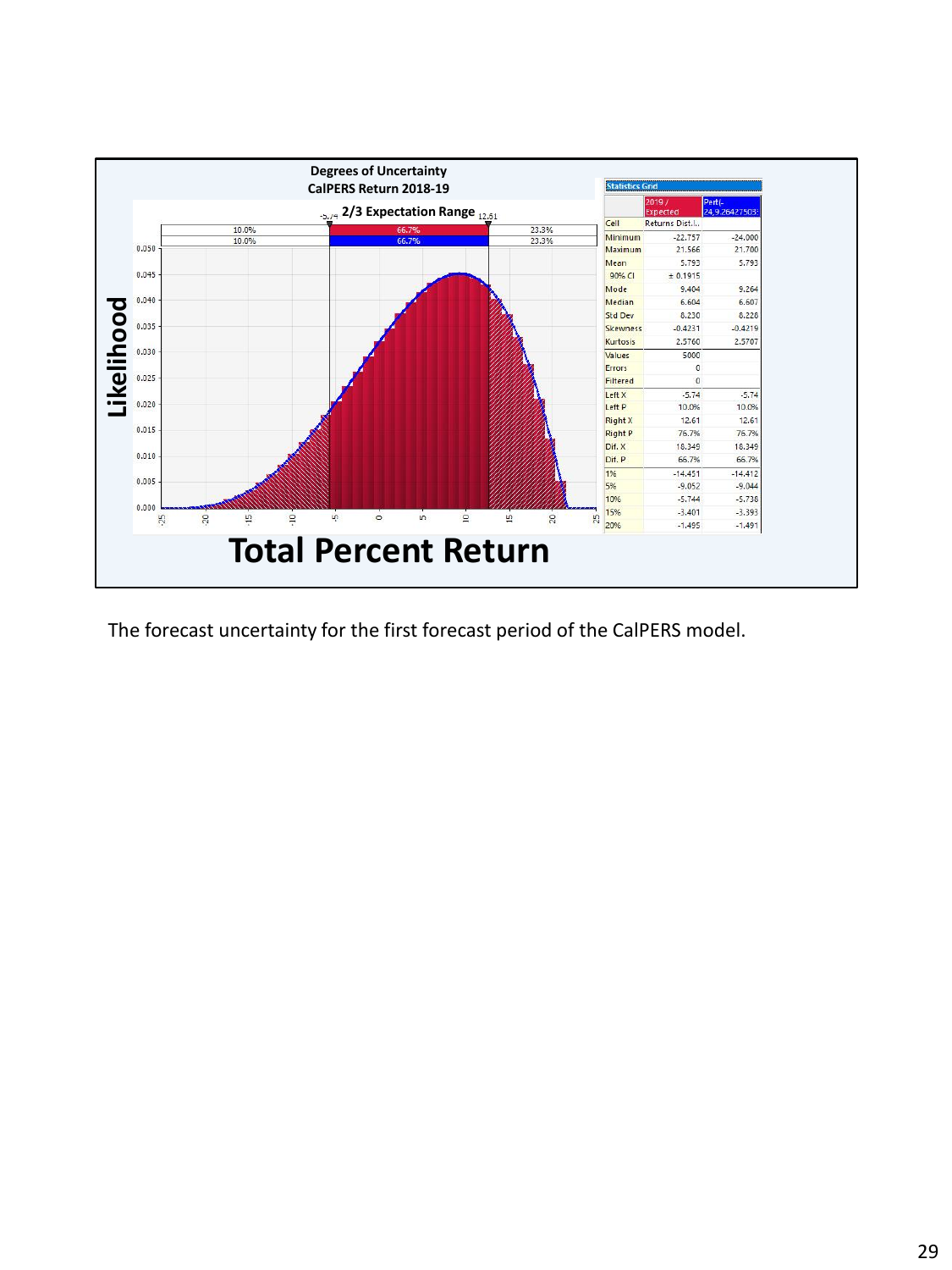![](_page_29_Figure_0.jpeg)

The market crash anomaly is set aside from creation of the core model so as not to bias it; but it is not ignored: it contributes to the forecast uncertainty because it could happen again; and its modeled information can be used in what-if scenarios (i.e., stress testing in the event it happens again in a specific period). In this example what the model seems to be detecting is the portfolio management philosophy of the team, not just the market.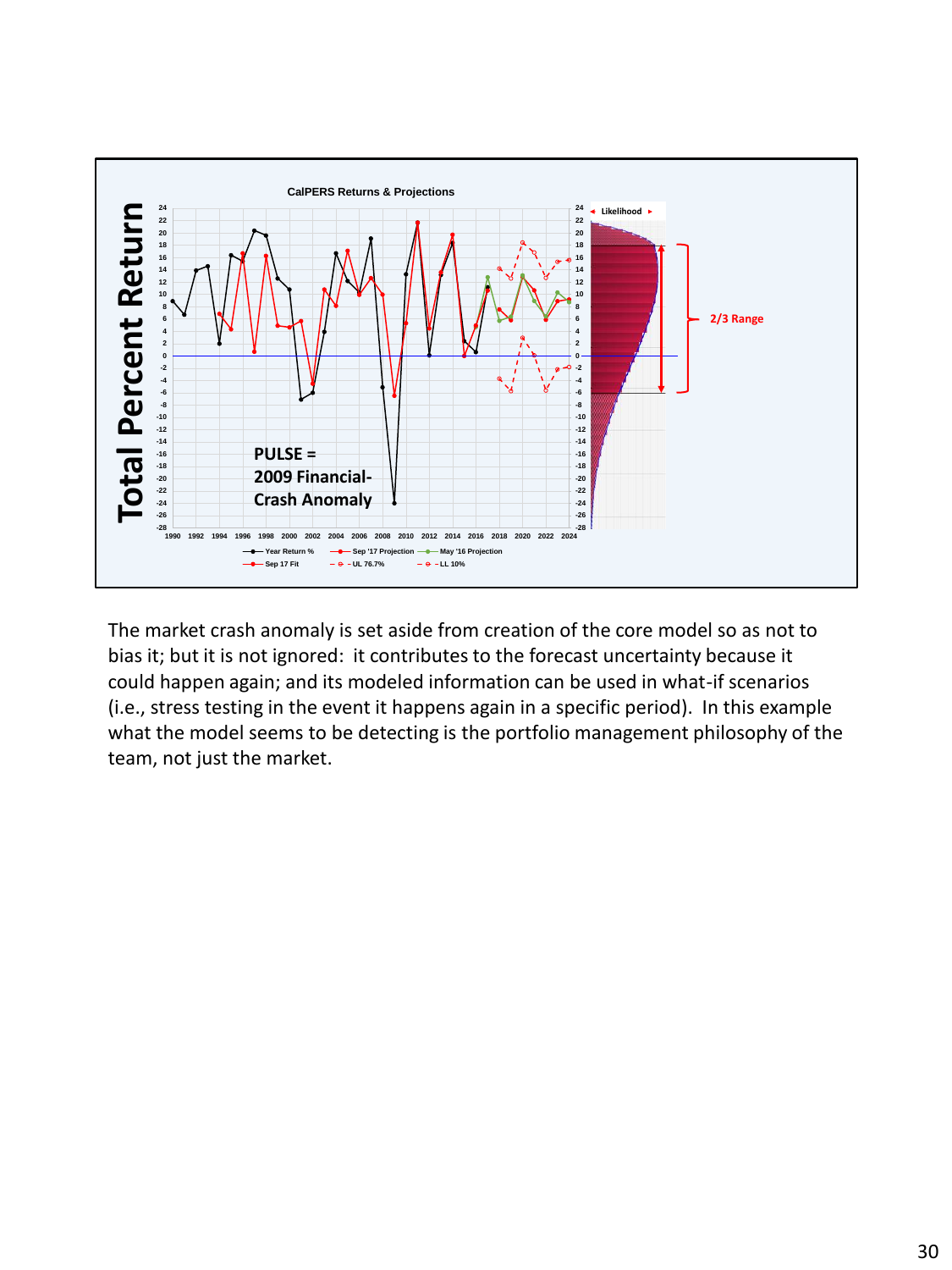### **MOTION AFFECTED BY ANOMALIES**

**Rob Firmin Palisade Conference, 11/15/2018**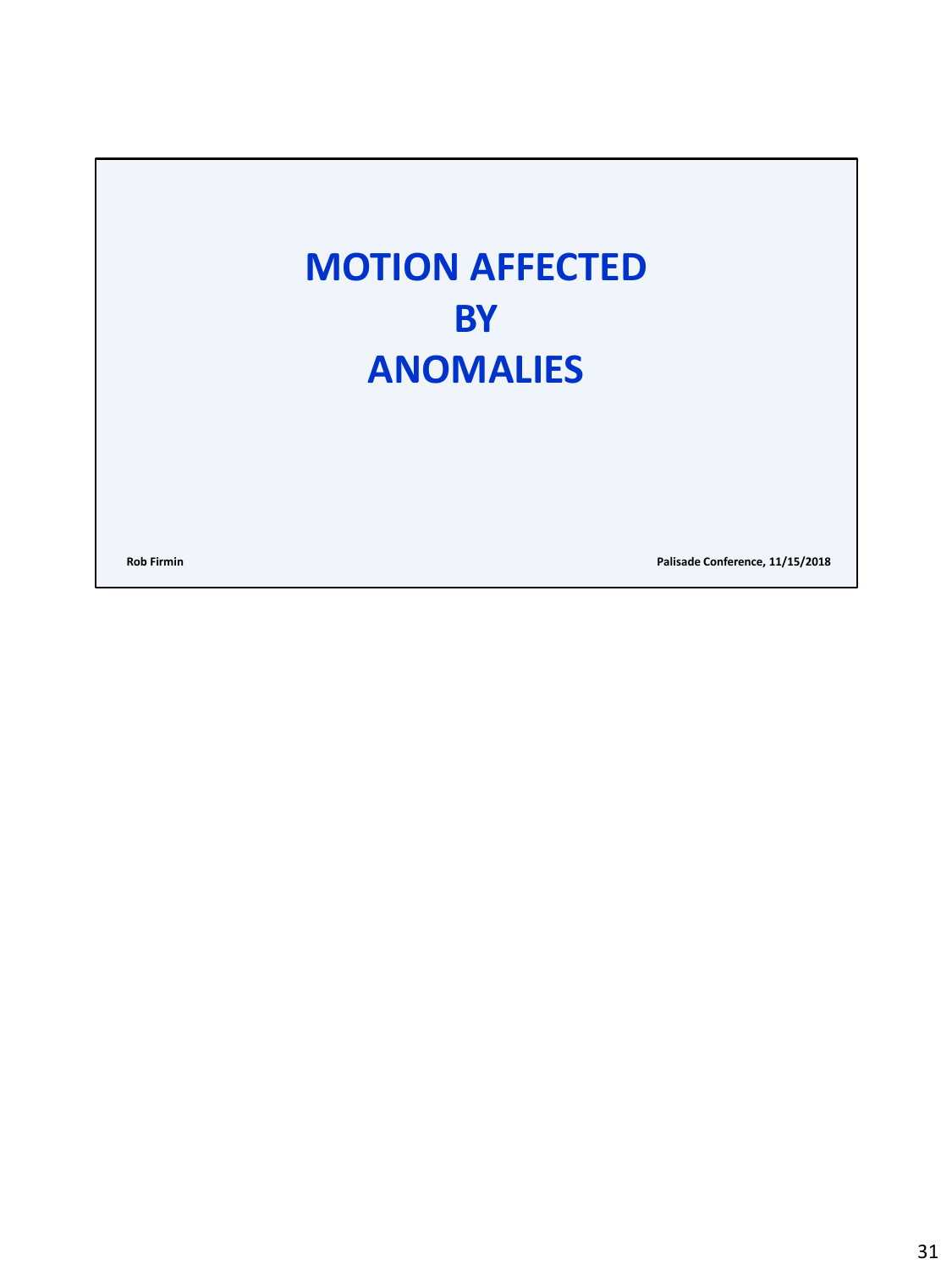![](_page_31_Picture_0.jpeg)

Let's go back to the motion metaphor.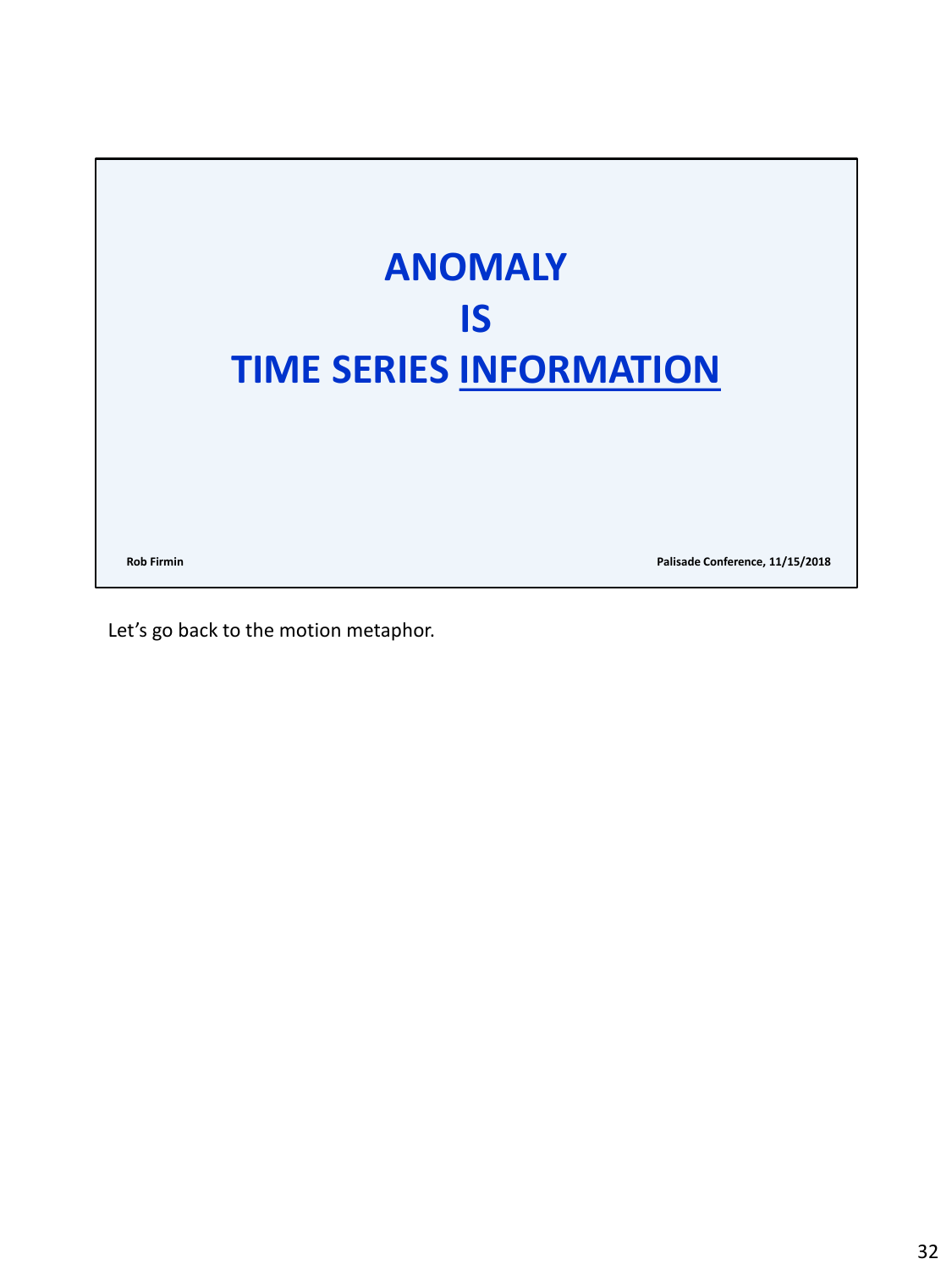![](_page_32_Picture_0.jpeg)

**See this slide as an animation.**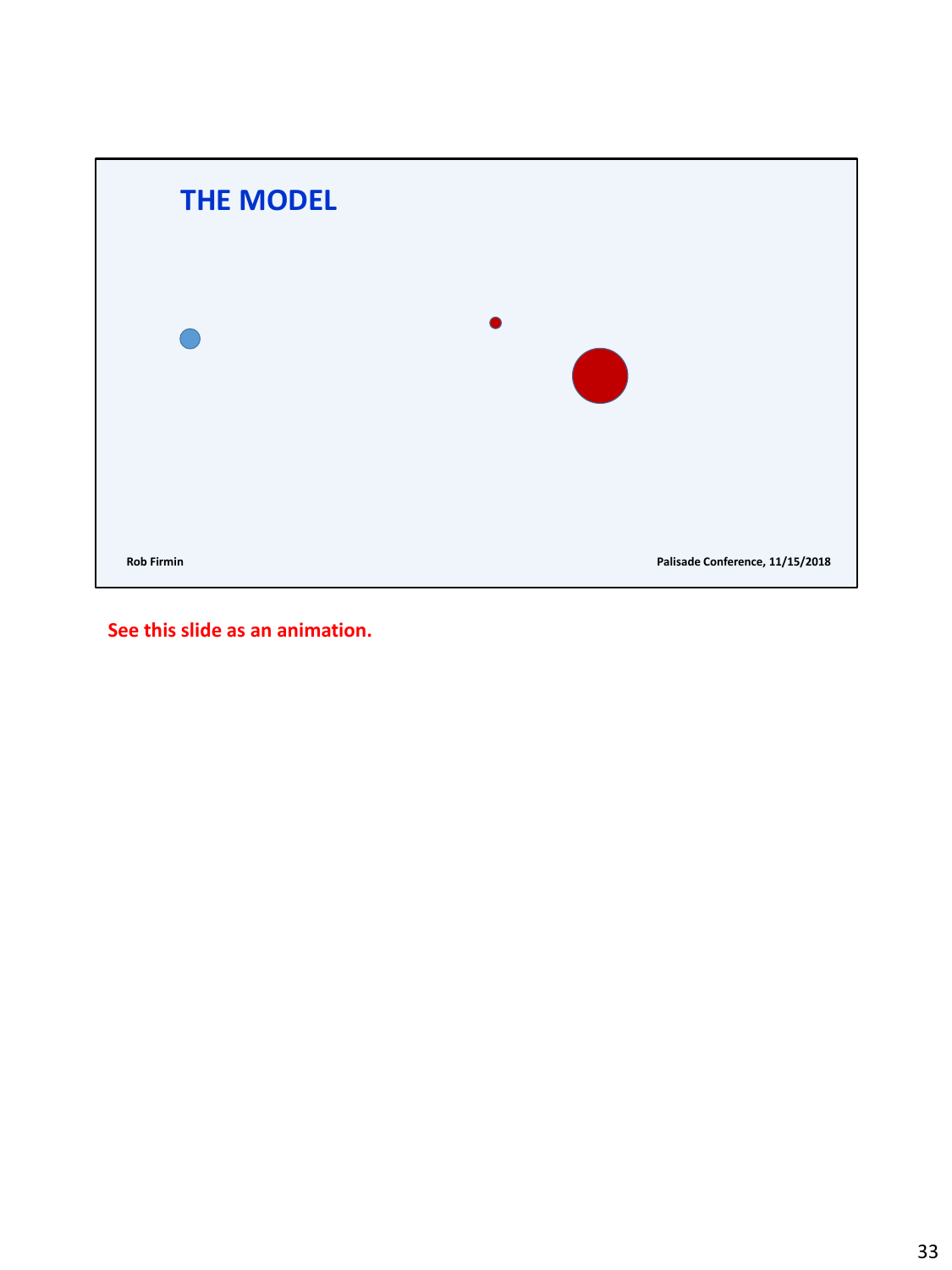![](_page_33_Picture_0.jpeg)

#### **See this slide as an animation.**

The effect on other variables can persist or fade out. Illustration of the power of open-model time series as it identifies the crash as an anomaly and quantifies it. A strong anomaly like this is a type of intervention.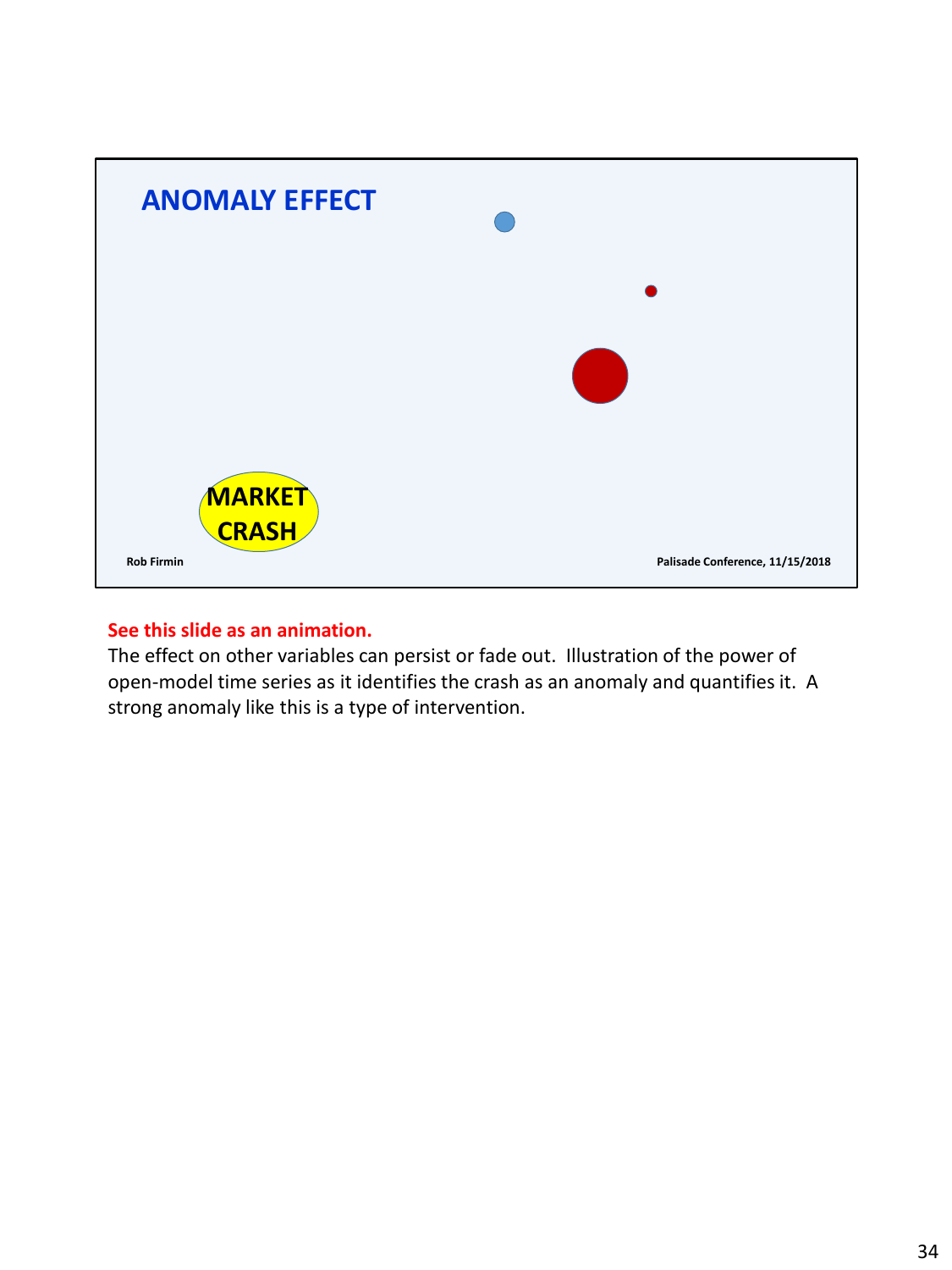![](_page_34_Picture_0.jpeg)

Cannot know with certainty when the market will crash.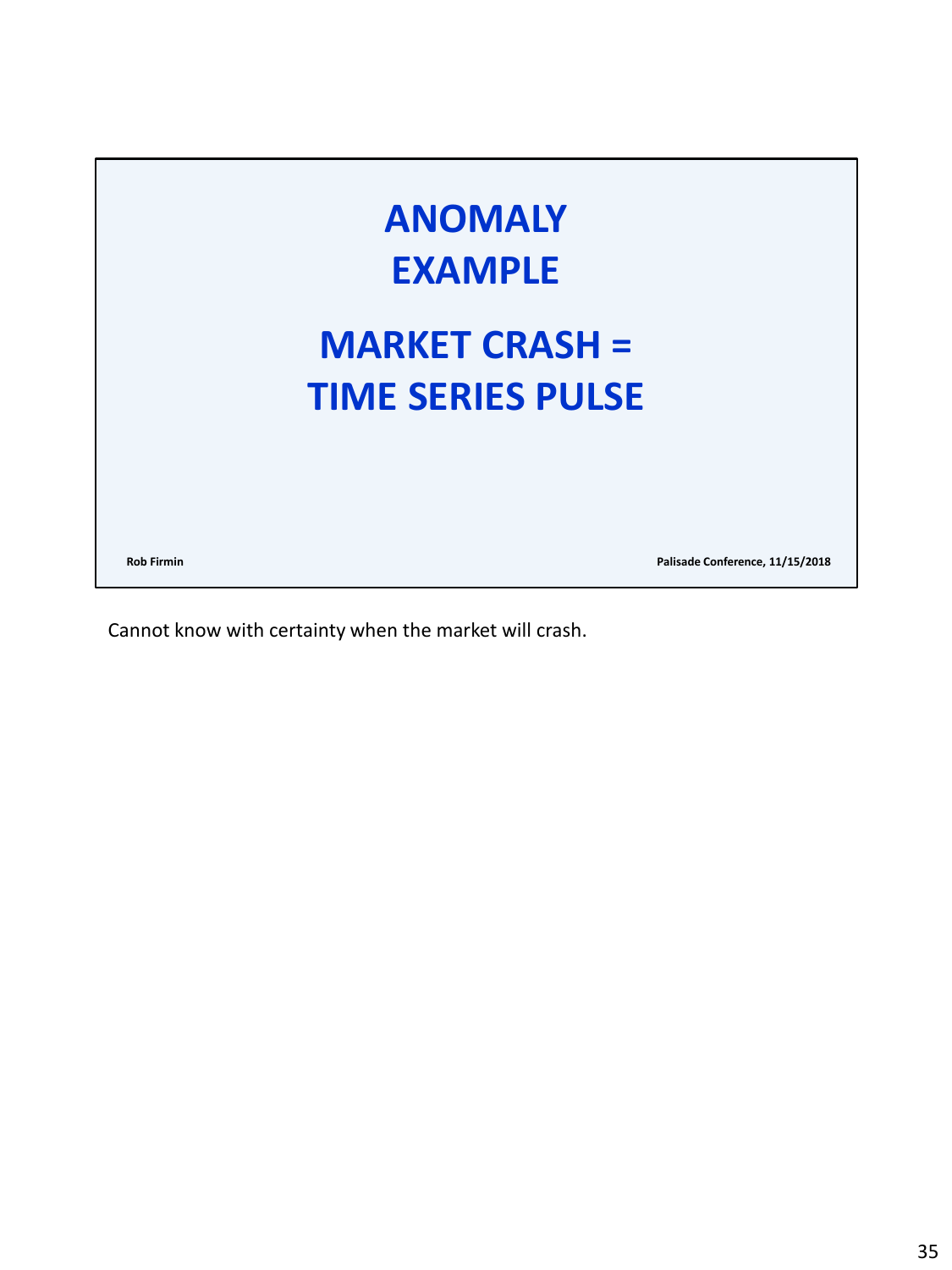![](_page_35_Picture_0.jpeg)

But can use the quantitative effects from the model to what-if test the market crashing again next year, or the year after, for example.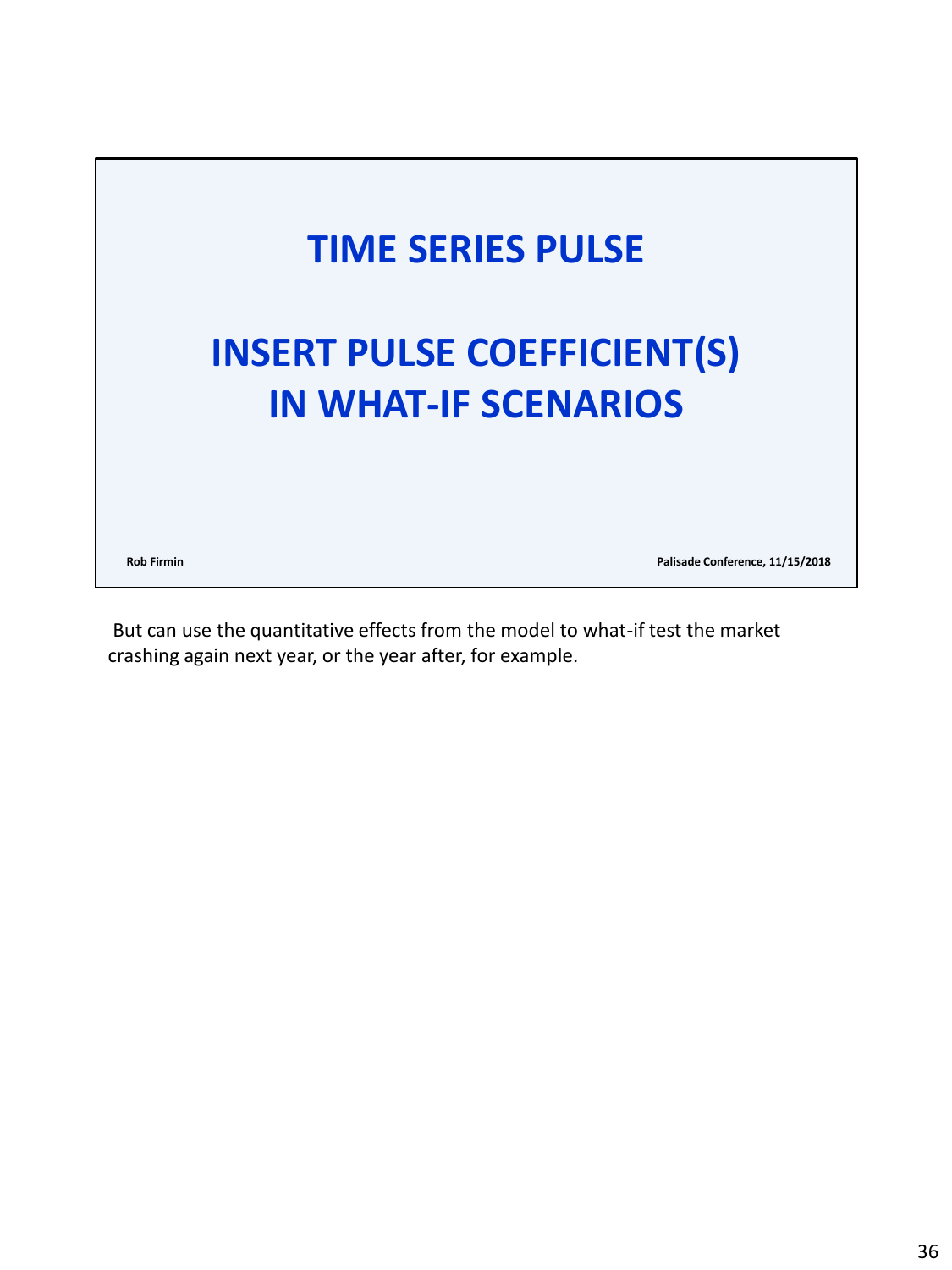# **DETAILS**

**Rob Firmin Palisade Conference, 11/15/2018**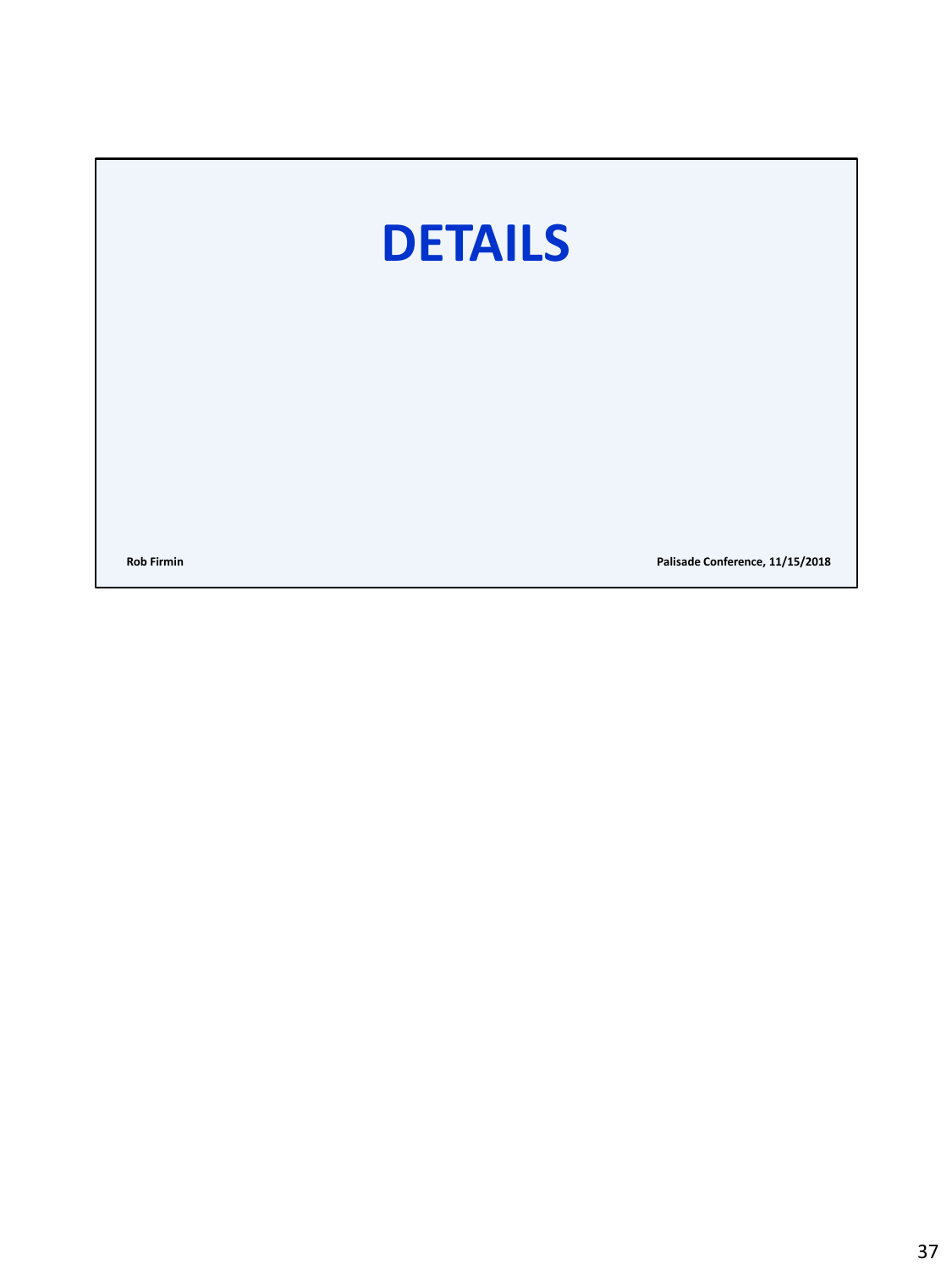![](_page_37_Picture_0.jpeg)

There are many forecasting methods. The one discussed here is substantially extended and refined ARMAX modeling, including identification of latent structure not just endogenous structure. The next three slides are a demonstration of how common regression fails in time series modeling—why it is dangerous when applied to this field.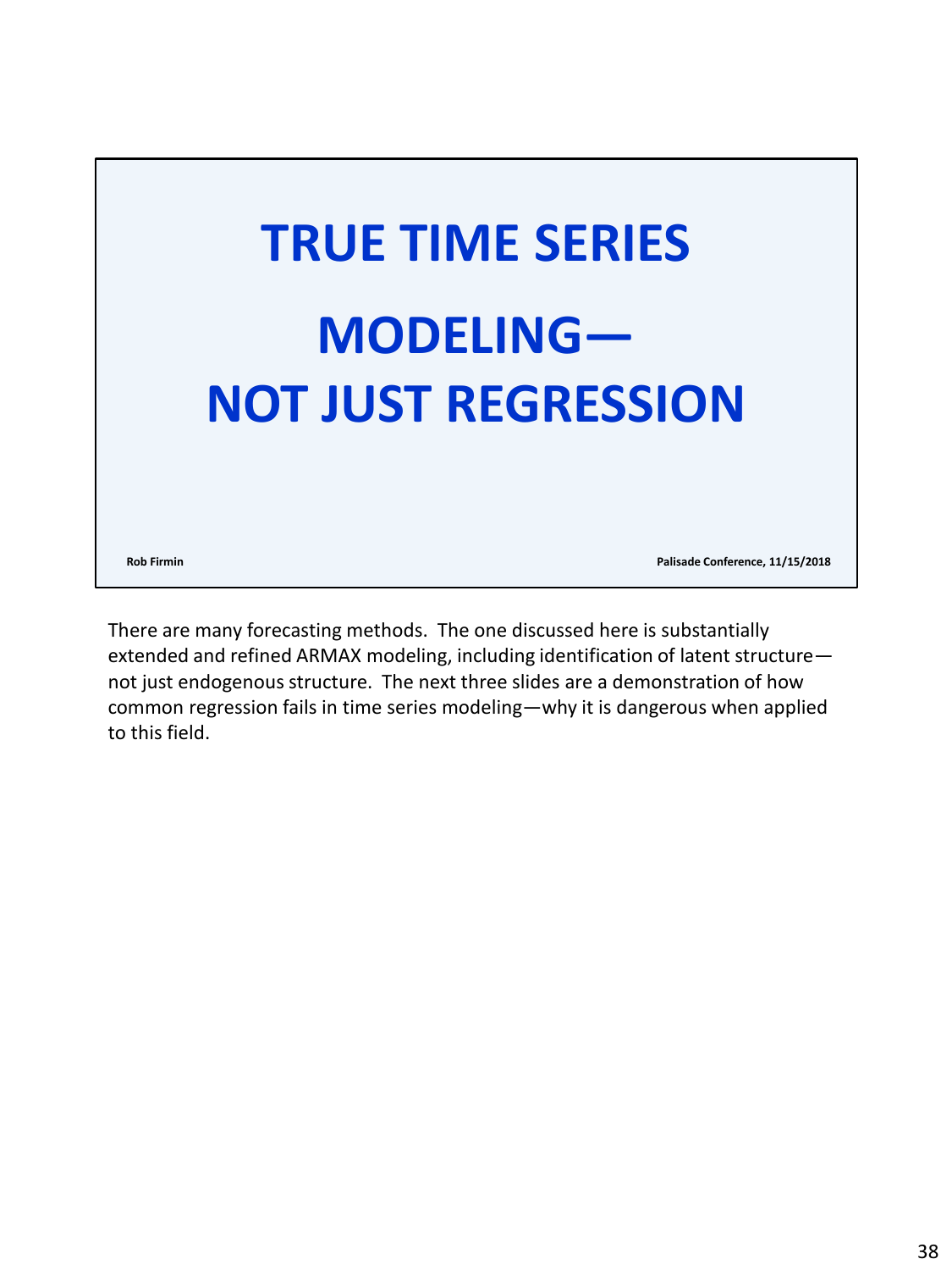![](_page_38_Figure_0.jpeg)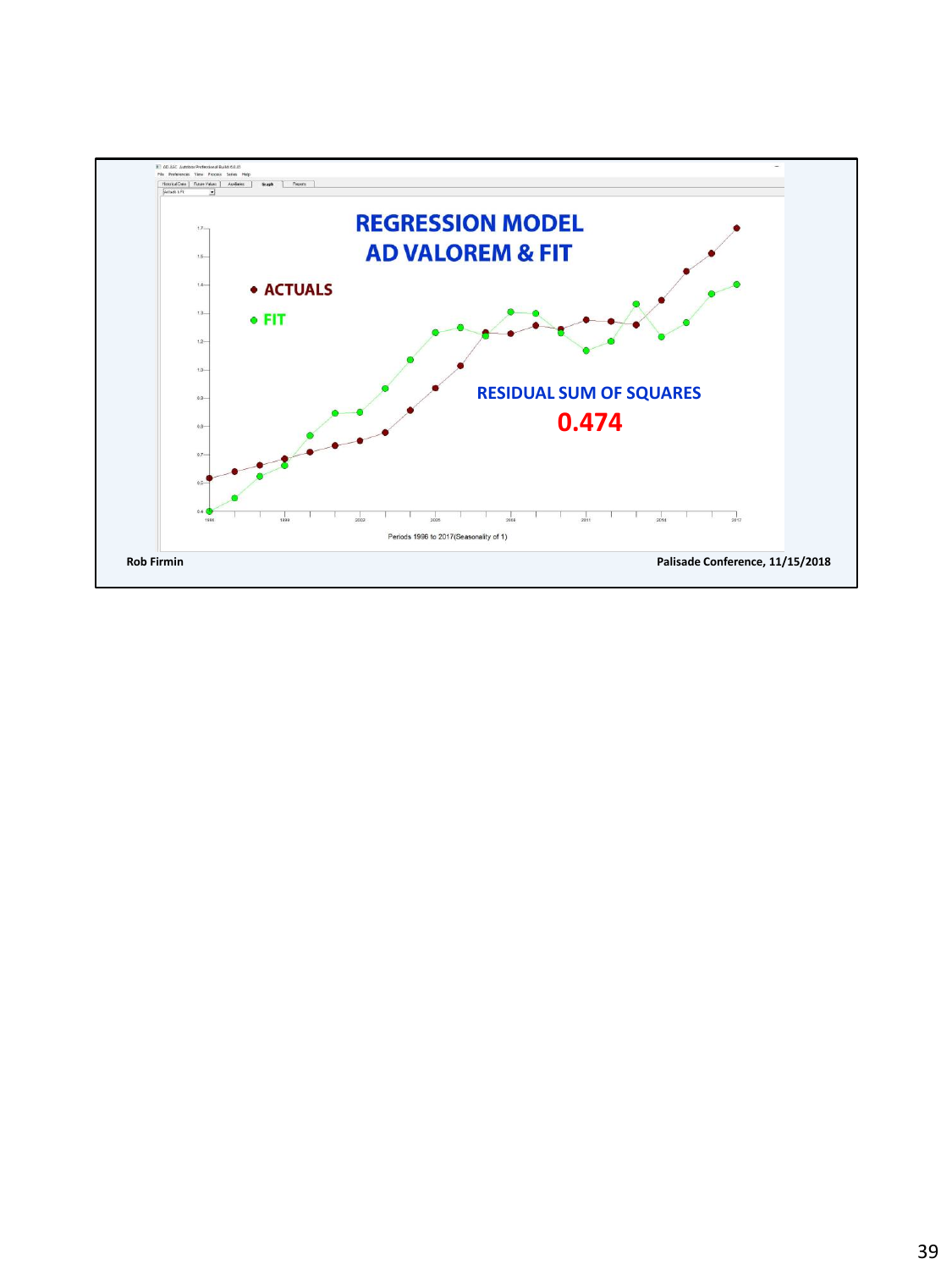![](_page_39_Figure_0.jpeg)

Invalid forecasting models are like high blood pressure—dangerous to the health of the enterprise but without symptoms—until it is too late.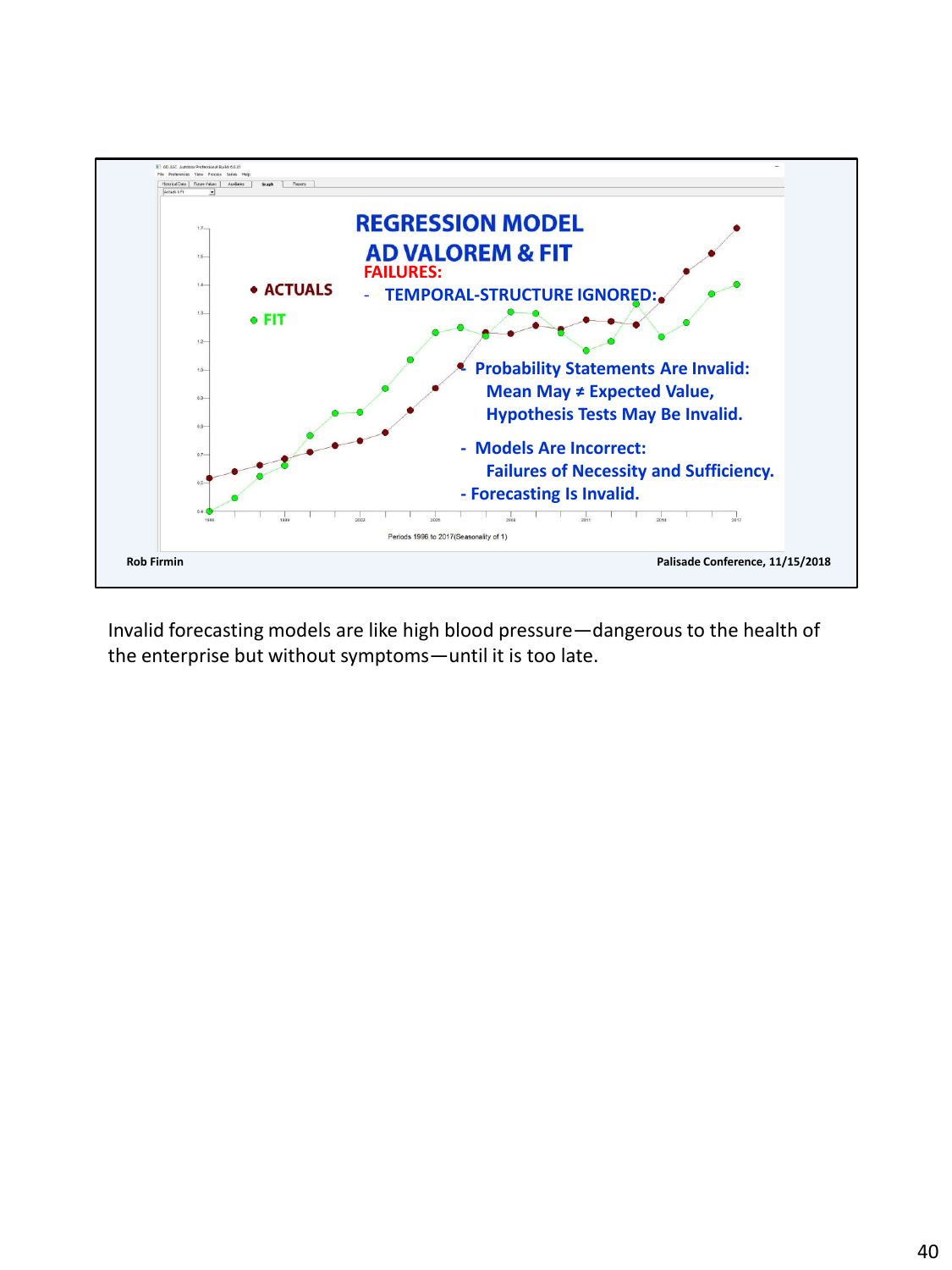![](_page_40_Figure_0.jpeg)

This is the valid time series model. See the difference? These models are called ARMAX (Autoregressive–Moving-Average model with eXogenous inputs). ARMAX is not just regression on steroids, it is ARIMA on steroids. It corrects some of the assumptions of ARIMA and adds the capability to validly and explicitly model time series effects that ARIMA homogenizes. It is substantially more flexible in its ability to capture virtually all time series characteristics while satisfying necessity and sufficiency.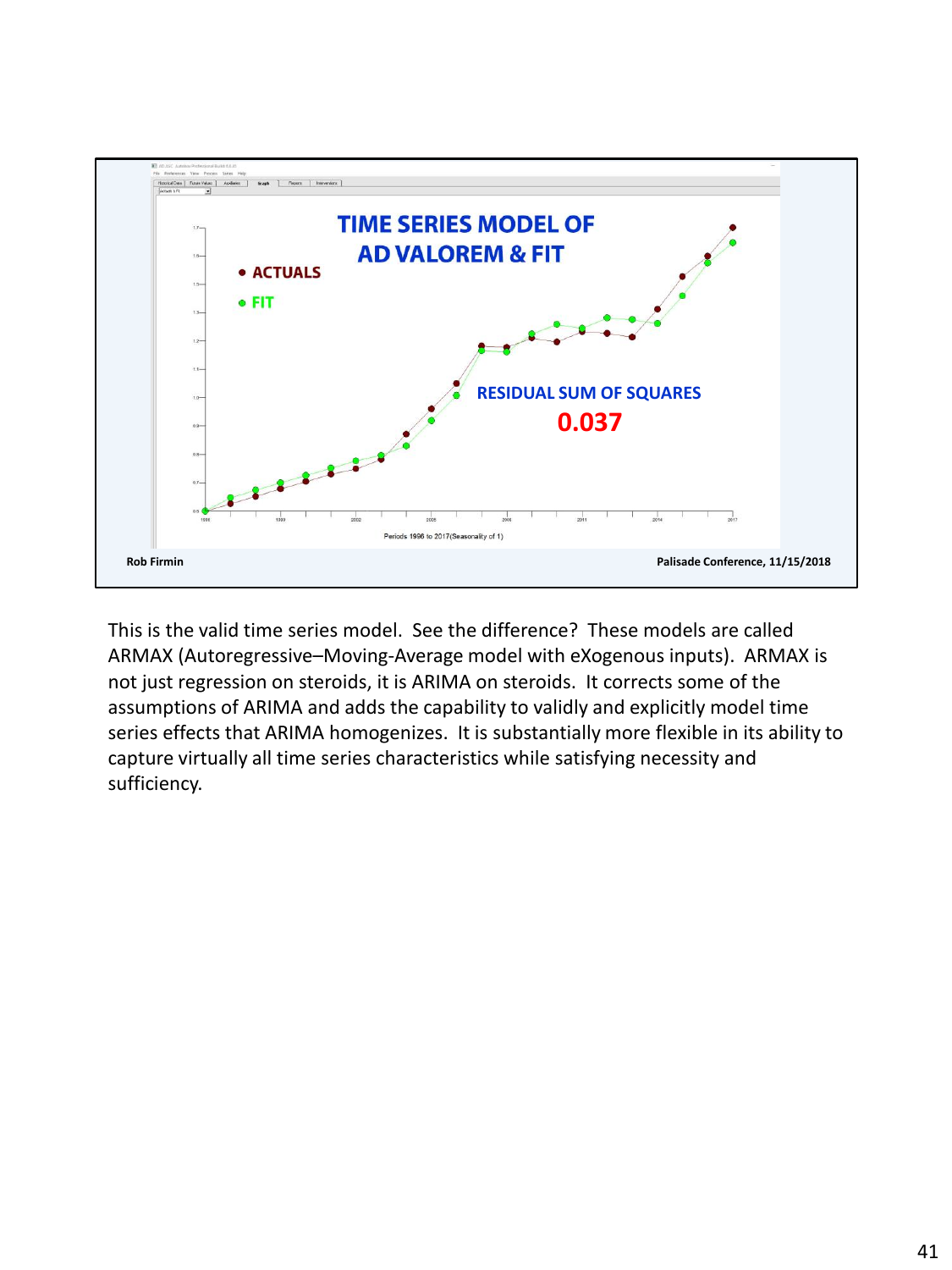![](_page_41_Picture_0.jpeg)

The list on this slide and the next includes aspects of models captured by proper extended-capability ARMAX time series modeling.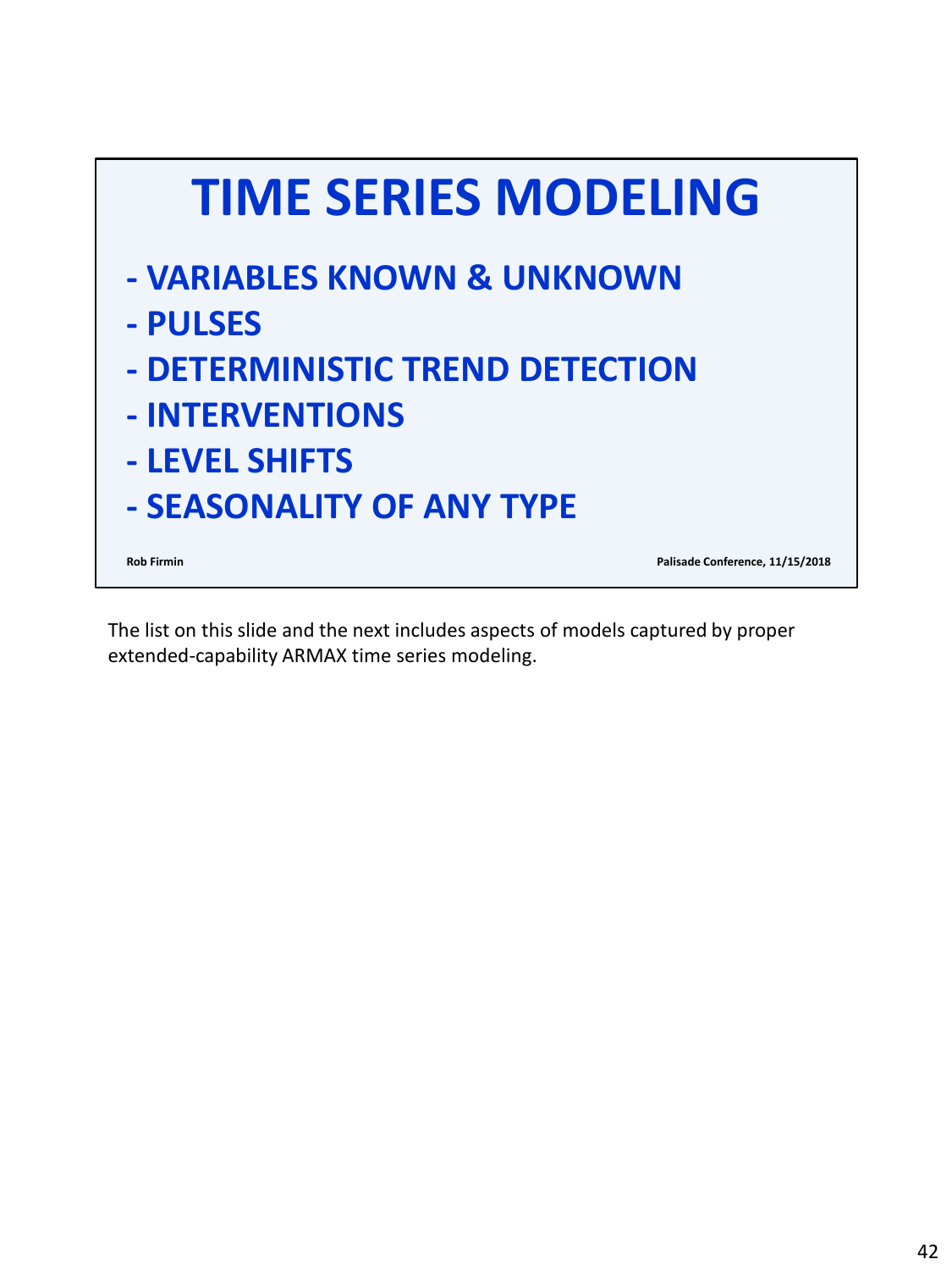![](_page_42_Picture_0.jpeg)

**Rob Firmin Palisade Conference, 11/15/2018**

All time dependent. A comprehensive ARMAX modeling system incorporates all of the listed capabilities, plus others. It is sufficiently flexible to permit users to begin with a theory about the data and proceed with ARMAX modeling from it, to discover whether the theory is sufficient.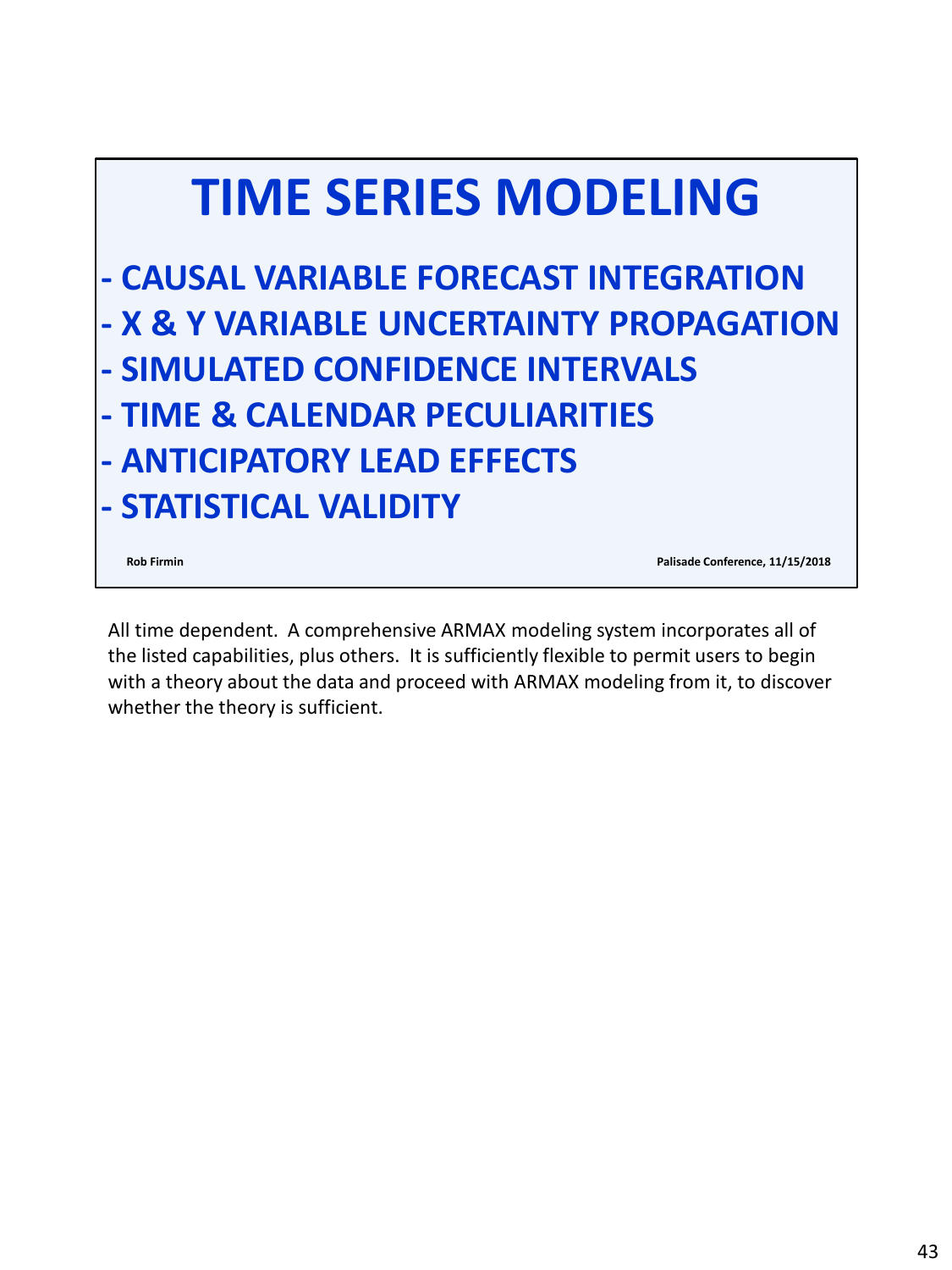![](_page_43_Figure_0.jpeg)

A SUPERFICIAL FLOW CHART ON HOW OPEN-MODEL TIMES SERIES MODELS ARE BUILT. EVERY STEP CONTAINS ONE OR MORE STATISTICAL TESTS, E.G., CHOW (MODEL DYNAMICS CHANGE) AND TSAY (VARIANCE CHANGE).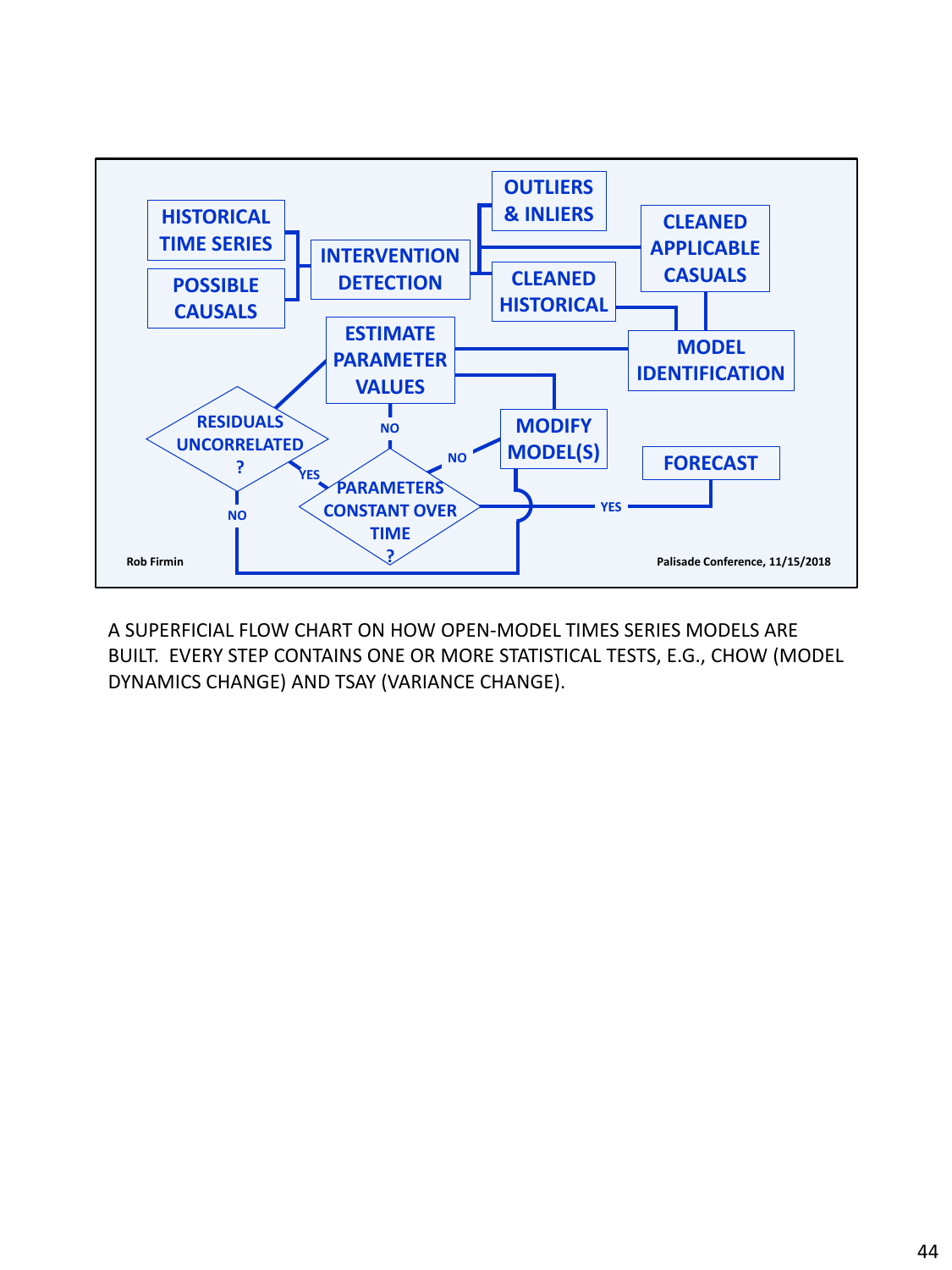![](_page_44_Picture_0.jpeg)

Each iteration engages multiple statistical diagnostic tests to determine the adequacy of the model. It may require many iterations to arrive at the best solution that satisfies the statistical criteria for a model that includes everything it needs and excludes what is superfluous—the correct temporal structure.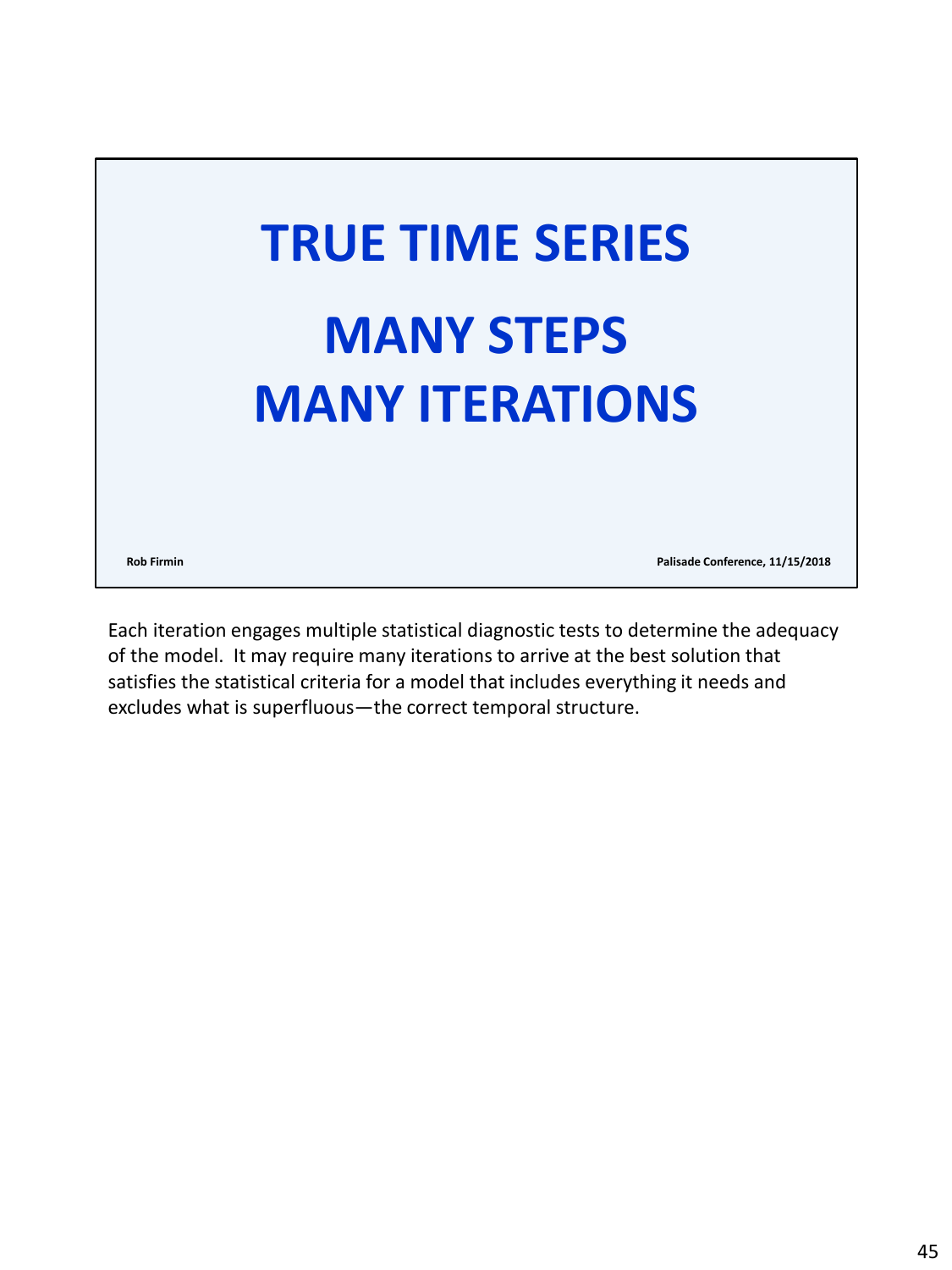![](_page_45_Figure_0.jpeg)

Example of two hypothetical time series. Not much happening—not much of a relationship.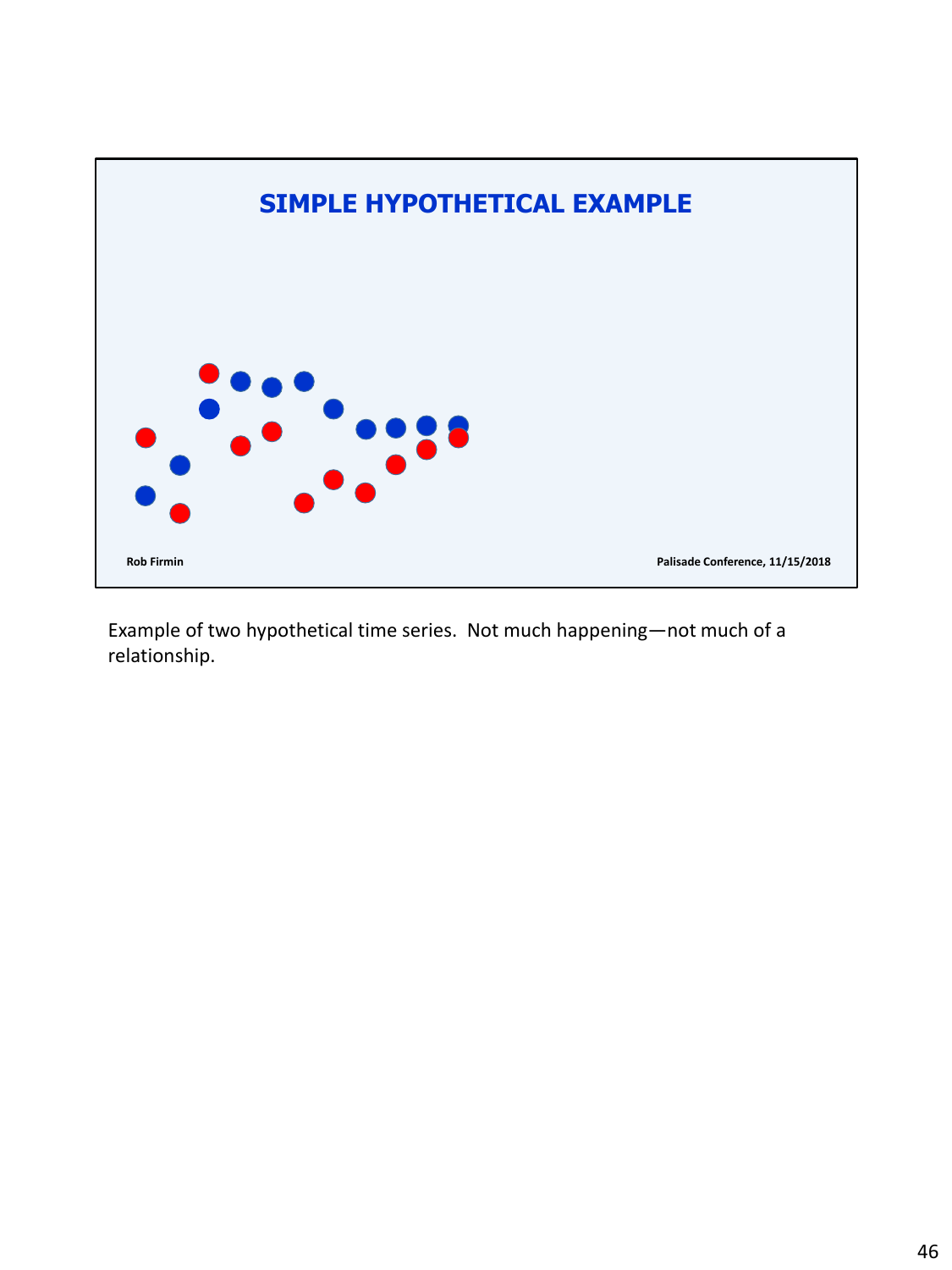![](_page_46_Figure_0.jpeg)

But as time proceeded the blue series responded to a more ordered movement in the red series, AND, something is causing the blue series to shift upward.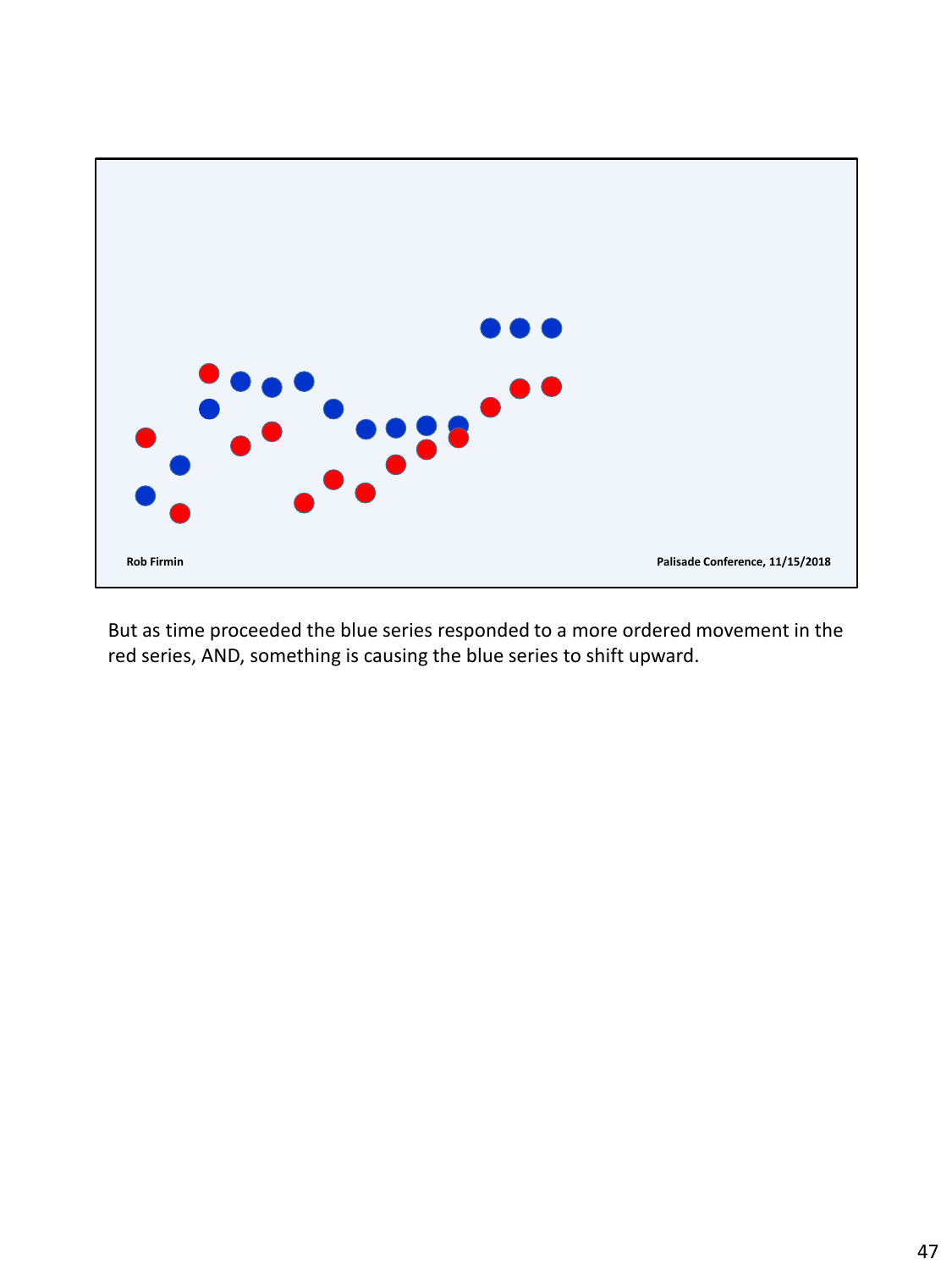![](_page_47_Figure_0.jpeg)

These illustrations show steps separate from the necessary modeling of how much the blue series' past behavior persists—these changes can be captured and incorporated into a proper time series model.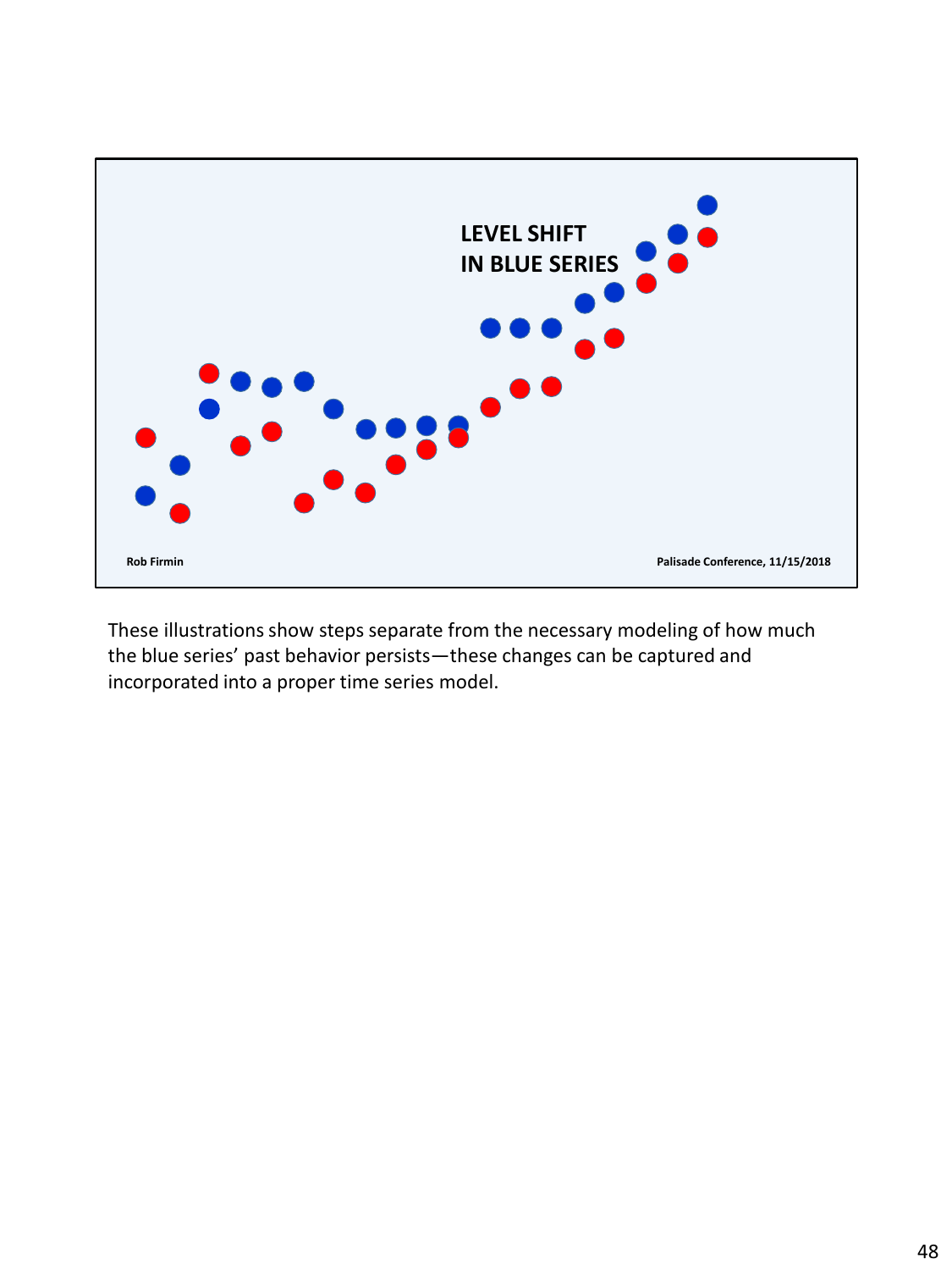![](_page_48_Figure_0.jpeg)

The model attributes the level shift to a variable not included in the data being analyzed. So it created it. Experts in the subject matter under study may be able to realize what it is, (e.g., earthquake, wildfire, election, a new product introduction), and possibly use it in what-if scenarios.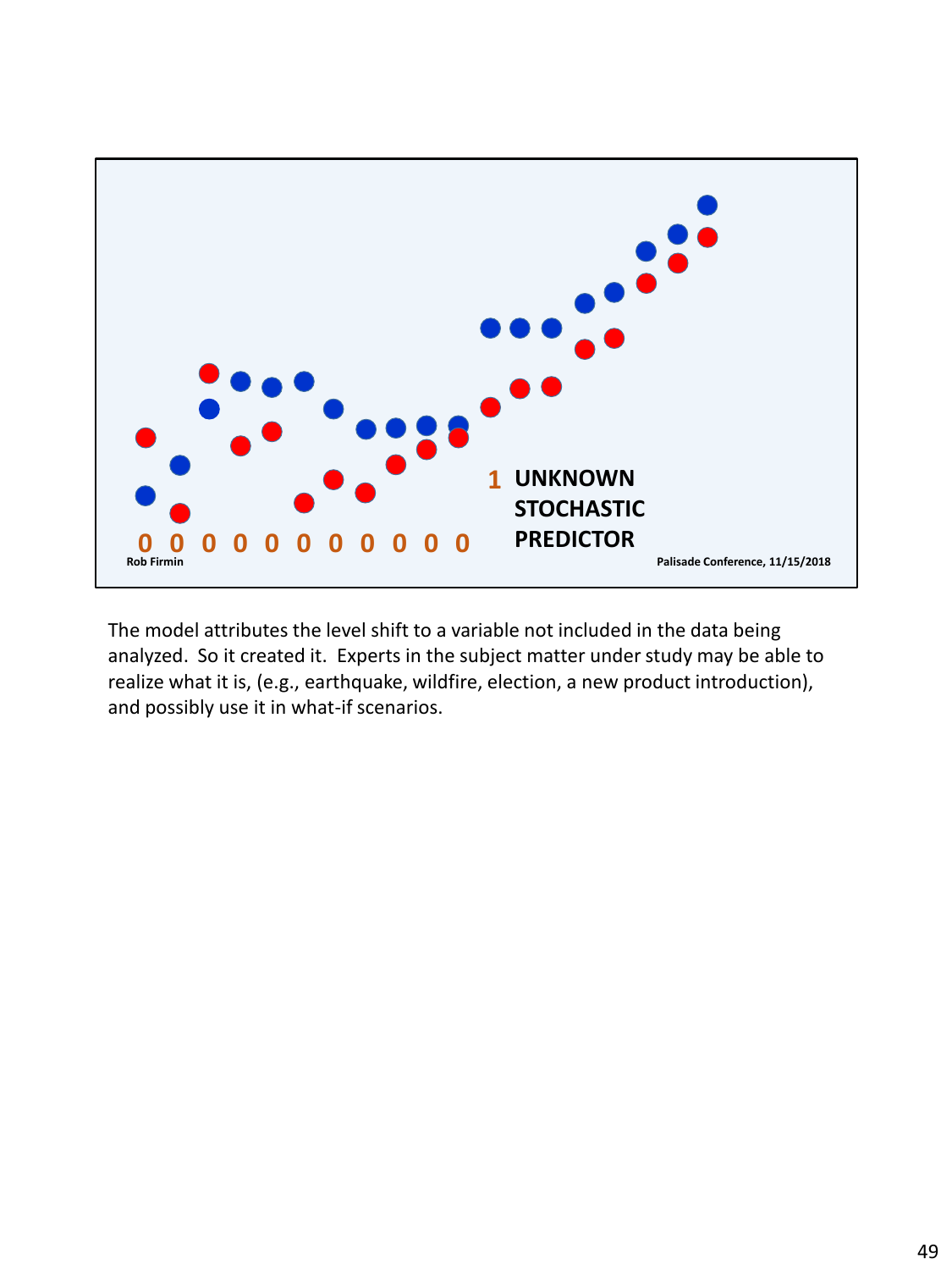![](_page_49_Figure_0.jpeg)

Modeling has identified three major parts to the temporal structure of how these two series relate. The early periods' relationship is weak or non-existent. The level shift is significant. The rest of the time periods exhibit a separate joint temporal structure that is dominated by a 3-period lag effect from the red series to the blue. Consequently, the series is described by two models: the first describes the early part of the series as a virtually non-existent relationship; the second describes an AR transfer function plus a level-shift intervention caused by an unknown stochastic predictor.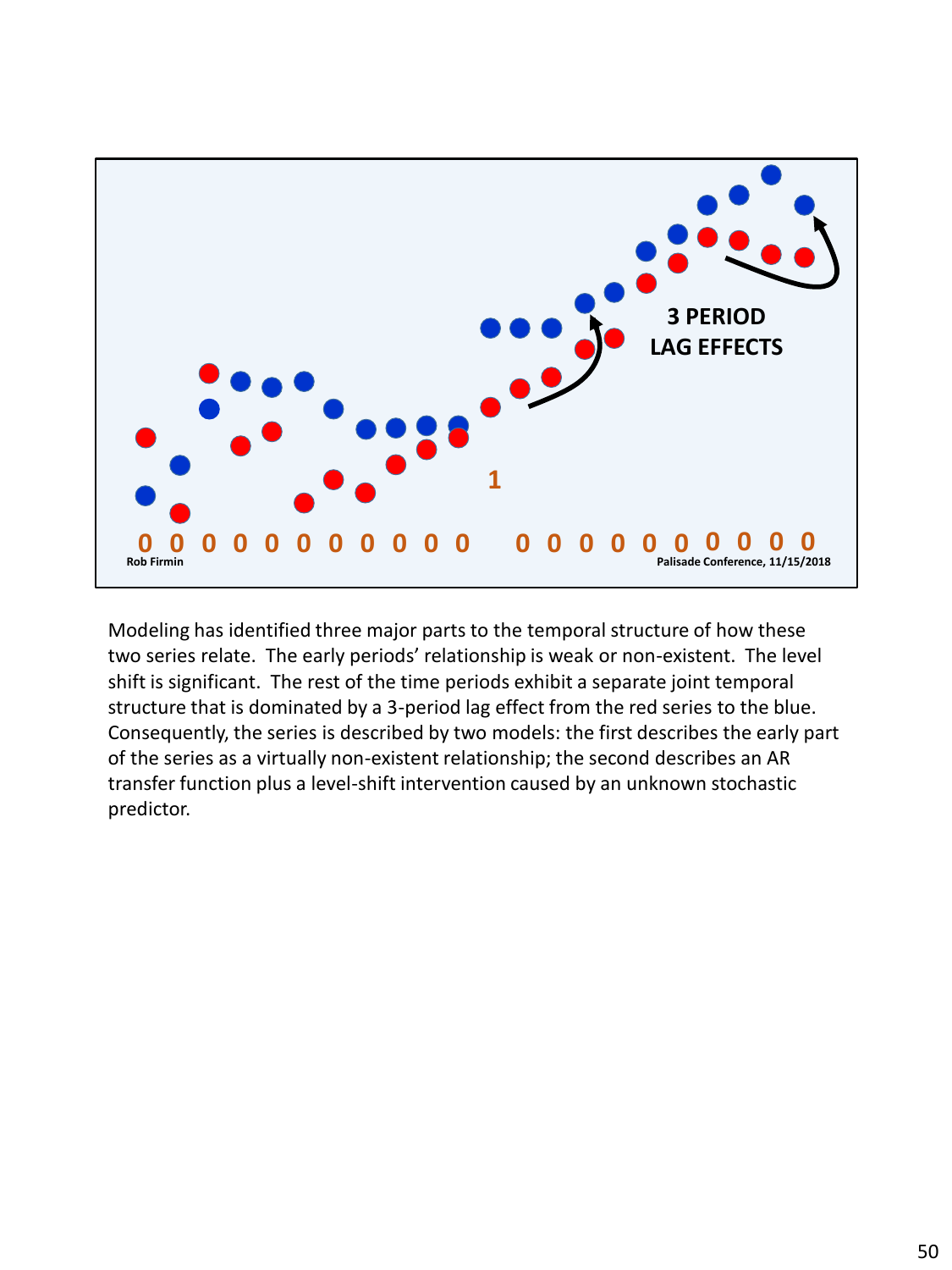![](_page_50_Figure_0.jpeg)

Process control example. Final model is ARMAX that includes interventions. Appropriate intervention modeling allowed the expert time series system called Autobox to find not only representative AR and MA parameter estimates, but what we called anomalies earlier in the presentation—without resorting to ad hoc methods. The variables X1 through X5 are simulated level shift variables. The sequential observation numbers (sequential seconds) in yellow denote the place at which each level shift begins. The level shifts have steps. Note that the data are not differenced. Differencing is not always called for. This is an explanatory model that can provide not only the best forecast, but the best diagnostic model.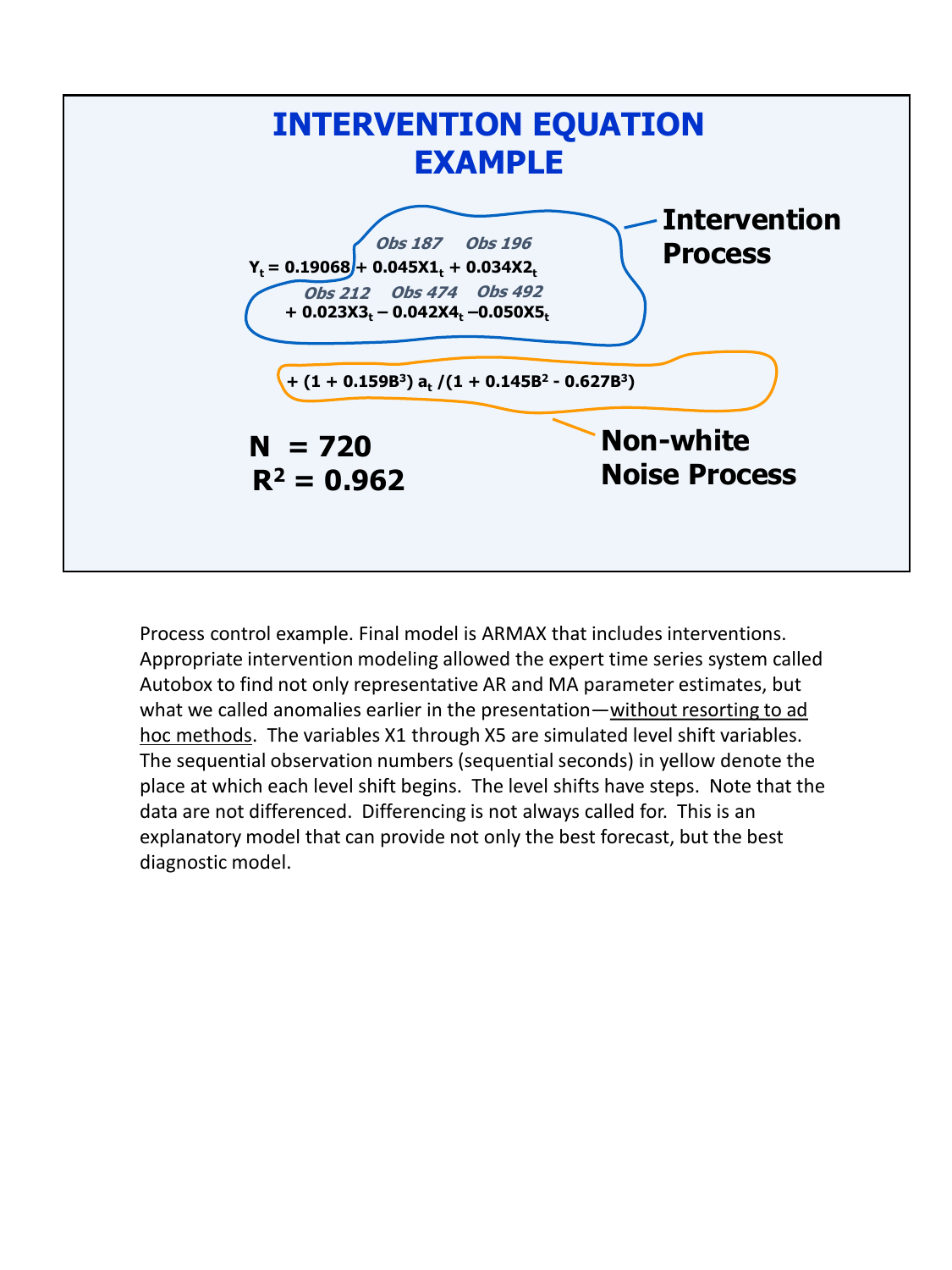![](_page_51_Figure_0.jpeg)

These are terms considered in ARMAX modeling. It does not show the processes employed to derive their values for final models.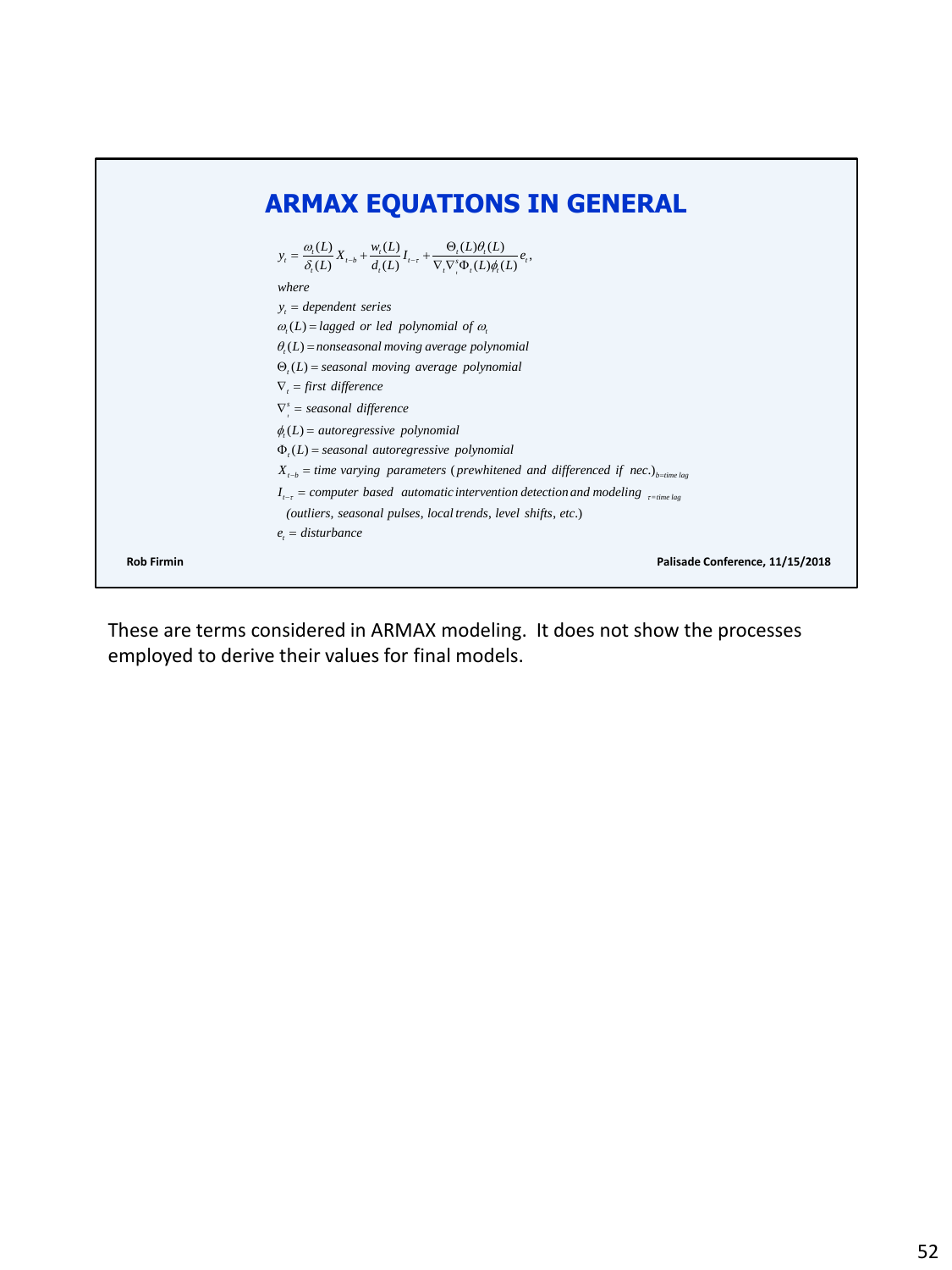![](_page_52_Picture_0.jpeg)

**Rob Firmin Palisade Conference, 11/15/2018**

Autobox is the only system that automatically determines the best ARMAX model from the data presented to it. It offers the ability to modify terms or test theories of how the model should work. But the automatic system is excellent and fast. Among its unique aspects, it incorporates uncertainty of its independent transfer function variables into models and forecasts, and the only system that detects deterministic trends, as seen in the list in slides 42 and 43. Autobox can include Delphi-type variables (with pre-knowledge of an X variable's uncertainty)—an Autobox user can specify a cumulative function of an X (independent or causal) variable, e.g., an @RISK-fitted distribution), i.e., a Delphi-type variable.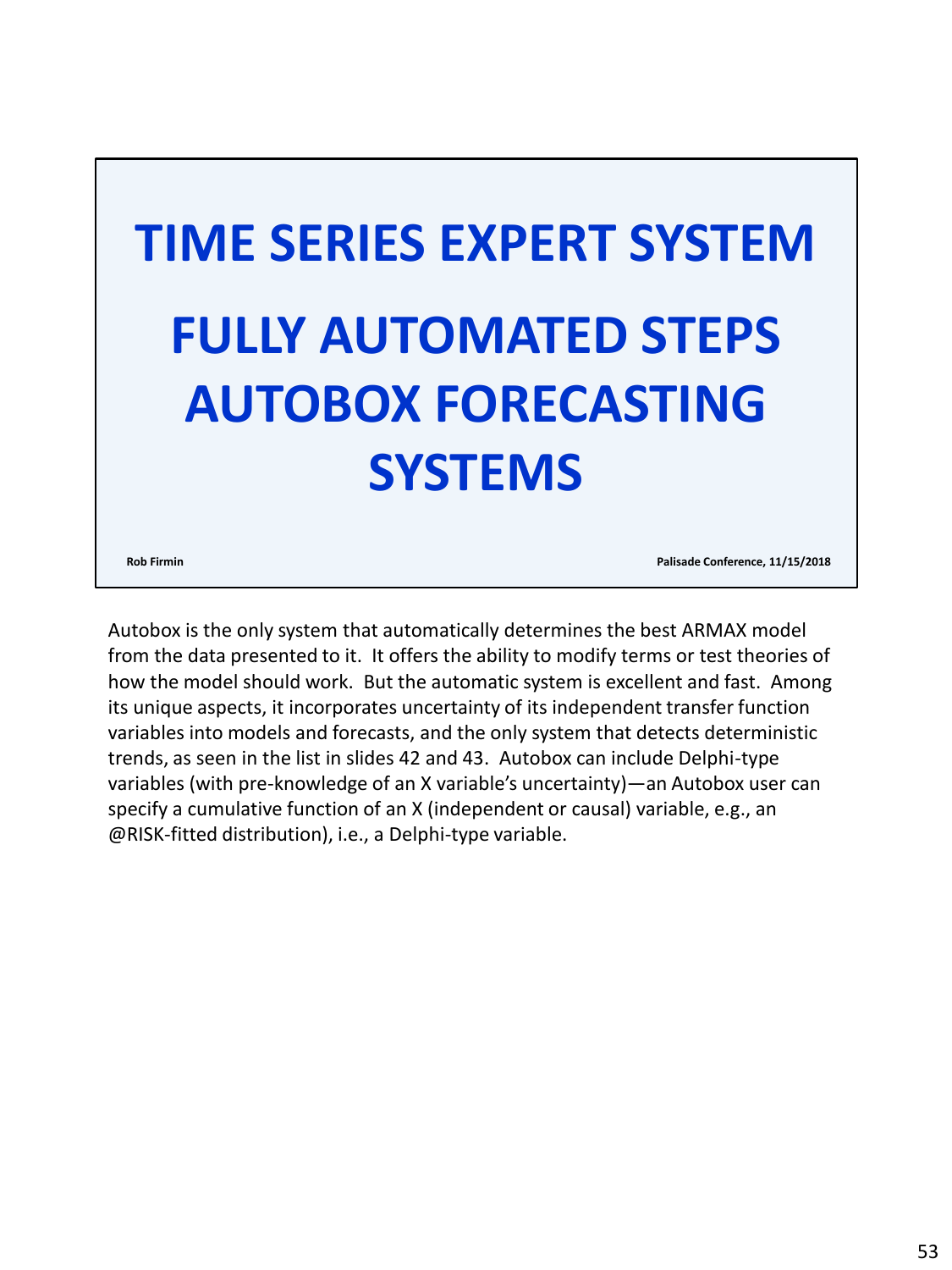![](_page_53_Picture_0.jpeg)

**Rob Firmin Palisade Conference, 11/15/2018**

Autobox model equations and results are integrated into @RISK manually at this time. Autobox outputs tons of data about each model, including its properly simulated confidence limit distributions for each forecast time period. These values can be fed into @RISK where distributions are fitted and thereby integrated into @RISK simulations. The Autobox model equation becomes just another @RISK formula in the @RISK Excel model.

NOW BACK TO EXPLAINING TO POLICY MAKERS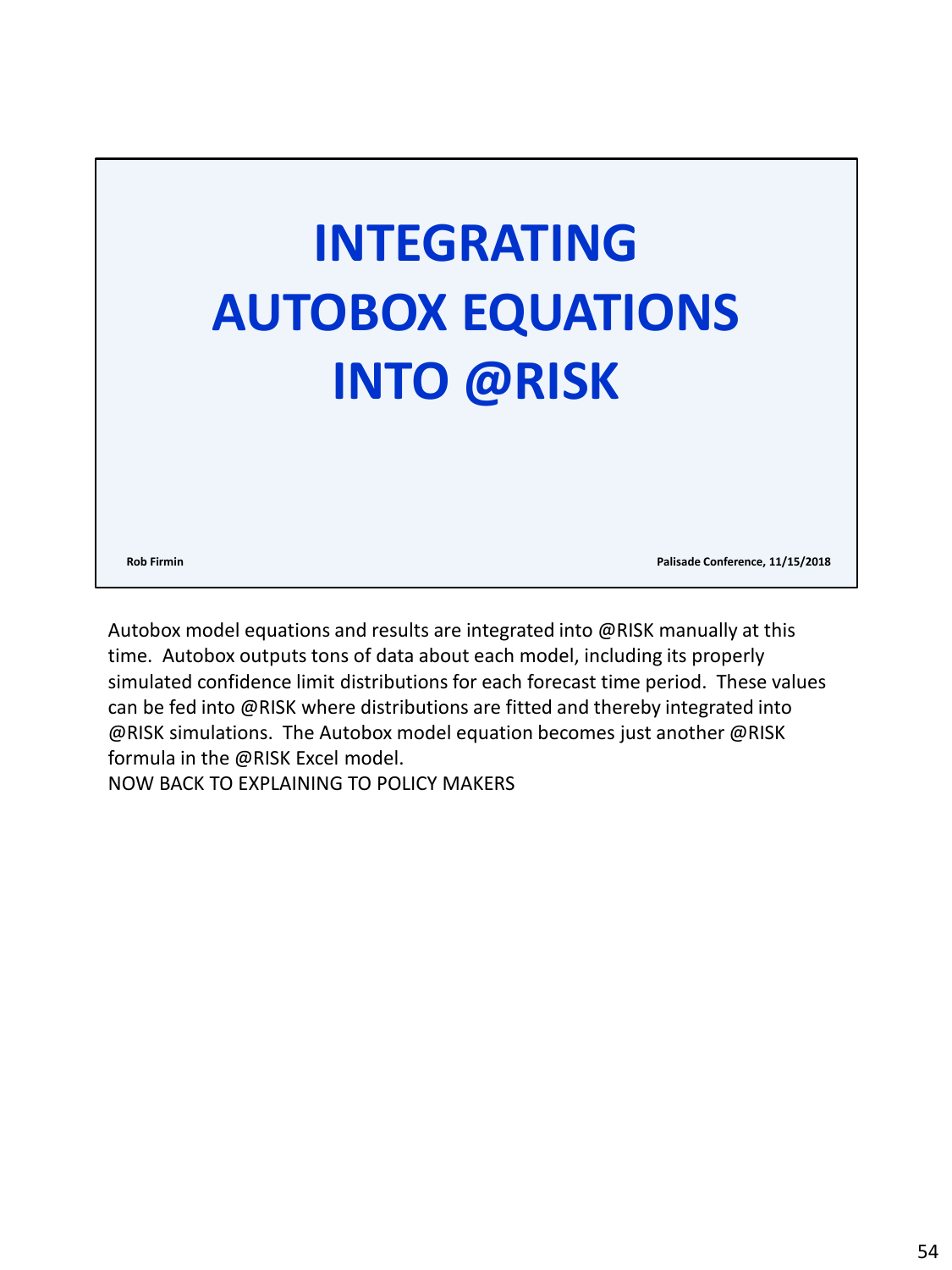# **EXPLAINING UNCERTAINTY**

**Rob Firmin Palisade Conference, 11/15/2018**

to policy makers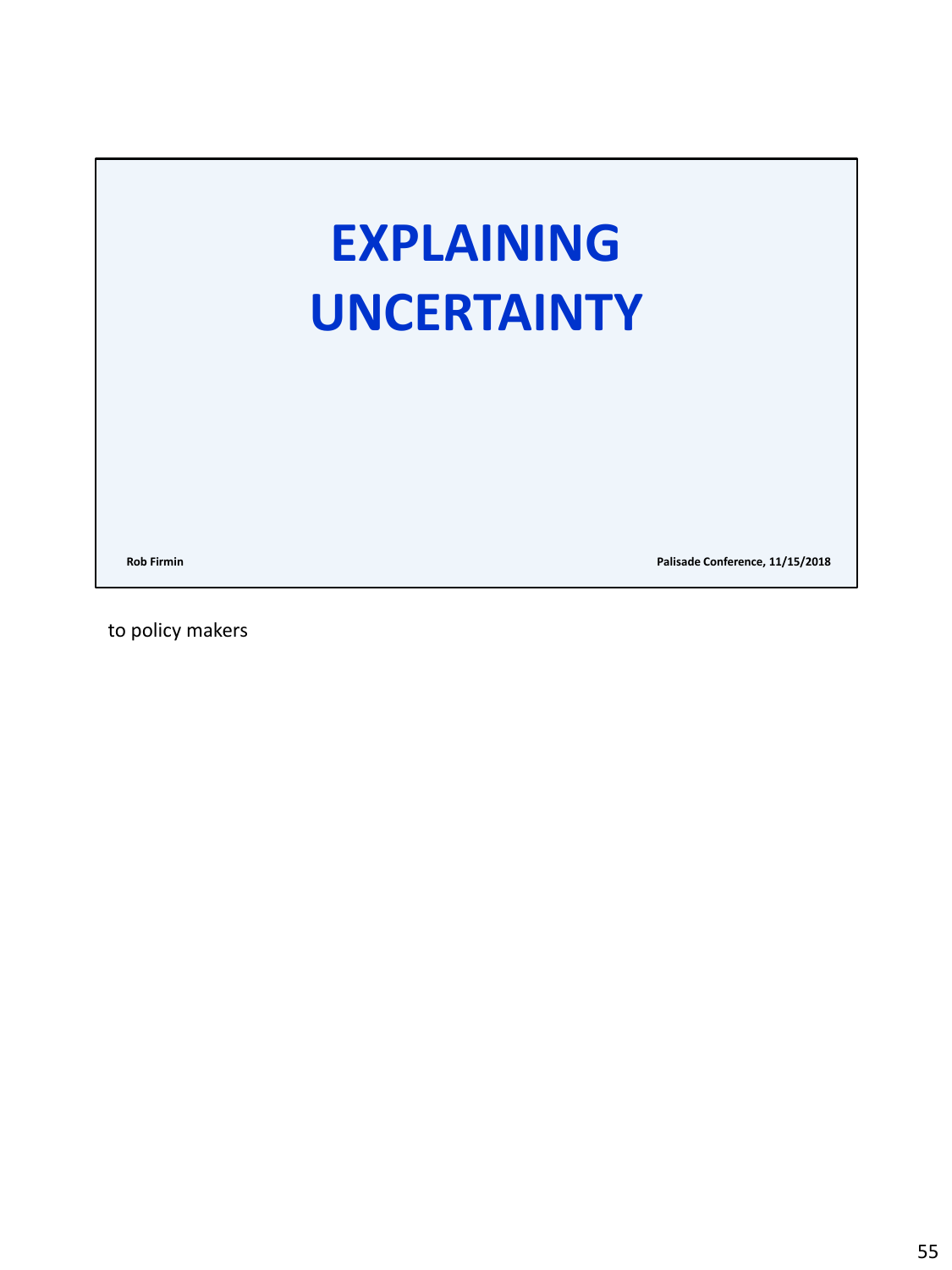![](_page_55_Picture_0.jpeg)

Point-estimate models, models that use and forecast a single datum per period, are analogous to a clock mechanism. They are deterministic—the gears' teeth and their ratios—the relationships between variables and their single-point certainty in each time period—do not change.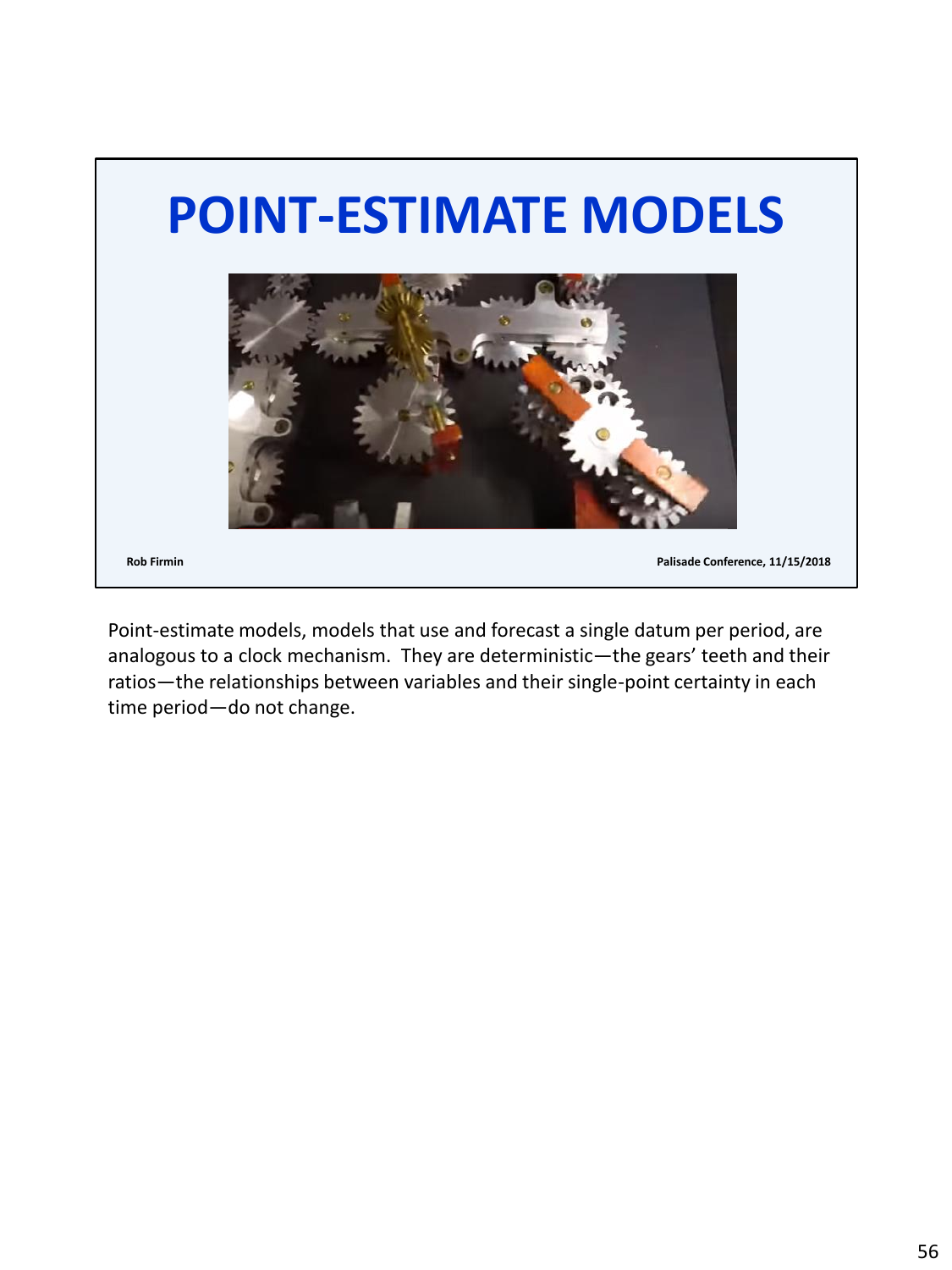![](_page_56_Picture_0.jpeg)

**See this slide as an animation, and stop after 4 seconds.** Probability models incorporate uncertainty, analogous to thick clouds pushing against each other. But the superficial randomness may be obscuring strong underlying motion-memory within each series, as well as strong relationships between them. Researchers and decision makers want to know the NATURE of the underlying phenomena—they want a model that tells them how the series work, so that they can understand what is important and thereby get a better idea of what to expect and what to do about it. ARMAX models can provide incredible fits, which is important, but what is most distinguishing is the existence of a relatively comprehensive and comprehensible model.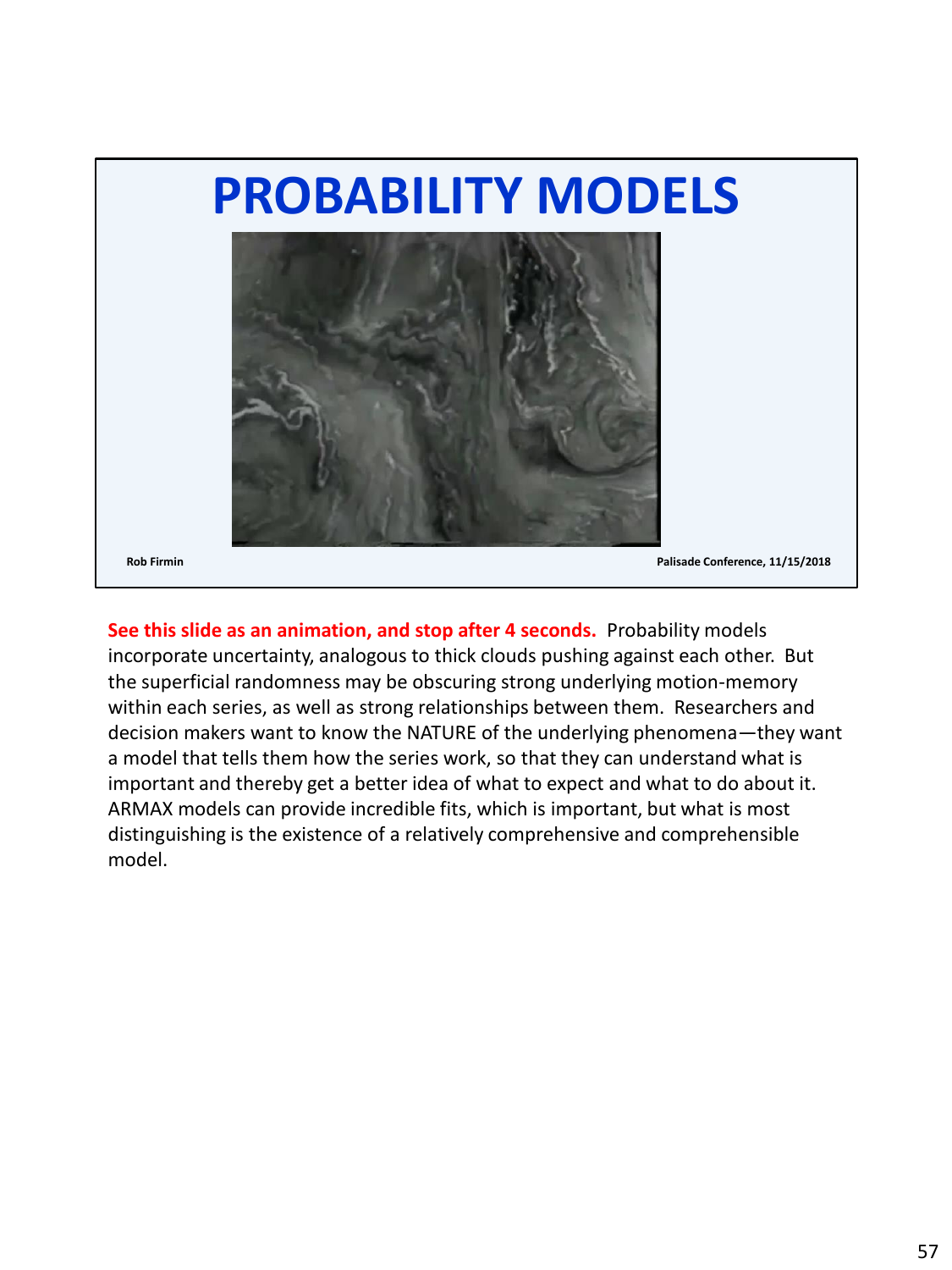![](_page_57_Picture_0.jpeg)

As with stress tests for large banks. They provide information on what can happen and the ranges of possible consequences.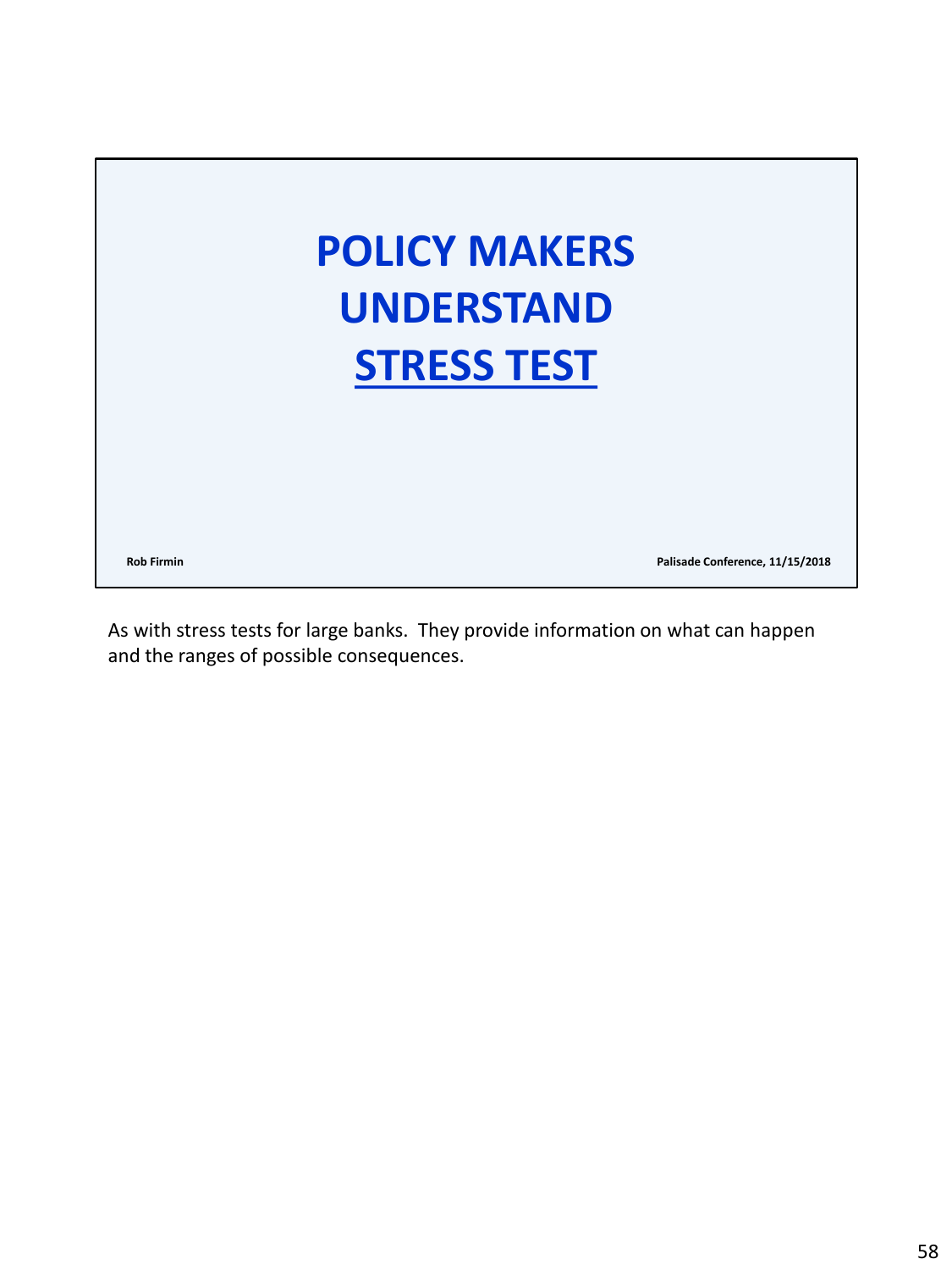| <b>EXAMPLE:</b><br><b>CONDITIONS SCENARIOS</b> |                 |                |                                 |                                 |  |  |  |
|------------------------------------------------|-----------------|----------------|---------------------------------|---------------------------------|--|--|--|
|                                                | <b>WILDFIRE</b> | <b>HOUSING</b> | <b>POLICE</b><br><b>HQ COST</b> |                                 |  |  |  |
| <b>HOUSING</b>                                 | X               |                |                                 |                                 |  |  |  |
| <b>POLICE HQ</b>                               | X               | X              |                                 |                                 |  |  |  |
| <b>CalPERS</b>                                 | X               | X              | X                               |                                 |  |  |  |
| <b>Rob Firmin</b>                              |                 |                |                                 | Palisade Conference, 11/15/2018 |  |  |  |

Stress tests need to combine possible background conditions with plans for potential initiatives.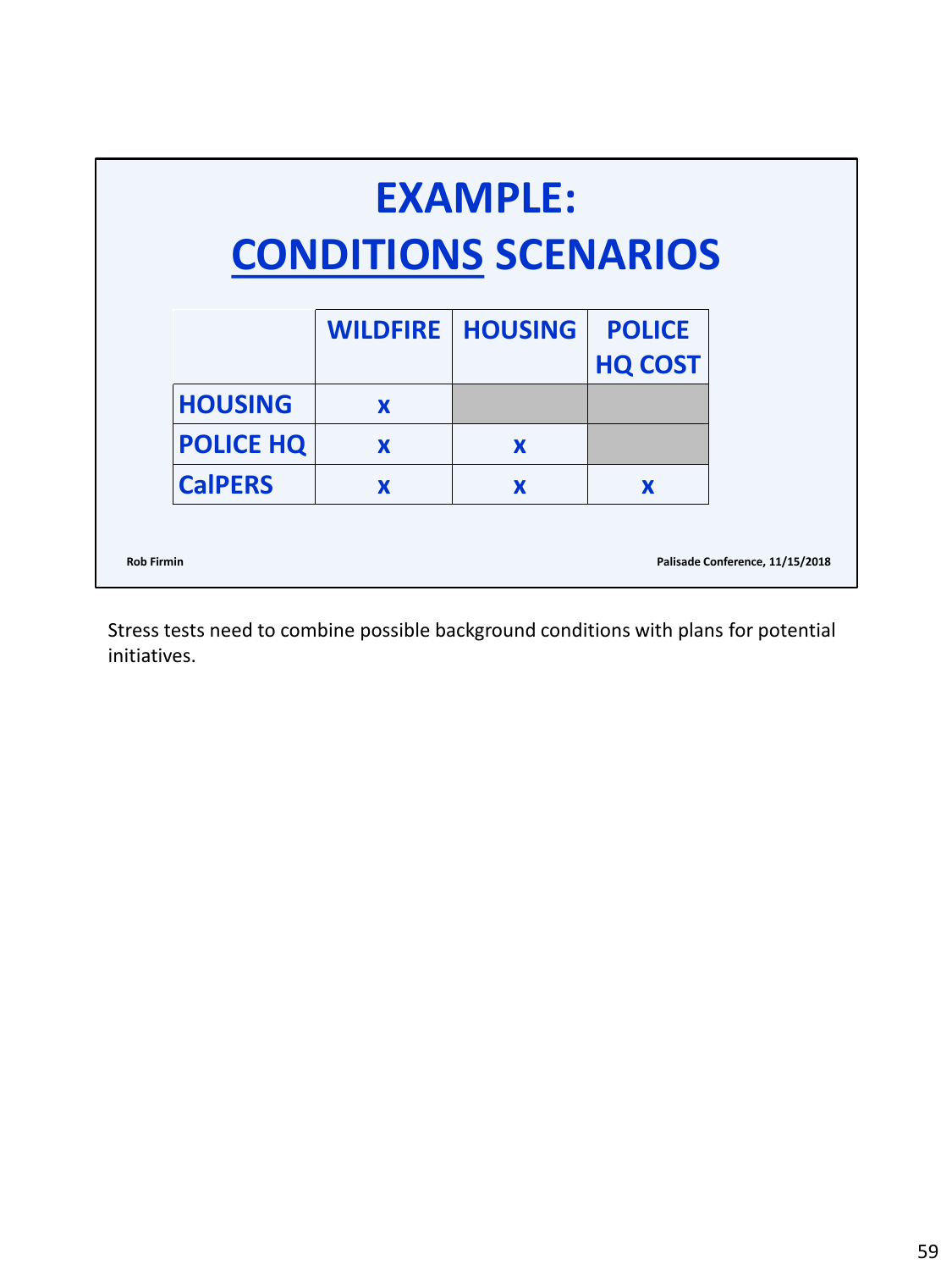| <b>EXAMPLE:</b><br><b>POLICY STRESS TESTS</b> |                     |                      |                               |                                 |  |  |
|-----------------------------------------------|---------------------|----------------------|-------------------------------|---------------------------------|--|--|
|                                               |                     | #<br><b>OFFICERS</b> | <b>PAY OFF</b><br><b>DEBT</b> |                                 |  |  |
|                                               | <b>PAY OFF DEBT</b> | $\mathbf x$          |                               |                                 |  |  |
|                                               | <b>BUILD HQ</b>     | X                    | X                             |                                 |  |  |
|                                               | <b>RENT HQ</b>      | X                    | X                             |                                 |  |  |
| <b>Rob Firmin</b>                             |                     |                      |                               | Palisade Conference, 11/15/2018 |  |  |

This is an example of possible policy combinations.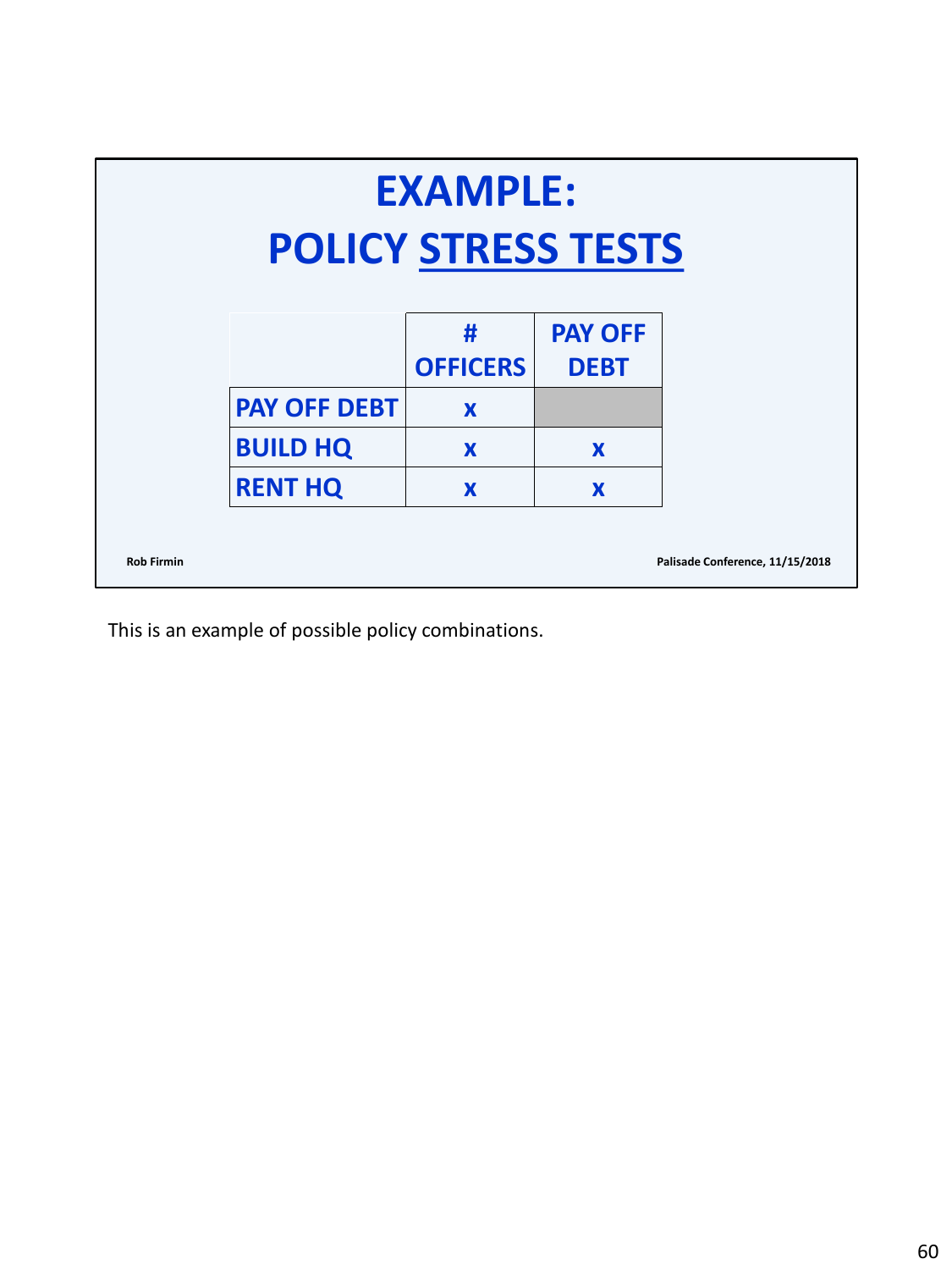![](_page_60_Picture_0.jpeg)

To get policy makers to actually use modeling it is critical to bolt it into the decisionmaking cycle as a scheduled activity. Model results do not make decisions, but interact with decision makers to stress-test alternative policies, ultimately helping them decide what to pursue and what to delay or forget.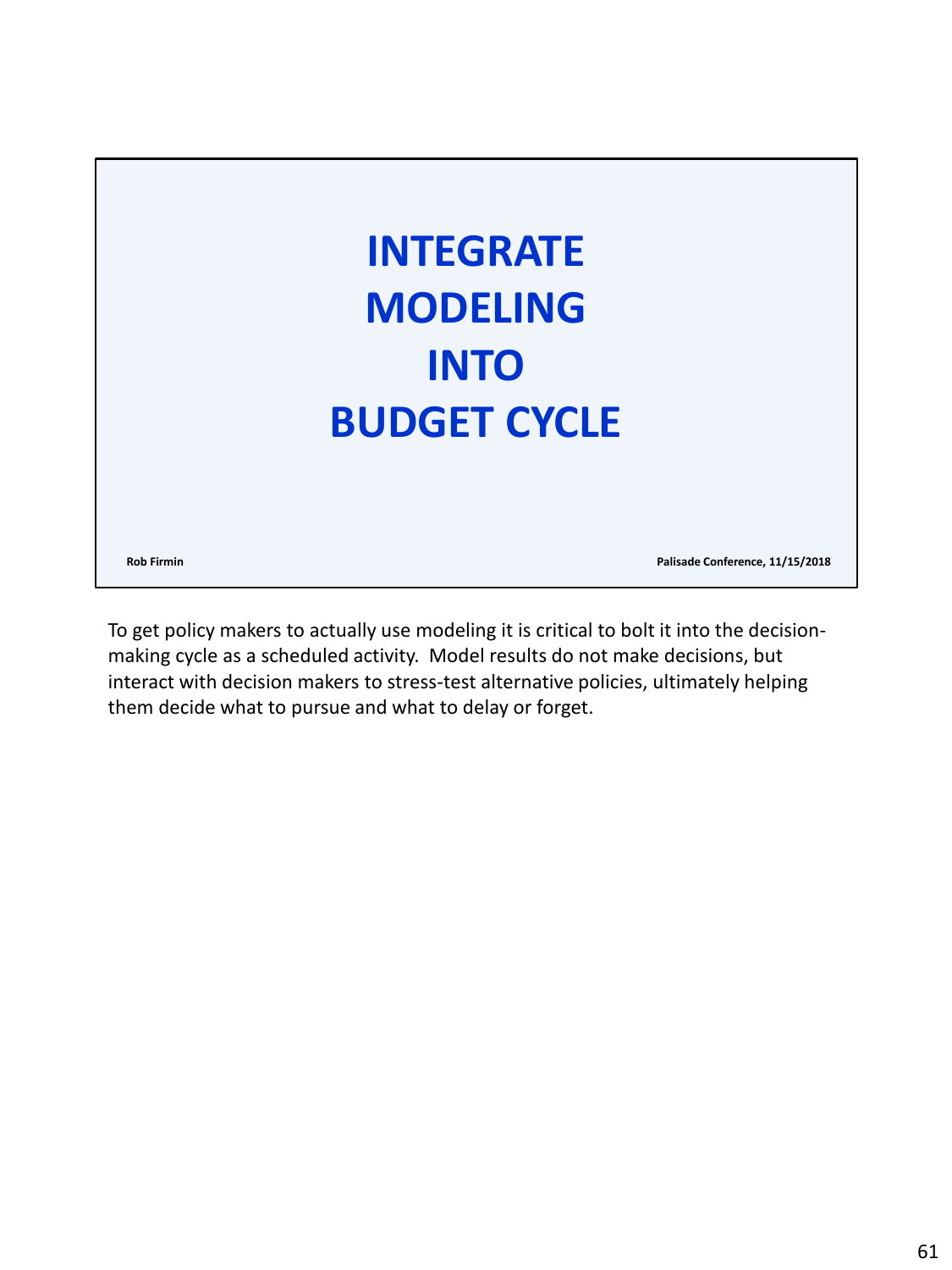![](_page_61_Figure_0.jpeg)

Example of an initiative stress-testing budgeting system. Time series modeling and forecasting, integrated into a larger uncertainty financial model, is a mandatory and iterative step in the annual budgeting process.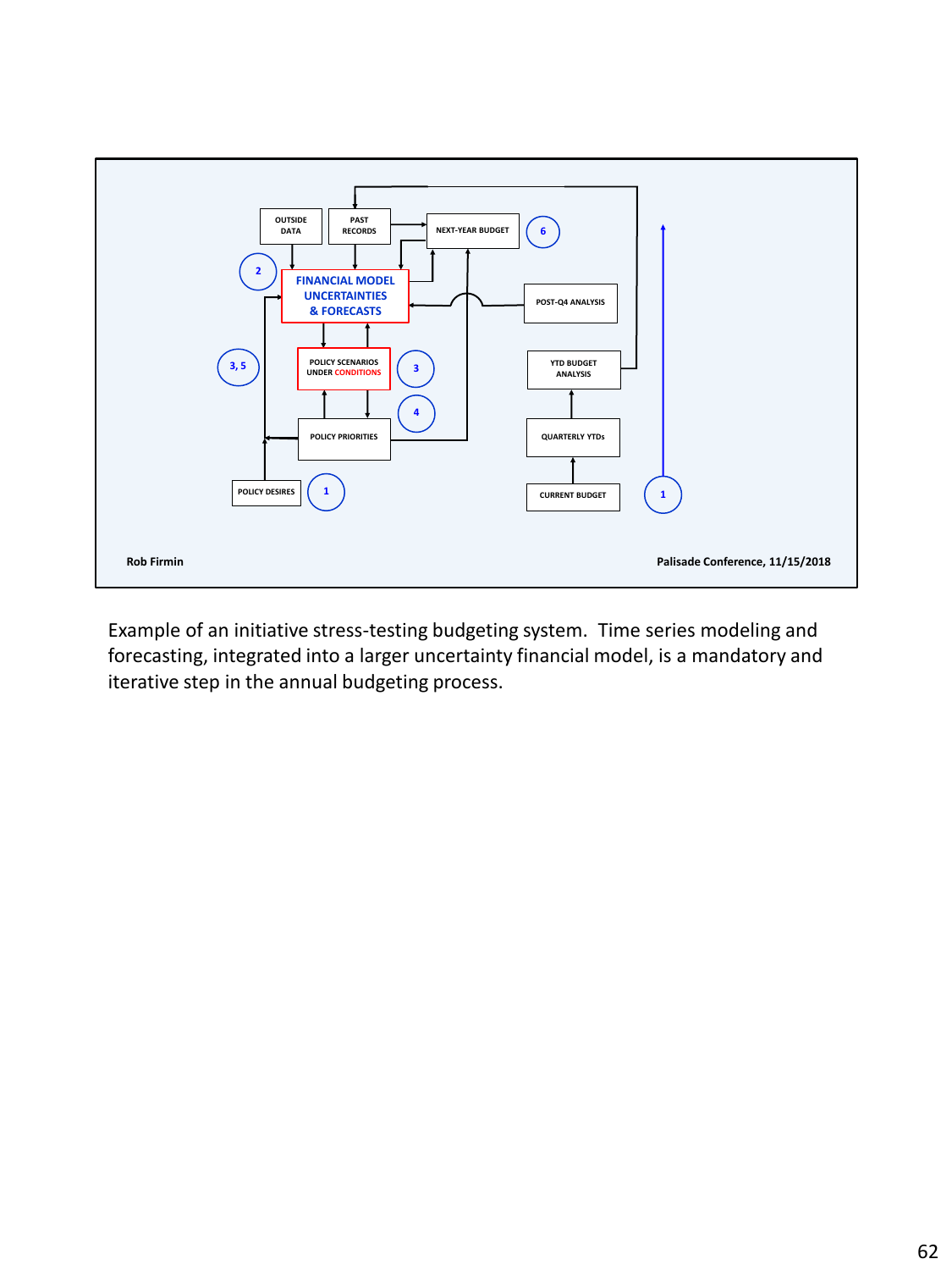![](_page_62_Picture_0.jpeg)

Time-series modeled forecasts can be used to establish a benchmark to estimate what will happen if the dynamics of the past continue to evolve forward into the future. Policy initiative forecasts are then modeled to understand how they may alter the future relative to the benchmarked future.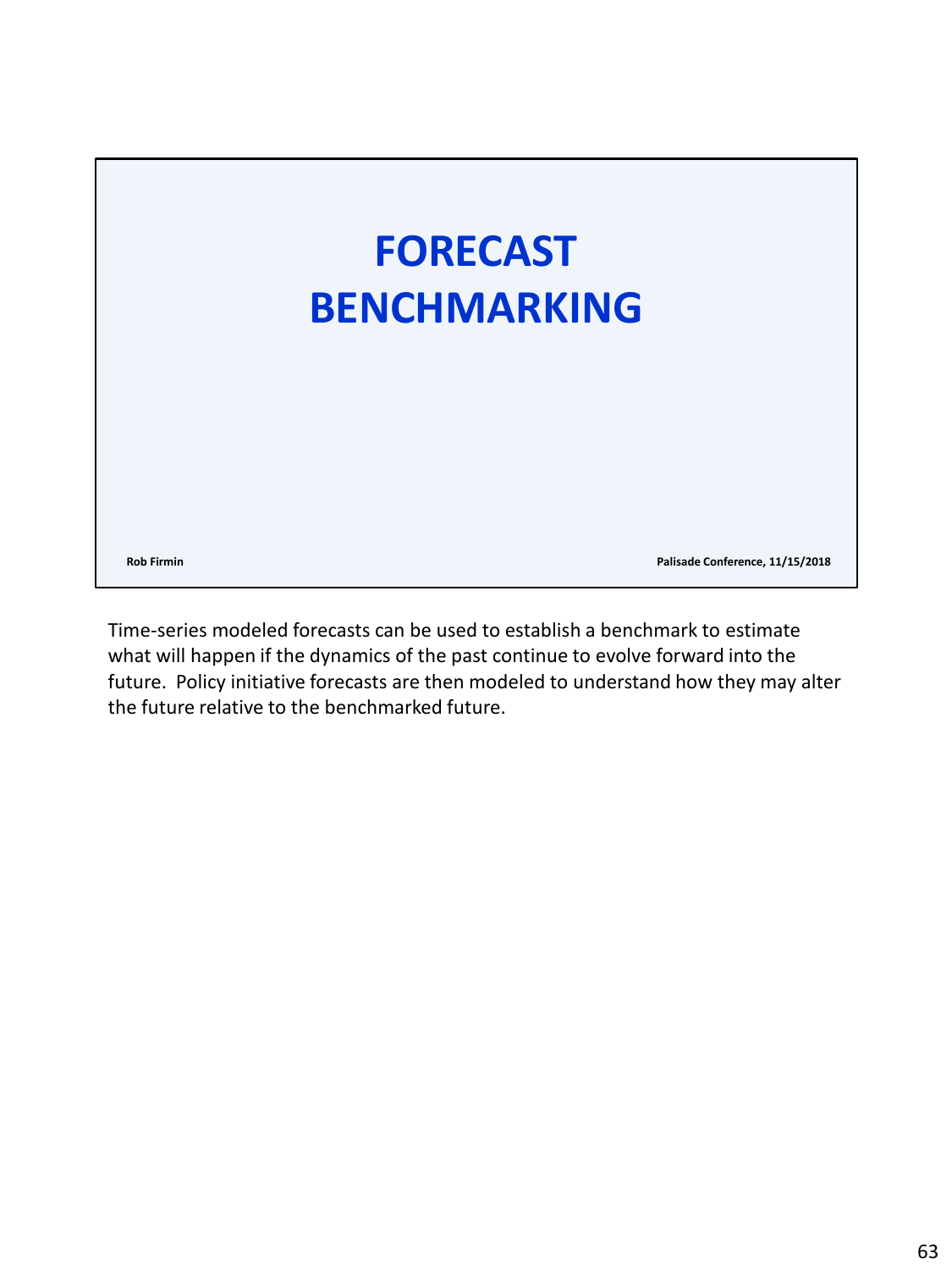![](_page_63_Picture_0.jpeg)

Time series integrated into probability models inform a powerfully rational planning system.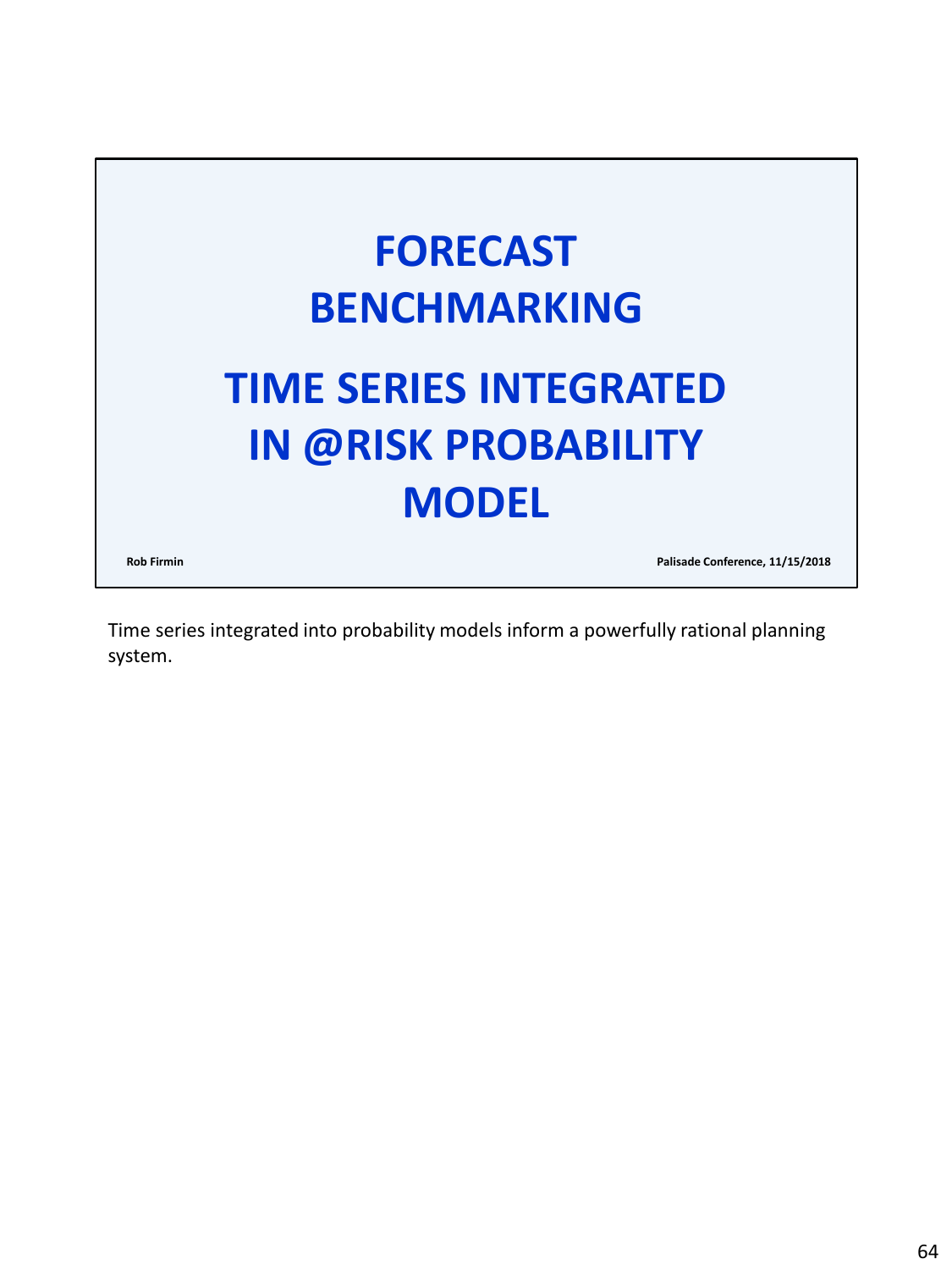![](_page_64_Figure_0.jpeg)

Cannot over-emphasize importance of including modeling in the budget and strategy schedules.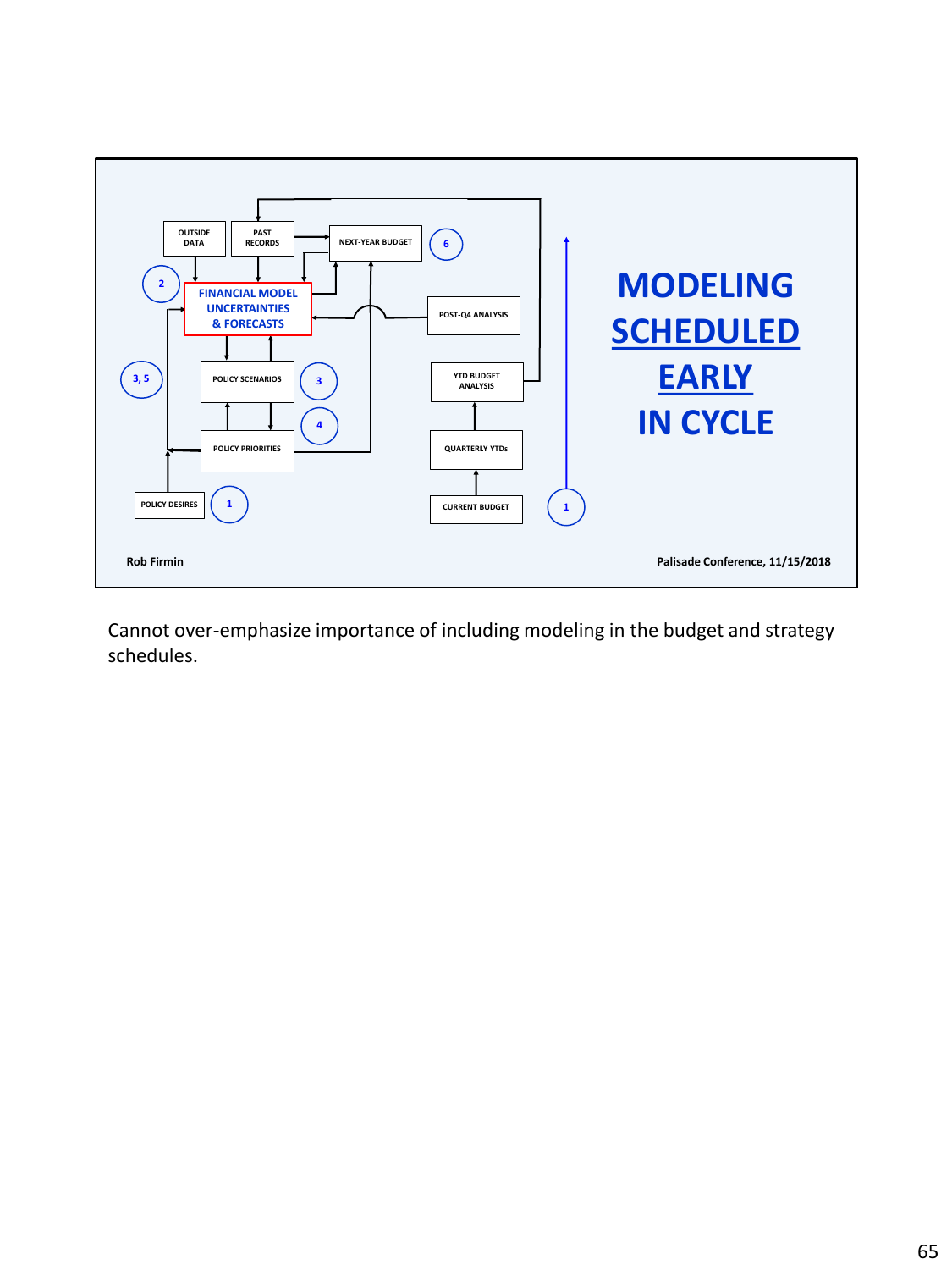![](_page_65_Picture_0.jpeg)

**Rob Firmin Palisade Conference, 11/15/2018**

OR ANY OTHER AUDIENCE